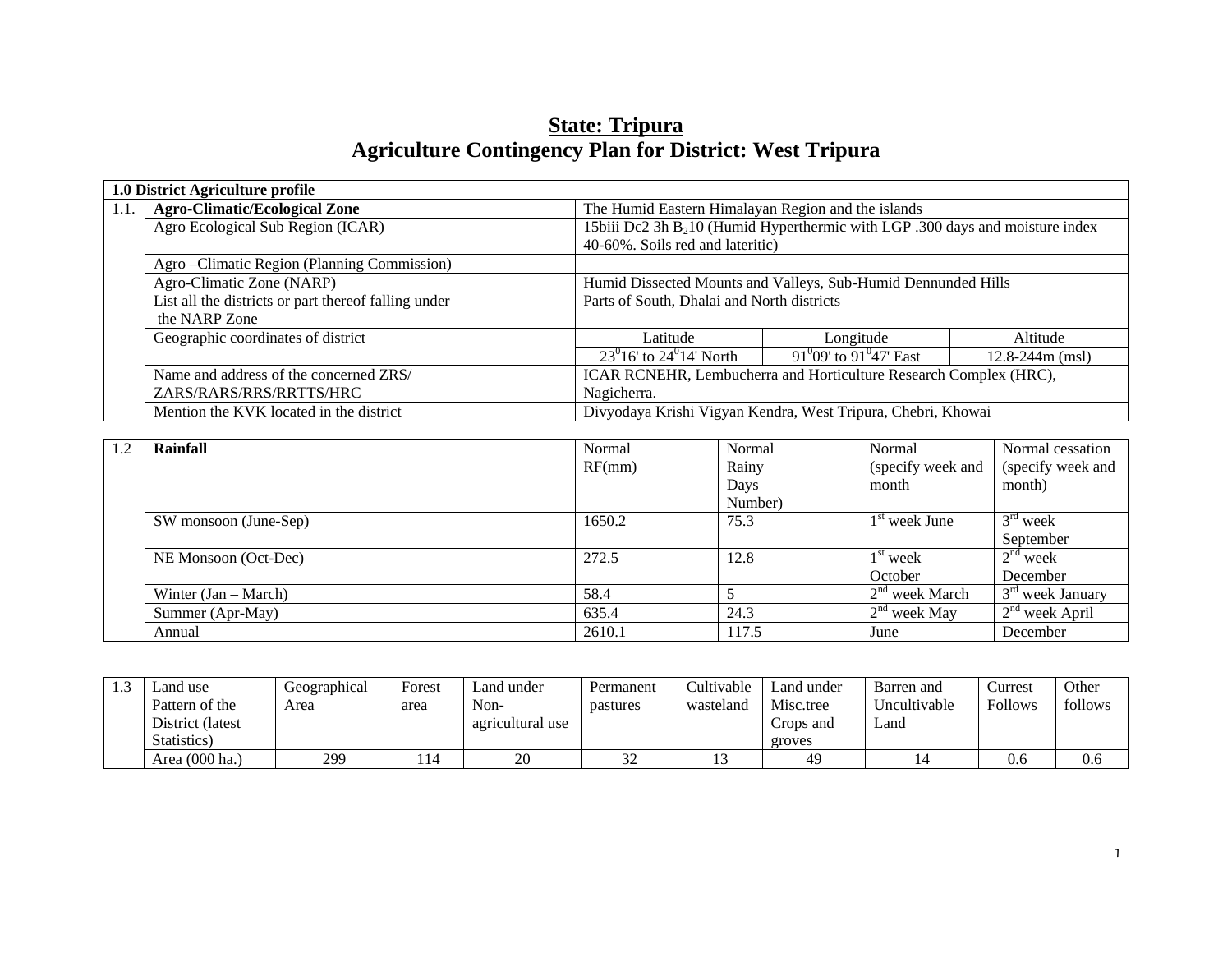| 1.4 | <b>Major Soils (common names like)</b> | Area ('000 ha.) | Percent $(\% )$ of total |
|-----|----------------------------------------|-----------------|--------------------------|
|     | Shallow red soils etc.,                |                 |                          |
|     | Tilla land(lateritic red soil)         | -90             | 41                       |
|     | Plain and lunga land (Sandy loam)      | 110             |                          |
|     | Marshy land (Alluvial soil)            |                 |                          |
|     | Others (specify)                       |                 |                          |

| -- | <b>Agricultural land use</b> | $(900)$ ha.<br>Area | Cropping intensity % |
|----|------------------------------|---------------------|----------------------|
|    | Net sown area                |                     |                      |
|    | Area sown more than once     | 96                  | 184                  |
|    | Gross cropped area           | 210                 |                      |

| 1.6<br><b>Irrigation</b>                                                                             |                    |                   | Area ('000 ha.)                                  |  |  |  |
|------------------------------------------------------------------------------------------------------|--------------------|-------------------|--------------------------------------------------|--|--|--|
| Net irrigated area                                                                                   |                    |                   | 18.16                                            |  |  |  |
| Gross irrigated area                                                                                 |                    |                   | 76.72                                            |  |  |  |
| Rainfed area                                                                                         |                    | 95.84             |                                                  |  |  |  |
| <b>Sources of Irrigation</b>                                                                         | <b>Number</b>      | <b>Area</b> ('000 | Percentage of total irrigated area               |  |  |  |
|                                                                                                      |                    | $ha.$             |                                                  |  |  |  |
| Lift irrigation                                                                                      | 452                | 76.72             |                                                  |  |  |  |
| Deep tube well                                                                                       | 105                |                   |                                                  |  |  |  |
| Diversion                                                                                            | 14                 |                   |                                                  |  |  |  |
| Shallow tube well                                                                                    | 2222               |                   |                                                  |  |  |  |
| Over flow                                                                                            | 6035               |                   |                                                  |  |  |  |
| Pump sets                                                                                            | 1759               |                   | $\overline{\phantom{a}}$                         |  |  |  |
| Water harvesting structure                                                                           | 1354               |                   | $\overline{\phantom{a}}$                         |  |  |  |
| Common tanks                                                                                         | 221                |                   |                                                  |  |  |  |
| Irrigation tank/pond                                                                                 | 358                |                   |                                                  |  |  |  |
| Groundwater availability and use*                                                                    | No.of              | $(\% )$ area      | Quality of water (specify the problem            |  |  |  |
| (Data source: State/Central Ground water                                                             | blocks/Tehisils    |                   | such as high levels of arsenic, fluoride, saline |  |  |  |
| Department/Board)                                                                                    |                    |                   | etc)                                             |  |  |  |
| Over exploited                                                                                       | Data Not Available |                   |                                                  |  |  |  |
| <b>Critical</b>                                                                                      |                    |                   |                                                  |  |  |  |
| <b>Semi Critical</b>                                                                                 |                    |                   |                                                  |  |  |  |
| <b>Safe</b>                                                                                          |                    |                   |                                                  |  |  |  |
| Waste water availability and use                                                                     |                    |                   |                                                  |  |  |  |
| * Over-exploited groundwater utilization>100%; critical: 90-100%, semi critical: 70-90%; safe: < 70% |                    |                   |                                                  |  |  |  |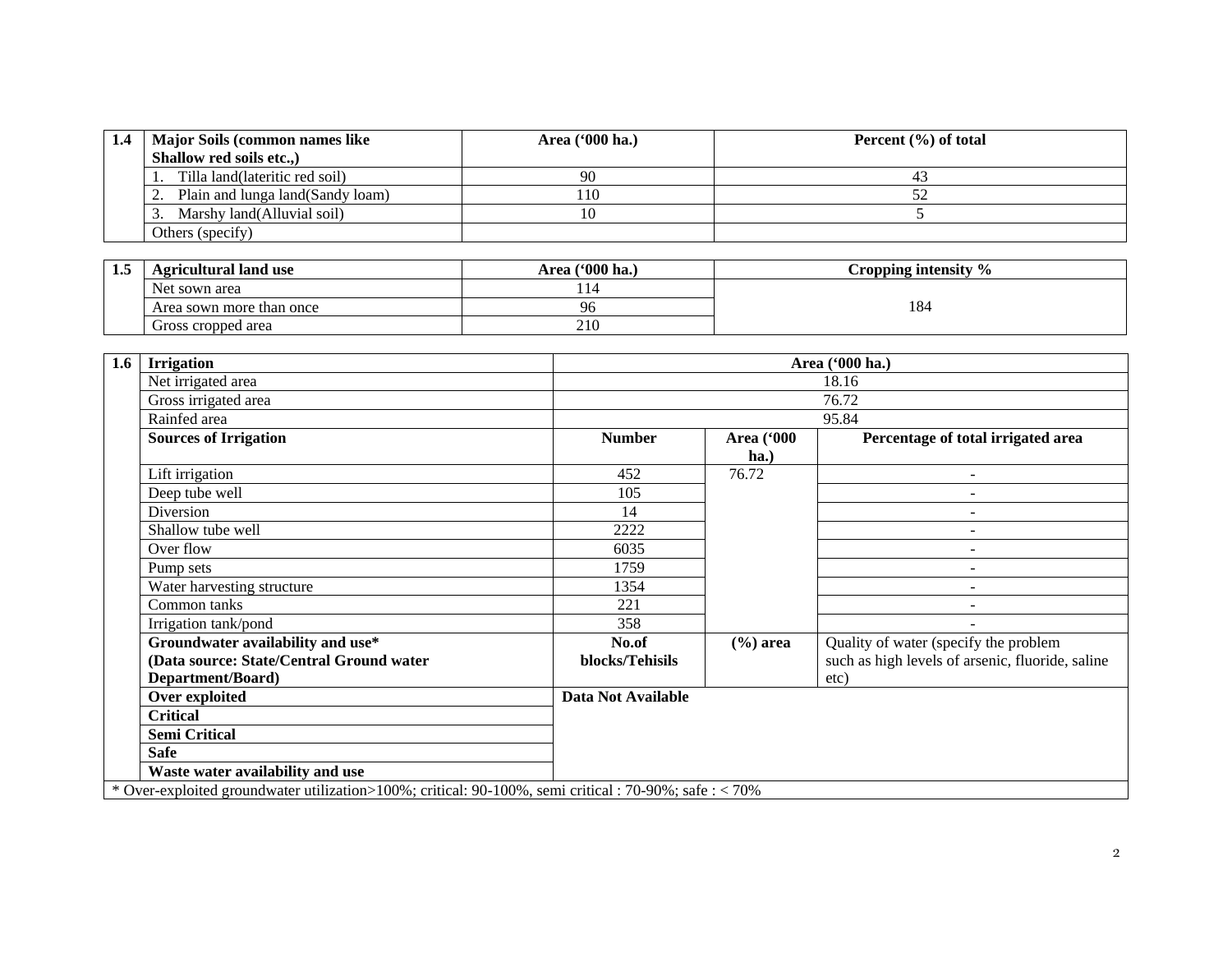## **1.7 Area under major field crops & horticulture etc. (2014-15)**

| 1.7 |                | <b>Major Field Crops cultivated</b>  |                          |                    |                    | Area ('000 ha.) |                    |                |                  |  |  |
|-----|----------------|--------------------------------------|--------------------------|--------------------|--------------------|-----------------|--------------------|----------------|------------------|--|--|
|     |                |                                      | Kharif(May-Sept)         |                    | Rabi(Oct-Jan)      |                 | Pre-Kharif         |                | <b>Total</b>     |  |  |
|     |                |                                      | <b>Irrigated</b>         | <b>Rainfed</b>     | <b>Irrigated</b>   | Rainfed         | <b>Irrigated</b>   | Rainfed        |                  |  |  |
|     |                | Rice                                 |                          |                    | Data Not available |                 |                    |                | 94               |  |  |
|     | $\overline{c}$ | Rape seed and Mustard.               |                          |                    |                    |                 |                    |                | $\overline{1.7}$ |  |  |
|     | 3              | Pea                                  |                          |                    |                    |                 |                    |                | 0.9              |  |  |
|     | $\overline{4}$ | Lentil                               |                          |                    |                    |                 |                    |                | 0.7              |  |  |
|     | 5              | Maize                                |                          |                    |                    |                 |                    |                |                  |  |  |
|     |                | <b>Horticulture crops-Fruits</b>     | <b>Total area</b>        |                    | <b>Irrigated</b>   |                 |                    | <b>Rainfed</b> |                  |  |  |
|     | 1              | Mango                                | 2.56                     |                    |                    | <b>NA</b>       |                    |                |                  |  |  |
|     |                |                                      |                          |                    |                    |                 |                    |                |                  |  |  |
|     | $\overline{c}$ | Pine apple                           | 2.5                      |                    |                    |                 |                    |                |                  |  |  |
|     | 3              | Orange                               | 0.32                     |                    |                    |                 |                    |                |                  |  |  |
|     | $\overline{4}$ | Jack fruit                           | 1.54                     |                    |                    |                 |                    |                |                  |  |  |
|     | 5              | Banana                               | 4.9                      |                    |                    |                 |                    |                |                  |  |  |
|     |                | <b>Horticulture crops-Vegetables</b> | <b>Total area</b>        |                    | <b>Irrigated</b>   |                 |                    | <b>Rainfed</b> |                  |  |  |
|     |                | Potato                               | 2.4                      |                    | Data not available |                 | NA                 |                |                  |  |  |
|     | $\overline{c}$ | <b>Summer Vegetables</b>             | 7.8                      |                    | Data not available |                 | Data not available |                |                  |  |  |
|     | $\overline{3}$ | <b>Winter Vegetables</b>             | 6.1                      |                    | Data not available |                 | NA                 |                |                  |  |  |
|     |                | <b>Medicinal and Aromatic crops</b>  | <b>Total area</b>        |                    | <b>Irrigated</b>   |                 | <b>Rainfed</b>     |                |                  |  |  |
|     |                | Lemon grass                          | $\sim$                   |                    |                    |                 | Data not available |                |                  |  |  |
|     | $\overline{2}$ | Aloe vera                            | $\overline{\phantom{a}}$ |                    |                    |                 |                    |                |                  |  |  |
|     | $\overline{3}$ | Cinnamon                             | $\blacksquare$           |                    |                    |                 |                    |                |                  |  |  |
|     | $\overline{4}$ | Nut mag                              | $\blacksquare$           |                    |                    |                 |                    |                |                  |  |  |
|     | 5              | Spices                               | $\sim$                   |                    |                    |                 |                    |                |                  |  |  |
|     |                | <b>Plantation crops</b>              | <b>Total area</b>        |                    | <b>Irrigated</b>   |                 | <b>Rainfed</b>     |                |                  |  |  |
|     |                | Rubber                               | 51.292                   |                    | NA                 |                 |                    |                |                  |  |  |
|     | $\overline{2}$ | Tea                                  | $\blacksquare$           |                    |                    |                 |                    |                |                  |  |  |
|     | 3              | Teak                                 | $\blacksquare$           |                    |                    |                 |                    |                |                  |  |  |
|     | $\overline{4}$ | Kuroi                                | $\sim$                   |                    |                    |                 |                    |                |                  |  |  |
|     |                | <b>Fodder crops</b>                  | <b>Total area</b>        |                    | <b>Irrigated</b>   |                 | <b>Rainfed</b>     |                |                  |  |  |
|     |                | Napier                               |                          | Data not available |                    |                 |                    |                |                  |  |  |
|     | $\overline{2}$ | Para                                 |                          |                    |                    |                 |                    |                |                  |  |  |
|     | $\overline{3}$ | Guinea                               |                          |                    |                    |                 |                    |                |                  |  |  |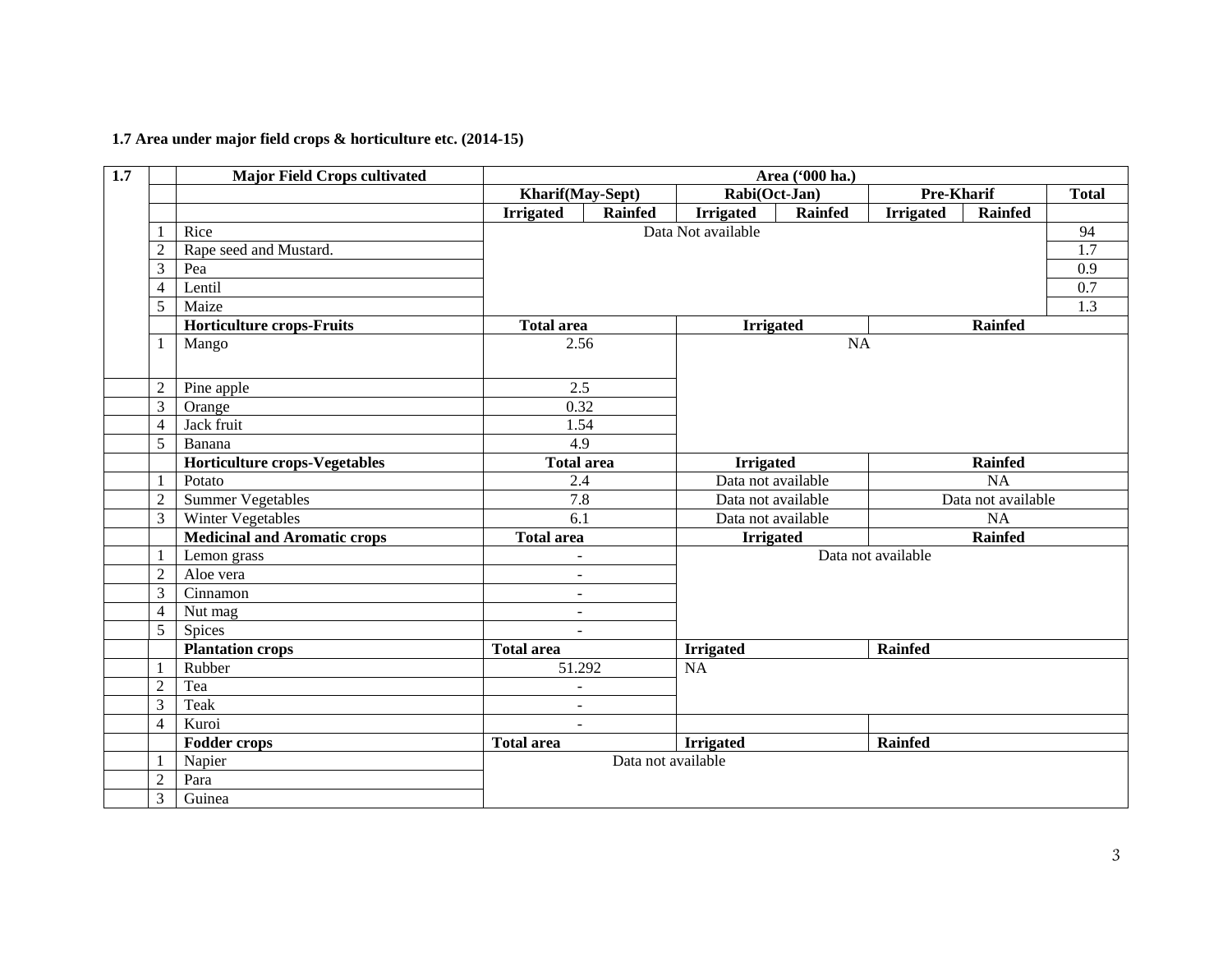|  | Mulberry               |                    |
|--|------------------------|--------------------|
|  | Total fodder crop area | Data not available |
|  | Grazing land           |                    |
|  | Sericulture etc.       |                    |
|  | Others (Specify)       |                    |

| 1.8 | Livestock                                     | Male('000)                                             | Female('000)              | Total('000) |
|-----|-----------------------------------------------|--------------------------------------------------------|---------------------------|-------------|
|     | Non descriptive Cattle (Local low yielding    |                                                        |                           |             |
|     | Crossbred cattle                              |                                                        |                           |             |
|     | Non descriptive Buffaloes (local low yielding | $\overline{\phantom{0}}$                               |                           |             |
|     | <b>Graded Buffaloes</b>                       |                                                        |                           |             |
|     | Goat                                          | $\overline{\phantom{0}}$                               |                           |             |
|     | Sheep                                         |                                                        |                           |             |
|     | Others (Camel, Pig, Yak etc.), Pig            | -                                                      |                           |             |
|     | Commercial dairy farms (Number)               |                                                        |                           |             |
| 1.9 | <b>Poultry</b>                                | <b>No.of farms</b>                                     | Total No. of birds ('000) |             |
|     | Commercial                                    |                                                        |                           | 304.47      |
|     | Backyard                                      |                                                        |                           | 274.05      |
|     |                                               | <b>Fisheries (Data source: Chief Planning Officer)</b> |                           |             |

| A. Capture<br>i) Marine (Data Source:                             | No. of Fishermen           |            | <b>Boat</b>              |                                          | <b>Nets</b>                                               | <b>Storage facilities</b> |
|-------------------------------------------------------------------|----------------------------|------------|--------------------------|------------------------------------------|-----------------------------------------------------------|---------------------------|
| <b>Fisheries Department</b> )                                     |                            | Mechanized | Non-mechanized           | Mechanized<br>(Trawl nets,<br>Gill nets) | Non-mechanized<br>(Shore Seines, Stake)<br>and trap nets) | (ice plants etc.)         |
| ii) Inland (Data Source:                                          | No. of farmers owned ponds |            | <b>No. of Reservoirs</b> |                                          | No. of village tanks                                      |                           |
| <b>Fisheries Department)</b>                                      | 59853                      |            | NIL.                     |                                          | Data not available                                        |                           |
| <b>B.</b> Culture                                                 |                            |            |                          |                                          |                                                           |                           |
|                                                                   | Water Spread Area (ha)     |            | Yield (t/ha)             |                                          | <b>Production ('MT)</b>                                   |                           |
| i) Brackish Water (Data<br>source: MPEDA/Fisheries<br>Department) |                            |            |                          |                                          |                                                           |                           |
| ii) Fresh water (Data source:<br><b>Fisheries Department</b> )    |                            | 7254.48    |                          | 2.325                                    |                                                           | 15170.64                  |
| <b>Others</b>                                                     |                            | 7254.48    |                          | 2.325                                    |                                                           | 15170.64                  |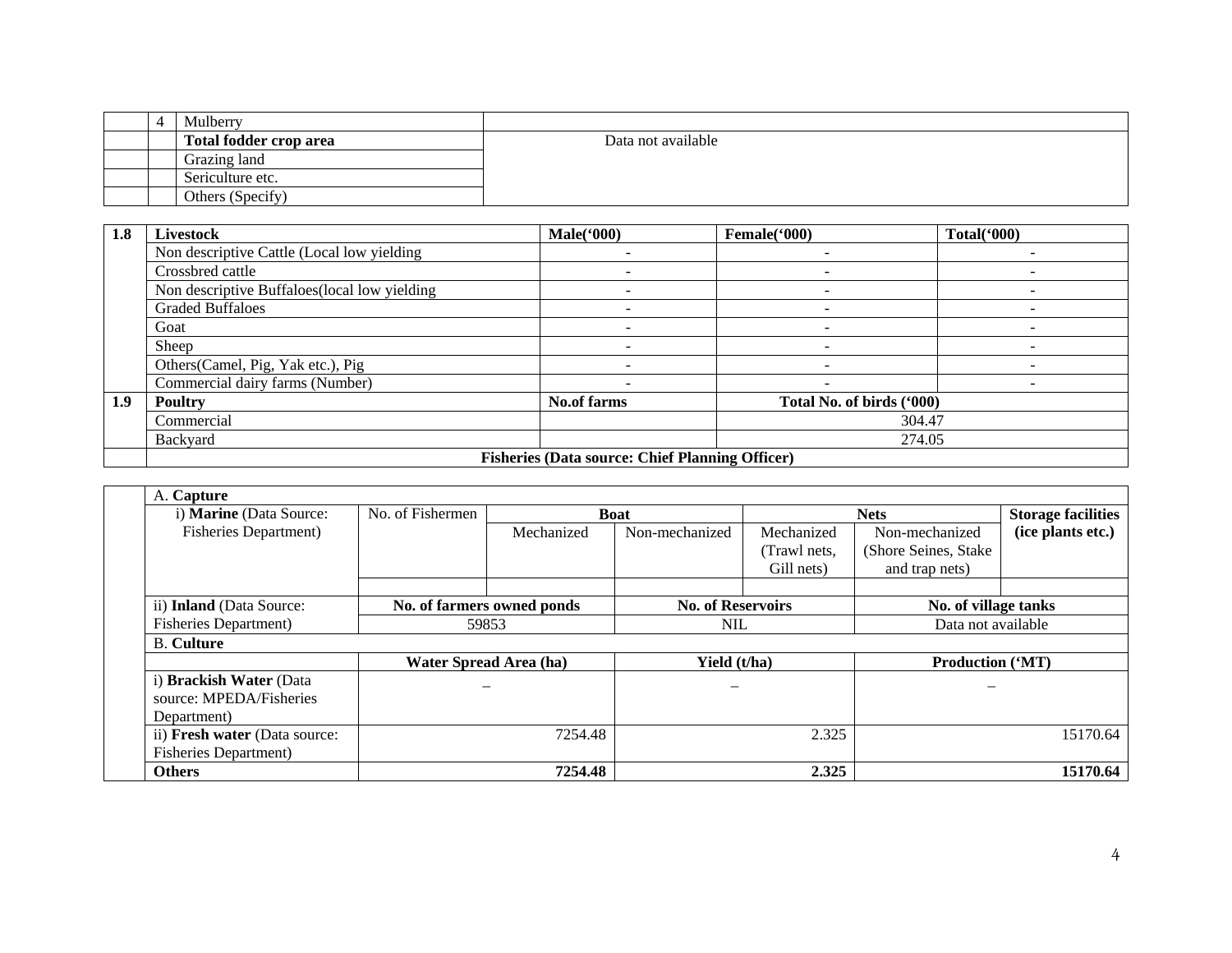| 1.11    | Name of        |                   | <b>Kharif</b>                                                              |                   | Rabi           |                   | Pre-Kharif     | <b>Total</b>      |                | Crop           |
|---------|----------------|-------------------|----------------------------------------------------------------------------|-------------------|----------------|-------------------|----------------|-------------------|----------------|----------------|
|         | crop           | <b>Production</b> | Productivity                                                               | <b>Production</b> | Productivity   | <b>Production</b> | Productivity   | <b>Production</b> | Productivity   | <b>Residue</b> |
|         |                | (600 t)           | (kg/ha)                                                                    | (900 t)           | (kg/ha)        | $(^{6}000t)$      | (kg/ha)        | $(^{6}000t)$      | (kg/ha)        | <b>as</b>      |
|         |                |                   |                                                                            |                   |                |                   |                |                   |                | fodder         |
|         |                |                   |                                                                            |                   |                |                   |                |                   |                | (900)          |
|         |                |                   | Major Field crops (Crops to be identified based on total acreage)*         |                   |                |                   |                |                   |                | tons)          |
| Crop 1  | Rice           | 155.238           | 3611                                                                       | 6.544             | 2874           | 88.774            | 3995           | 250.556           | 3493           | No             |
|         |                |                   |                                                                            |                   |                |                   |                |                   |                |                |
|         |                |                   |                                                                            |                   |                |                   |                |                   |                | record         |
| Crop 2  | Wheat          | $\sim$            | $\sim$                                                                     | $\sim$            | $\sim$         | $\blacksquare$    | $\sim$         | 0.677             | 1900           | $-Do-$         |
| Crop 3  | Maize          | $\blacksquare$    | $\blacksquare$                                                             | $\sim$            | $\sim$         | $\blacksquare$    | $\blacksquare$ | 0.504             | 933            | $-Do-$         |
| Crop 4  | Pulse          | 0.6098            | 647.6                                                                      | 0.6936            | 627.2          | $\blacksquare$    | $\blacksquare$ | 1.3034            | 637.4          | $\blacksquare$ |
| Crop 5  | Rape and       | 0.304             | 665.2                                                                      |                   |                |                   |                | 0.304             | 665.2          |                |
|         | Mustard        |                   |                                                                            |                   |                |                   |                |                   |                |                |
| Crop 6  | Potato         | $\blacksquare$    | $\equiv$                                                                   | 23.4912           | 15969.2        | $\blacksquare$    | $\blacksquare$ | 23.4912           | 15969.2        |                |
| Crop 7  | Ground nut     | 0.1784            | 1080                                                                       | 0.0502            | 1034.0         | $\blacksquare$    | $\sim$         | 0.225             | 1057           | $\sim$         |
| Others  |                | $\sim$            |                                                                            |                   | $\sim$         | $\blacksquare$    | $\blacksquare$ | $\sim$            | $\blacksquare$ |                |
|         |                |                   | Major Horticultural crops (Crops to be identified based on total acreage)* |                   |                |                   |                |                   |                |                |
|         | Cucurbits      |                   |                                                                            |                   |                |                   |                | 33.451            | 13480          |                |
| Crop 1  |                | $\sim$            | $\sim$                                                                     | $\sim$            | $\mathbf{r}$   | $\blacksquare$    | $\blacksquare$ |                   |                |                |
| Crop 2  | Bhendi         | $\sim$            | $\sim$                                                                     | $\sim$            | $\mathbf{r}$   | $\blacksquare$    | $\sim$         | 5.440             | 6990           |                |
| Crop 3  | <b>Brinjal</b> |                   | $\sim$                                                                     |                   | $\blacksquare$ | $\blacksquare$    |                | 14.338            | 17980          |                |
| Crop 4  | Cabbage        | $\blacksquare$    | $\blacksquare$                                                             | $\sim$            | $\blacksquare$ | $\blacksquare$    | $\blacksquare$ | 21.303            | 23980          | $\sim$         |
| Crop 5  | Cauliflower    | $\overline{a}$    | $\omega$                                                                   |                   | $\sim$         | $\blacksquare$    | ÷.             | 9.872             | 12300          |                |
| Crop 6  | Tomato         | $\sim$            | $\sim$                                                                     | $\blacksquare$    | $\blacksquare$ | $\blacksquare$    | $\blacksquare$ | 12.500            | 20000          |                |
| Crop 7  | Mango          | $\overline{a}$    | $\overline{a}$                                                             |                   | $\sim$         | $\overline{a}$    | L.             | 2.484             | 3100           |                |
| Crop 8  | Pine apple     | $\blacksquare$    | $\blacksquare$                                                             | $\blacksquare$    | $\blacksquare$ | $\blacksquare$    | $\blacksquare$ | 28.050            | 17290          | $\blacksquare$ |
| Crop 9  | Jackfruit      | $\blacksquare$    | $\overline{\phantom{a}}$                                                   |                   | $\blacksquare$ | $\blacksquare$    | $\blacksquare$ | 71.155            | 52660          |                |
| Crop 10 | Banana         | $\sim$            | $\blacksquare$                                                             |                   |                | $\blacksquare$    |                | 48.441            | 12730          |                |

**1.11 Production and productivity of major crops (Average of last 5 years)**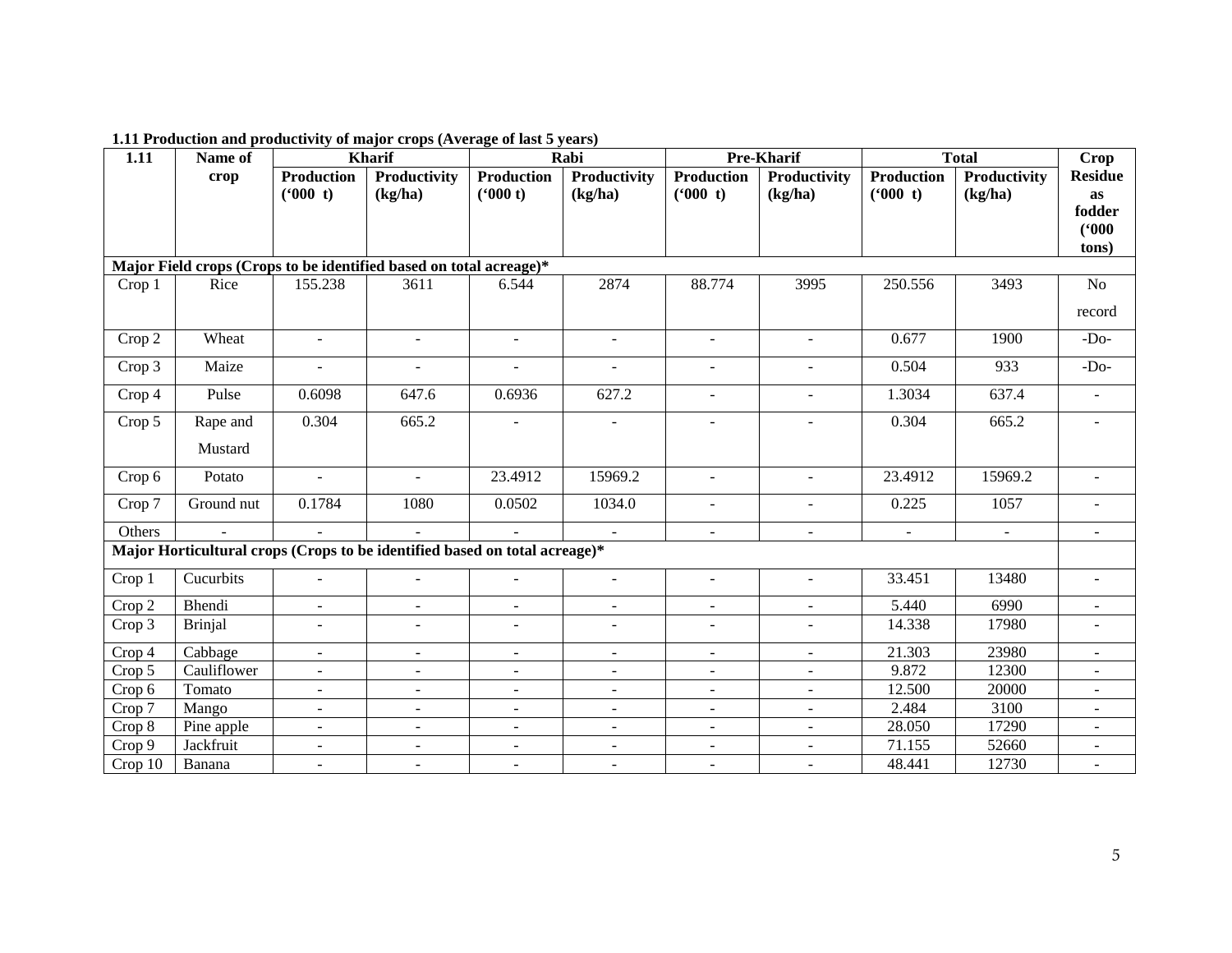\*Source: SREP, West Tripura, GOT

| 1.12 | Sowing window for 5            | Crop 1: Rice                            | 2. Mustard                             | 3. Maize           | 4. Groundnut | 5. Lentil   |
|------|--------------------------------|-----------------------------------------|----------------------------------------|--------------------|--------------|-------------|
|      | major field crops              |                                         |                                        |                    |              |             |
|      | (Pre Kharif-Rainfed-Irrigated) |                                         |                                        |                    |              |             |
|      | Pre-Kharif-Rainfed             | $3rd$ Week of May to $1st$ Week of June |                                        |                    |              |             |
|      | Kharif – Rainfed               | $1st$ Week of July- $4th$ Week of July  |                                        | $1st$ week of July | June-July    |             |
|      | Kharif – Irrigated             | $1st$ July -15 <sup>th</sup> of August  |                                        |                    |              |             |
|      | Rabi – Rainfed                 | Nov-Dec                                 | $15^{\text{th}}$ Oct- $15^{\text{th}}$ |                    |              | Mid Oct-Mid |
|      |                                |                                         | <b>Nov</b>                             |                    |              | <b>Nov</b>  |
|      | Rabi - Irrigated               | Nov-Dec                                 |                                        | $1st$ week of      | Mid Sept-Mid |             |
|      |                                |                                         |                                        | November           | Oct          |             |

| 1.13 | What is the major contingency the district is prone<br>to? (Tick mark and mention years if known during the<br>last 10 year period) | Regular   |  | Occasional              |  | None |
|------|-------------------------------------------------------------------------------------------------------------------------------------|-----------|--|-------------------------|--|------|
|      | Drought                                                                                                                             |           |  | $\sqrt{2009,2010,2003}$ |  |      |
|      | Flood                                                                                                                               |           |  |                         |  |      |
|      | Cyclone                                                                                                                             |           |  |                         |  |      |
|      | Hail storm                                                                                                                          |           |  |                         |  |      |
|      | Heat wave                                                                                                                           |           |  |                         |  |      |
|      | Cold wave                                                                                                                           |           |  |                         |  |      |
|      | Frost                                                                                                                               |           |  |                         |  |      |
|      | Sea water intrusion                                                                                                                 |           |  |                         |  |      |
|      | Pests and diseases (specify)                                                                                                        |           |  |                         |  |      |
|      | Late blight of potato                                                                                                               | $\lambda$ |  |                         |  |      |
|      | Root rot of vegetables                                                                                                              |           |  |                         |  |      |
|      | Brinjal fruit and shoot borer                                                                                                       | $\lambda$ |  |                         |  |      |
|      | Fruit fly of cucurbits                                                                                                              |           |  |                         |  |      |
|      | Red mite                                                                                                                            |           |  |                         |  |      |
|      | Downey mildew of cucurbits                                                                                                          |           |  |                         |  |      |
|      | Others                                                                                                                              |           |  |                         |  |      |

| 1.14 | Include Digital maps of the | Location map of district within State as | Enclosed : Yes |
|------|-----------------------------|------------------------------------------|----------------|
|      | district for                | Annexure                                 |                |
|      |                             | Mean annual rainfall as Annexure 2       | Enclosed : Yes |
|      |                             | Soil map as Annexure $-3$                | Enclosed : Yes |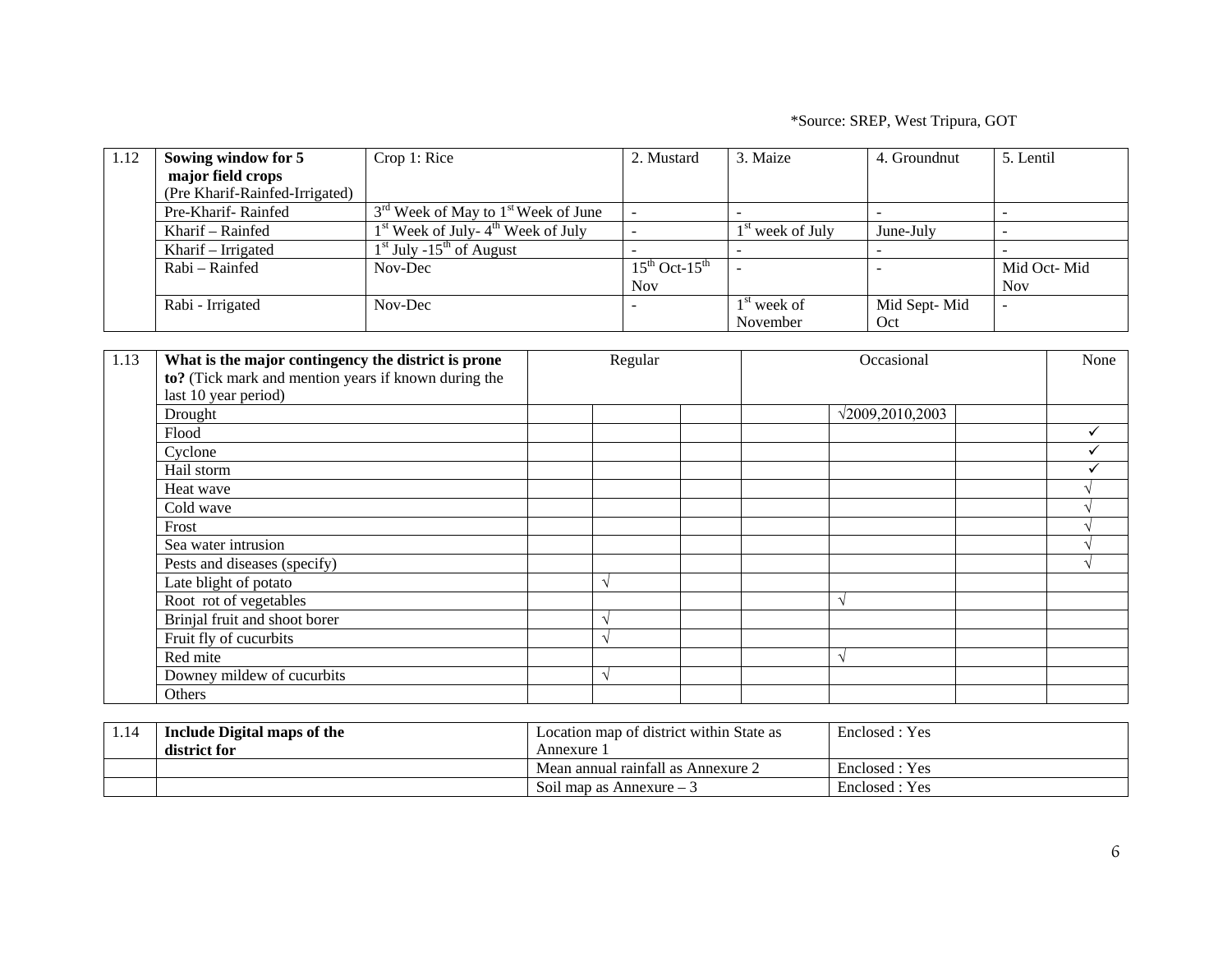**Location map of district West Tripura within State as Annexure 1**

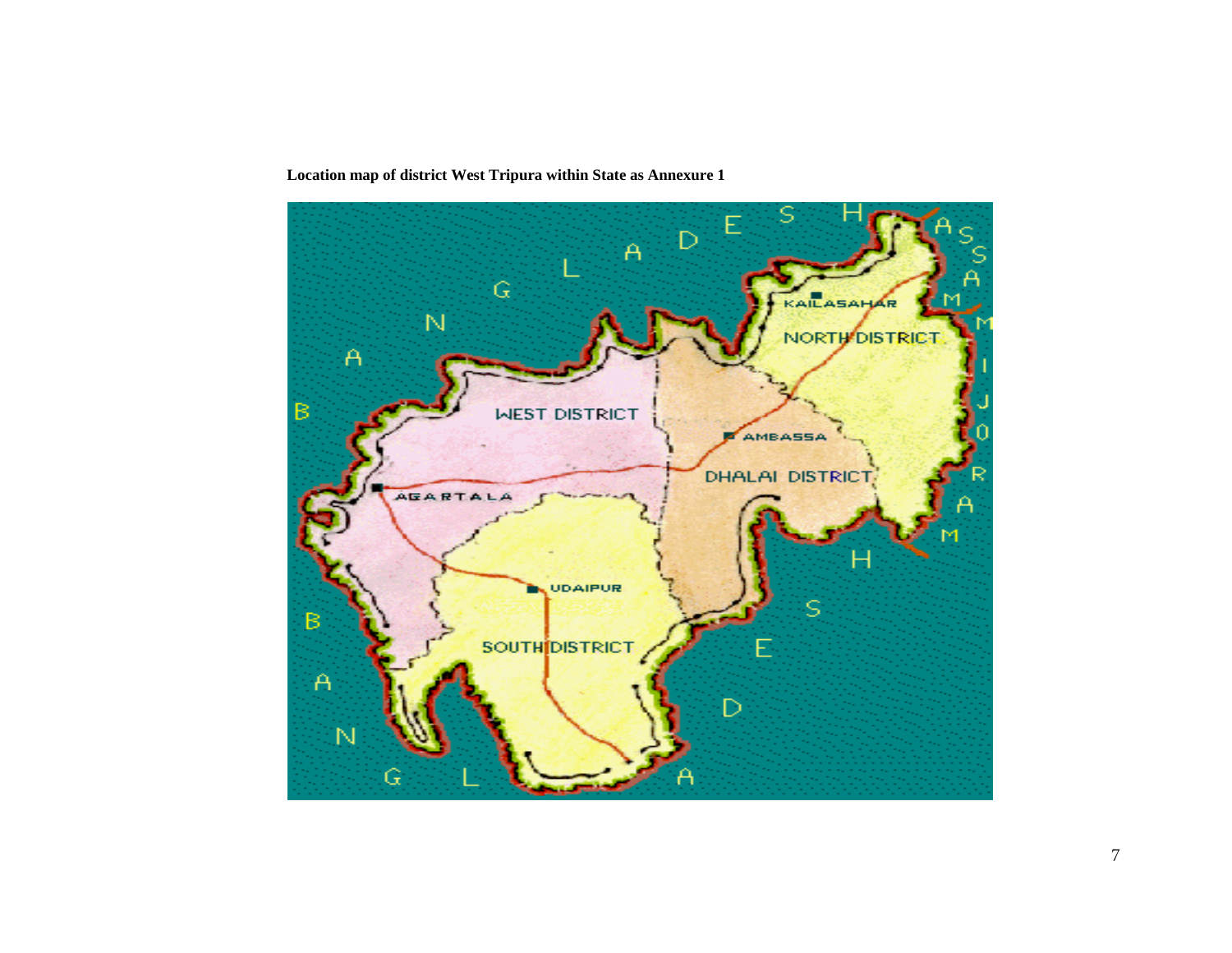#### **Mean annual rainfall of District West Tripura as Annexure 2**

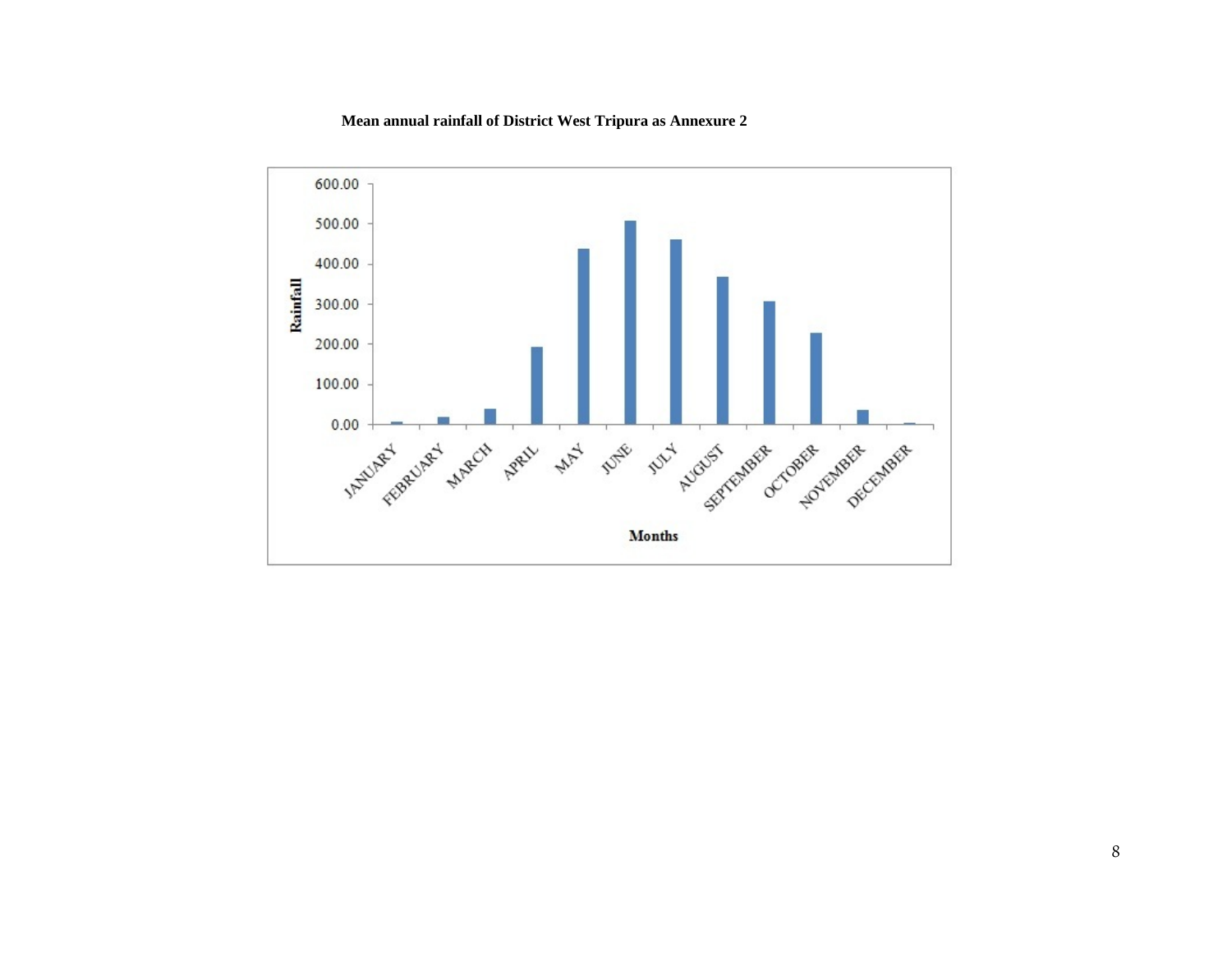**Soil map of District West Tripura as Annexure – 3**

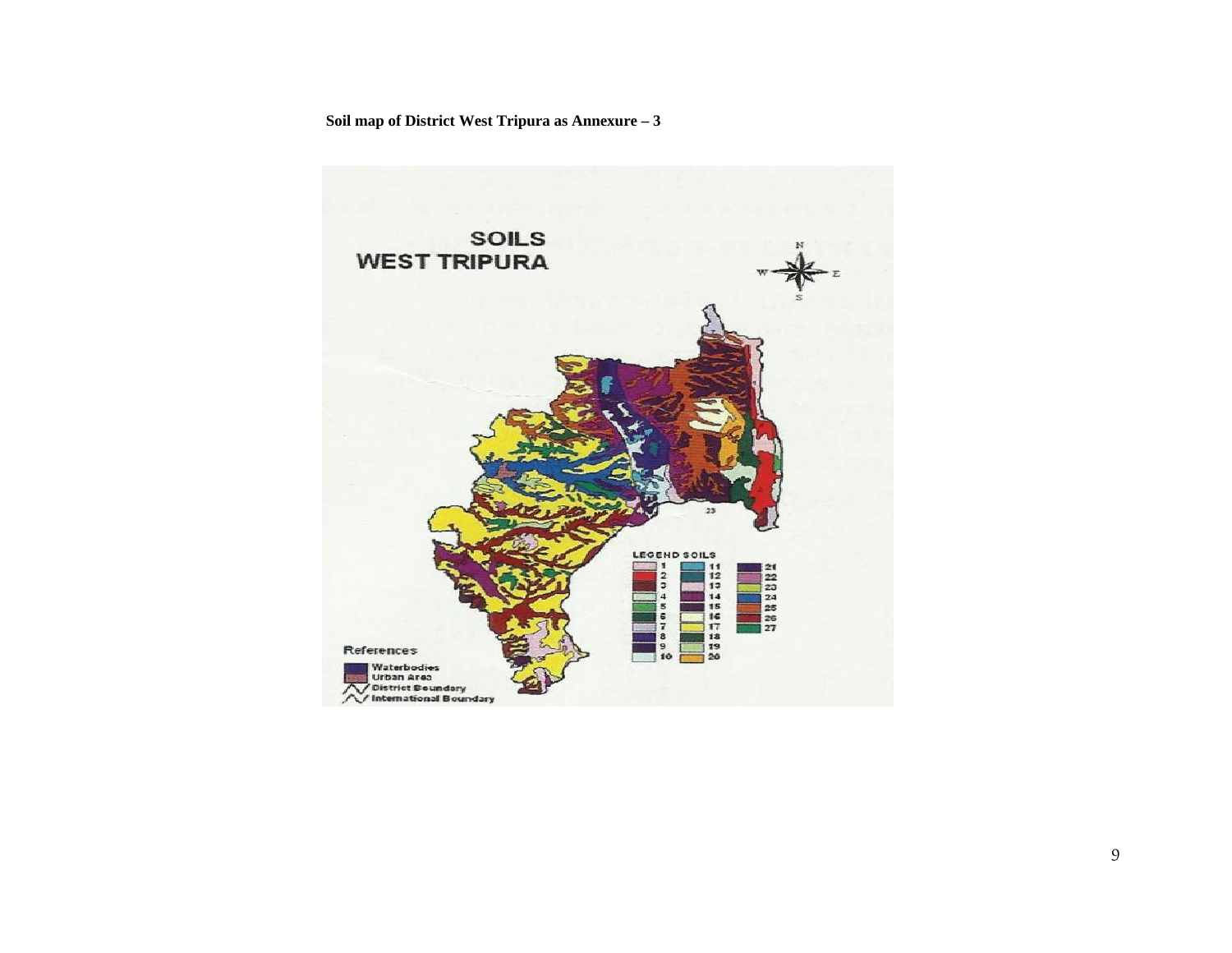#### **2.0 Strategies for weather related contingencies 2.1 Drought**

### **2.1.1. Rainfed situation(Pre-Kharif)**

| <b>Condition</b>                                                                                            |                                                                                                         |                                                                 |                                                                                                                     | <b>Suggested Contingency measures</b>                                                                                                                                                                                                                                                      |                                        |
|-------------------------------------------------------------------------------------------------------------|---------------------------------------------------------------------------------------------------------|-----------------------------------------------------------------|---------------------------------------------------------------------------------------------------------------------|--------------------------------------------------------------------------------------------------------------------------------------------------------------------------------------------------------------------------------------------------------------------------------------------|----------------------------------------|
| <b>Early season</b><br>drought<br>(delayed onset)                                                           | <b>Major Farming</b><br><b>Situation</b>                                                                | <b>Normal Crop/Cropping</b><br><b>System</b>                    | Change in crop/cropping<br><b>System</b>                                                                            | <b>Agronomic</b><br><b>Measures</b>                                                                                                                                                                                                                                                        | <b>Remarks</b> on<br>Implementation    |
| Delay by 2<br><b>Weeks (Specify</b><br>Month)*<br>May 3 <sup>rd</sup> Week to<br>June 1 <sup>st</sup> Week) | Moderately steeply<br>sloping hill top and hill<br>slopes with deep to<br>very deep fine loamy<br>soils | Jhum cultivation of rice, maize<br>Mono cropping of Paddy/Maize | Short or medium duration<br>HYV paddy should be<br>introduced,<br>Single crossed hybrid<br>maize can be introduced. | Conservation practices<br>should be encouraged;<br>instead of burning<br>decomposition of plant<br>parts should be<br>encouraged.<br>Mulching, Rain water<br>Harvesting, Contour<br>planting of should be<br>encouraged instead of<br>Jhum cultivation to<br>check soil and water<br>loss. | <b>IWMP,</b><br>MGNREGA,<br>RKVY, NFSM |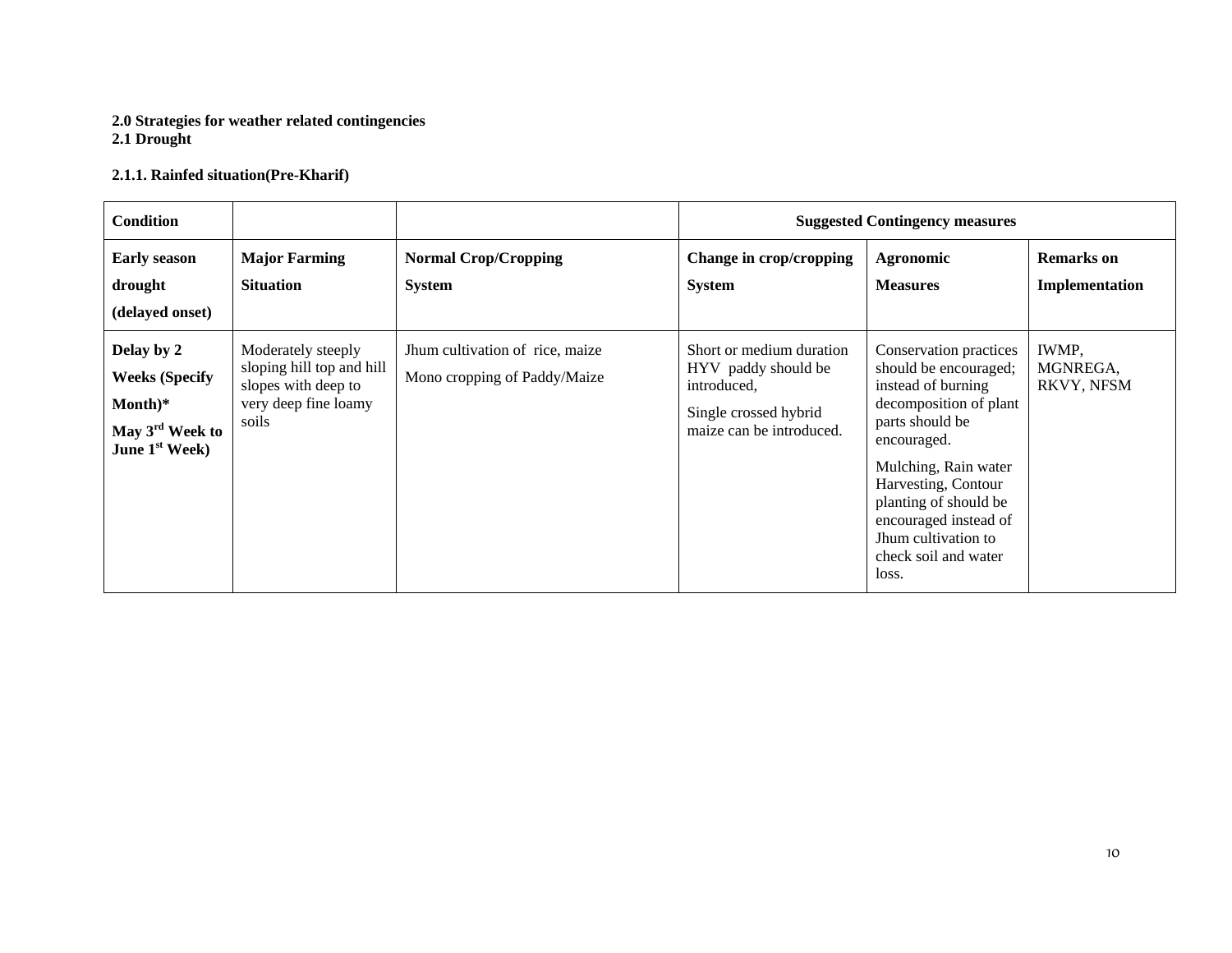| Gently to moderately<br>sloping undulating<br>plains with deep fine<br>loamy soils | Paddy/Maize -<br>Mustard/Lentil/Pea/Ground nut/Maize<br>Paddy/Maize -<br>Lentil/Pea/Maize/Mustard/Rape<br>Seed/Ground Nut                        | Green manuring of<br>Dhaincha can be included<br>prefer medium duration<br>HYV paddy varieties,<br>Single cross hybrid variety<br>of maize can be included.<br>Summer green gram can<br>also be included where<br>paddy cultivation is<br>problematic due to scarcity<br>of water. | Adopt SRI paddy<br>cultivation, Adopt zero<br>or minimum tillage,<br>Use paddy<br>transplanted machine<br>for timely quick<br>sowing, Promote<br>community nursery<br>bed, Raised bed furrow<br>irrigation method of<br>maize.                                                                                                                                                                                                 | RARS-AAU, IIPR,<br>CRRI, ICAR-<br>Tripura centre,<br>HRS, NFSM                                  |
|------------------------------------------------------------------------------------|--------------------------------------------------------------------------------------------------------------------------------------------------|------------------------------------------------------------------------------------------------------------------------------------------------------------------------------------------------------------------------------------------------------------------------------------|--------------------------------------------------------------------------------------------------------------------------------------------------------------------------------------------------------------------------------------------------------------------------------------------------------------------------------------------------------------------------------------------------------------------------------|-------------------------------------------------------------------------------------------------|
| Very gently sloping<br>flood plains with very<br>deep fine loamy soils             | Paddy/Summer Vegetables -<br>Mustard/Pea/Lentil/Winter<br>Vegetables/Ground nut/Paddy<br>Paddy-Pea/Lentil/Mustard/Rape Seed<br>/Maize/Vegetables | Green manuring of<br>Dhaincha can be included<br>prefer medium duration<br>HYV paddy varieties.                                                                                                                                                                                    | Timely land<br>preparation, sowing $&$<br>Transplanting. Rain<br>water harvesting<br>by 30 cm high<br>bunding. Utilization of<br>waters for irrigation<br>from nearby<br>beels, ponds, rivers,<br>natural depressions<br>etc. Medium duration<br>drought tolerant crops<br>should be grown.,<br>Promote community<br>nursery bed, Zero<br>tillage or minimum<br>tillage should be<br>encouraged in case of<br>mustard, lentil. | AAU, IIPR, CRRI,<br><b>ICAR-Tripura</b><br>centre, HRS,<br>(MGNREGA<br>RKVY, IWMP,<br>NHM,NFSM) |
| Very gently sloping<br>flood plains with deep                                      | Paddy/Summer Vegetables -<br>Mustard/Pea/Lentil/Winter                                                                                           | Green manuring of<br>Dhaincha can be included                                                                                                                                                                                                                                      | Timely land<br>preparation, sowing &<br>Transplanting. Rain                                                                                                                                                                                                                                                                                                                                                                    |                                                                                                 |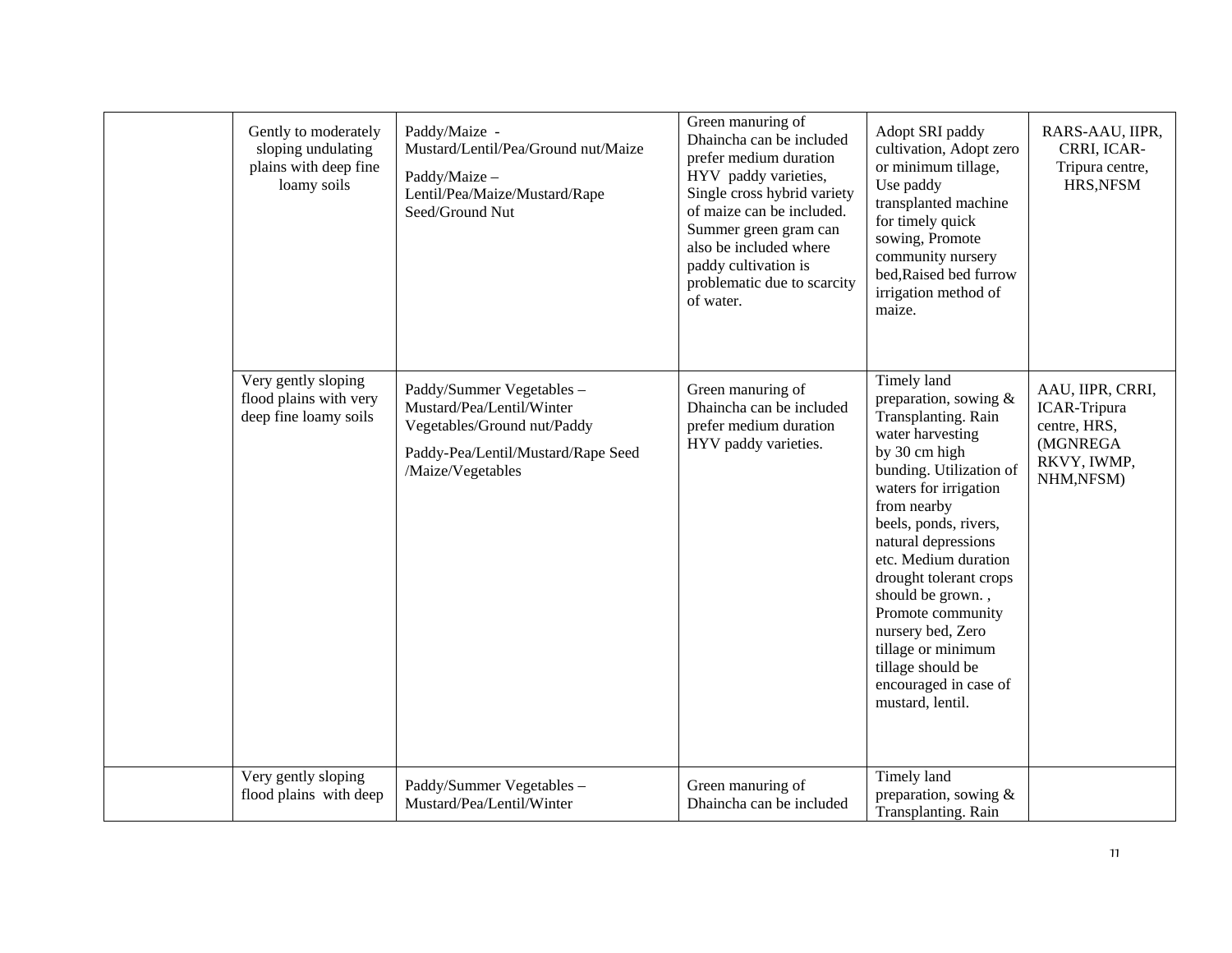| clayey soils | Vegetables/Ground nut<br>Paddy-Pea/lentil/Mustard/Rape<br>Seed/Maize/Vegetables/Paddy/Fallow | prefer medium duration<br>HYV paddy varieties. | water harvesting<br>by 30 cm high<br>bunding. Utilization of<br>waters for irrigation<br>from nearby<br>beels, ponds, rivers,<br>natural depressions<br>etc. Medium duration<br>drought tolerant crops<br>should be grown.,<br>Promote community<br>nursery bed, Zero<br>tillage or minimum<br>tillage should be<br>encouraged in case of<br>mustard, lentil. |
|--------------|----------------------------------------------------------------------------------------------|------------------------------------------------|---------------------------------------------------------------------------------------------------------------------------------------------------------------------------------------------------------------------------------------------------------------------------------------------------------------------------------------------------------------|
|--------------|----------------------------------------------------------------------------------------------|------------------------------------------------|---------------------------------------------------------------------------------------------------------------------------------------------------------------------------------------------------------------------------------------------------------------------------------------------------------------------------------------------------------------|

#### **2.1.2. Rainfed situation(Kharif)**

| <b>Condition</b>                                                              |                                                                                                         |                                                                  | <b>Suggested Contingency measures</b>                                                                               |                                                                                                                                                                                                                                                  |                                     |  |
|-------------------------------------------------------------------------------|---------------------------------------------------------------------------------------------------------|------------------------------------------------------------------|---------------------------------------------------------------------------------------------------------------------|--------------------------------------------------------------------------------------------------------------------------------------------------------------------------------------------------------------------------------------------------|-------------------------------------|--|
| <b>Early season</b><br>drought<br>(delayed onset)                             | <b>Major Farming</b><br><b>Situation</b>                                                                | <b>Normal Crop/Cropping</b><br><b>System</b>                     | Change in crop/cropping<br><b>System</b>                                                                            | Agronomic<br><b>Measures</b>                                                                                                                                                                                                                     | <b>Remarks</b> on<br>Implementation |  |
| Delay by 2<br><b>Weeks (Specify</b><br>$Month)*$<br>June 3 <sup>rd</sup> Week | Moderately steeply<br>sloping hill top and hill<br>slopes with deep to<br>very deep fine loamy<br>soils | Jhum cultivation of rice, maize.<br>Mono cropping of Paddy/Maize | Short or medium duration<br>HYV paddy should be<br>introduced, Single crossed<br>hybrid maize can be<br>introduced. | Conservation practices<br>should be encouraged<br>instead of burning<br>decomposition of plant<br>parts should be<br>encouraged.<br>Mulching, Community<br>Paddy nursery, inter<br>cropping of cow pea<br>can be encouraged<br>along with maize. | IWMP, RKVY,<br>MGNREGA, NFSM        |  |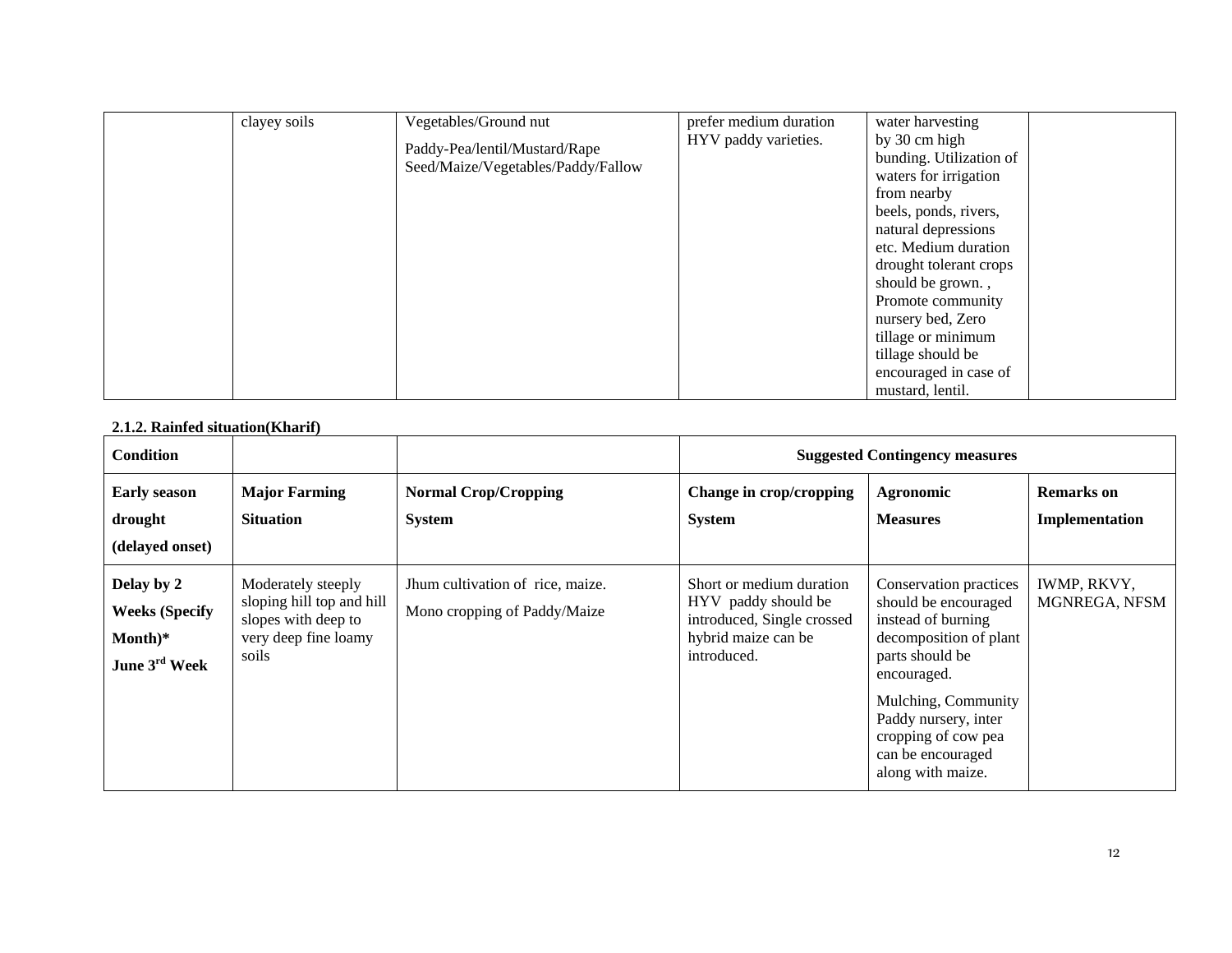| Gently to moderately<br>sloping undulating<br>plains with deep fine<br>loamy soils | Paddy/Maize -<br>Mustard/Lentil/Pea/Ground nut/Maize<br>Paddy/Maize -<br>Lentil/Pea/Maize/Mustard/Rape<br>Seed/Fallow                         | No change. Preference<br>should be given to<br>medium duration paddy<br>varieties. | Adopt SRI paddy<br>cultivation, Adopt zero<br>or minimum tillage in<br>case of lentil, mustard,<br>Use paddy transplant<br>machine for timely<br>quick sowing, Promote<br>community paddy<br>nursery bed                                                                                                                                                                                        | RARS-AAU, IIPR,<br>CRRI, ICAR-<br>Tripura centre,<br>HRS, NFSM                            |
|------------------------------------------------------------------------------------|-----------------------------------------------------------------------------------------------------------------------------------------------|------------------------------------------------------------------------------------|-------------------------------------------------------------------------------------------------------------------------------------------------------------------------------------------------------------------------------------------------------------------------------------------------------------------------------------------------------------------------------------------------|-------------------------------------------------------------------------------------------|
| Very gently sloping<br>flood plains with very<br>deep fine loamy soils             | Paddy -Mustard/Pea/Lentil/Winter<br>Vegetables/Ground nut/Paddy/Fallow<br>Paddy-Pea/lentil/Mustard/Rape<br>Seed/Maize/Vegetables/Paddy/Fallow | No change, prefer medium<br>duration HYV paddy<br>varieties.                       | Timely land<br>preparation, sowing $&$<br>Transplanting. Rain<br>water harvesting<br>by 30 cm high<br>bunding. Utilization of<br>waters for irrigation<br>from nearby beels,<br>ponds, rivers, natural<br>depressions etc, SRI<br>Technology should be<br>properly adopted,<br>Timely weeding, at<br>critical growth stages<br>and short duration<br>drought tolerant crops<br>should be grown. | AAU, IIPR, CRRI,<br>ICAR-Tripura<br>centre, HRS,<br>(MGNREGA,<br>RKVY, IWMP,<br>NHM,NFSM) |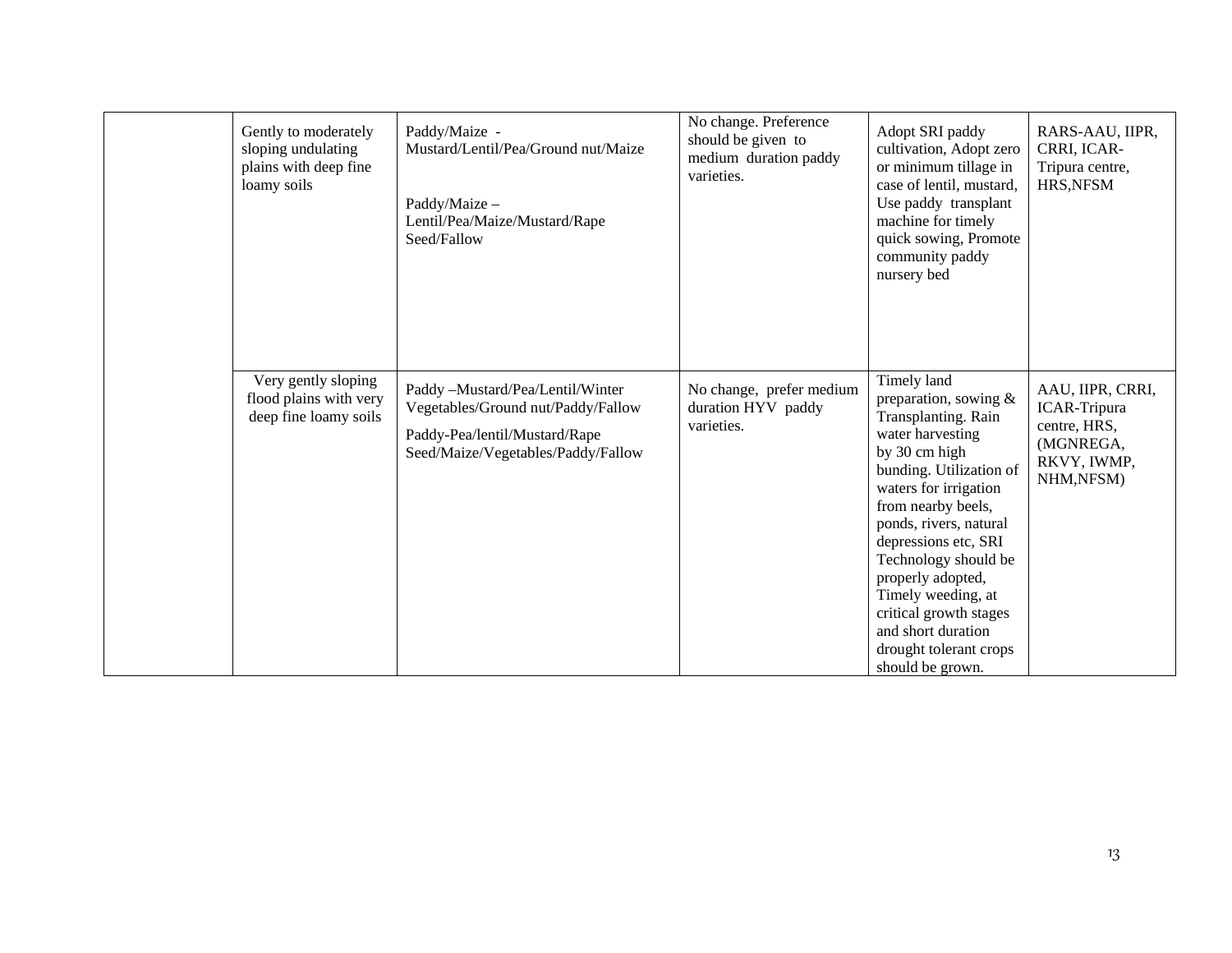| clayey soils | Very gently sloping<br>flood plains with deep | Paddy -Mustard/Pea/Lentil/Winter<br>Vegetables/Ground nut/Paddy<br>Paddy-Pea/lentil/Mustard/Rape<br>Seed/Maize/Vegetables/Paddy/Fallow | No change, prefer medium<br>duration HYV paddy<br>varieties. | Preparation of seed<br>bed & main field<br>immediately after<br>rainfall. Rain water<br>harvesting by 30 cm<br>high bunding.<br>Utilization of waters<br>for irrigation from<br>nearby beels, ponds,<br>rivers, natural<br>depressions etc. Keep<br>constant visit in the<br>field to check any<br>cracks & crevices and<br>take immediate<br>measures by<br>repairing/mud<br>plastering. SRI<br>Technology should be<br>properly adopted,<br>Timely weeding, at<br>critical growth stages<br>and short duration<br>drought tolerant crops<br>should be grown. | RARS-AAU, IIPR,<br>CRRI, ICAR-<br>Tripura centre,<br>HRS, NFSM<br>AAU, IIPR, CRRI,<br><b>ICAR-Tripura</b><br>centre, HRS,<br>(MGNREGA,<br>RKVY, IWMP,<br>NHM, NFSM) |
|--------------|-----------------------------------------------|----------------------------------------------------------------------------------------------------------------------------------------|--------------------------------------------------------------|----------------------------------------------------------------------------------------------------------------------------------------------------------------------------------------------------------------------------------------------------------------------------------------------------------------------------------------------------------------------------------------------------------------------------------------------------------------------------------------------------------------------------------------------------------------|---------------------------------------------------------------------------------------------------------------------------------------------------------------------|
|--------------|-----------------------------------------------|----------------------------------------------------------------------------------------------------------------------------------------|--------------------------------------------------------------|----------------------------------------------------------------------------------------------------------------------------------------------------------------------------------------------------------------------------------------------------------------------------------------------------------------------------------------------------------------------------------------------------------------------------------------------------------------------------------------------------------------------------------------------------------------|---------------------------------------------------------------------------------------------------------------------------------------------------------------------|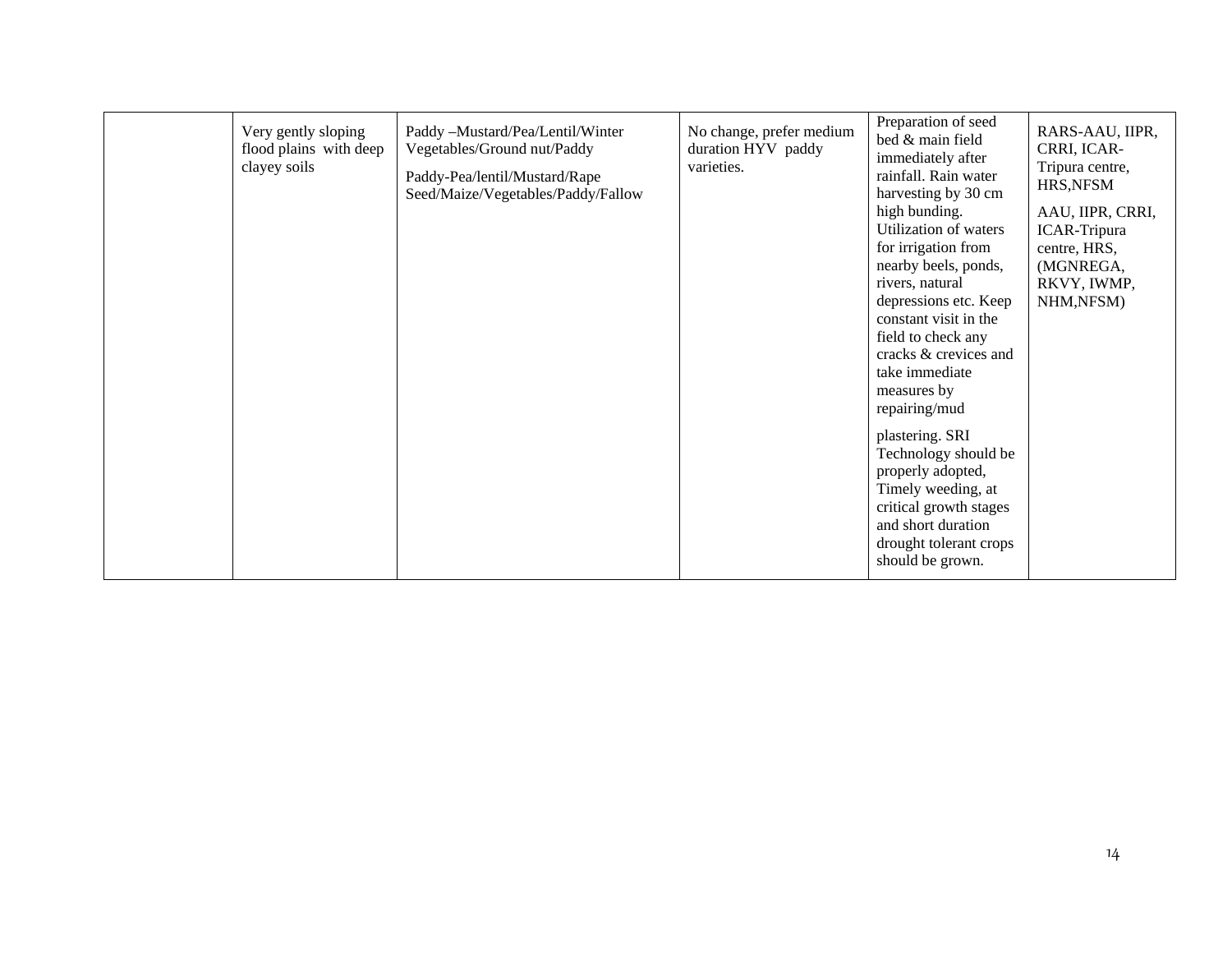| <b>Condition</b>                                             |                                                                                                      |                                                                                                                       | <b>Suggested Contingency measures</b>                                                                                                                      |                                                                                                                                                                                                                                                                         |                                                                                           |  |
|--------------------------------------------------------------|------------------------------------------------------------------------------------------------------|-----------------------------------------------------------------------------------------------------------------------|------------------------------------------------------------------------------------------------------------------------------------------------------------|-------------------------------------------------------------------------------------------------------------------------------------------------------------------------------------------------------------------------------------------------------------------------|-------------------------------------------------------------------------------------------|--|
| <b>Early season</b><br><b>Drought</b><br>(delayed<br>onset)  | <b>Major Farming</b><br><b>Situation</b>                                                             | <b>Normal Crop/Cropping</b><br><b>System</b>                                                                          | Change in<br>crop/cropping<br><b>System</b>                                                                                                                | <b>Agronomic</b><br><b>Measures</b>                                                                                                                                                                                                                                     | <b>Remarks</b> on<br>Implementation                                                       |  |
| Delay by 4<br>Weeks<br>(Specify<br>Month)<br>July $1st$ week | Moderately steeply sloping<br>hill top and hill slopes with<br>deep to very deep fine<br>loamy soils | Jhum cultivation of rice, maize.<br>Mono cropping of Paddy/Maize                                                      | Short or medium duration<br>HYV paddy should be<br>introduced, Single<br>crossed hybrid maize can<br>be introduced.                                        | Conservation practices<br>should be encouraged<br>instead of burning<br>decomposition of plant<br>parts should be<br>encouraged.<br>Mulching, Community<br>Paddy nursery, inter<br>cropping of cow pea<br>can be encouraged<br>along with maize.                        | RARS-AAU, IIPR,<br>CRRI, ICAR-Tripura<br>centre, HRS, IWMP,<br>MGNREGA, RKVY,<br>NHM,NFSM |  |
|                                                              | Gently to moderately<br>sloping undulating plains<br>with deep fine loamy soils                      | Paddy/Maize -<br>Mustard/Lentil/Pea/Ground nut/Maize<br>Paddy/Maize -<br>Lentil/Pea/Maize/Mustard/Rape<br>Seed/Fallow | No change. Prefer short<br>duration of paddy<br>varieties (MTU 1010,<br>Naveen), Adopt relay<br>cropping in <i>rabi</i> season<br>in pulses and oil seeds. | Transplant 3-4<br>seedlings/hill in<br>conventional<br>cultivation of paddy,<br>Adopt SRI paddy<br>cultivation, Adopt zero<br>or minimum tillage in<br>lentil and mustard,<br>Use paddy transplant<br>machine for timely<br>quick sowing, Promote<br>community seed bed | RARS-AAU, IIPR,<br>CRRI, ICAR-Tripura<br>centre, HRS                                      |  |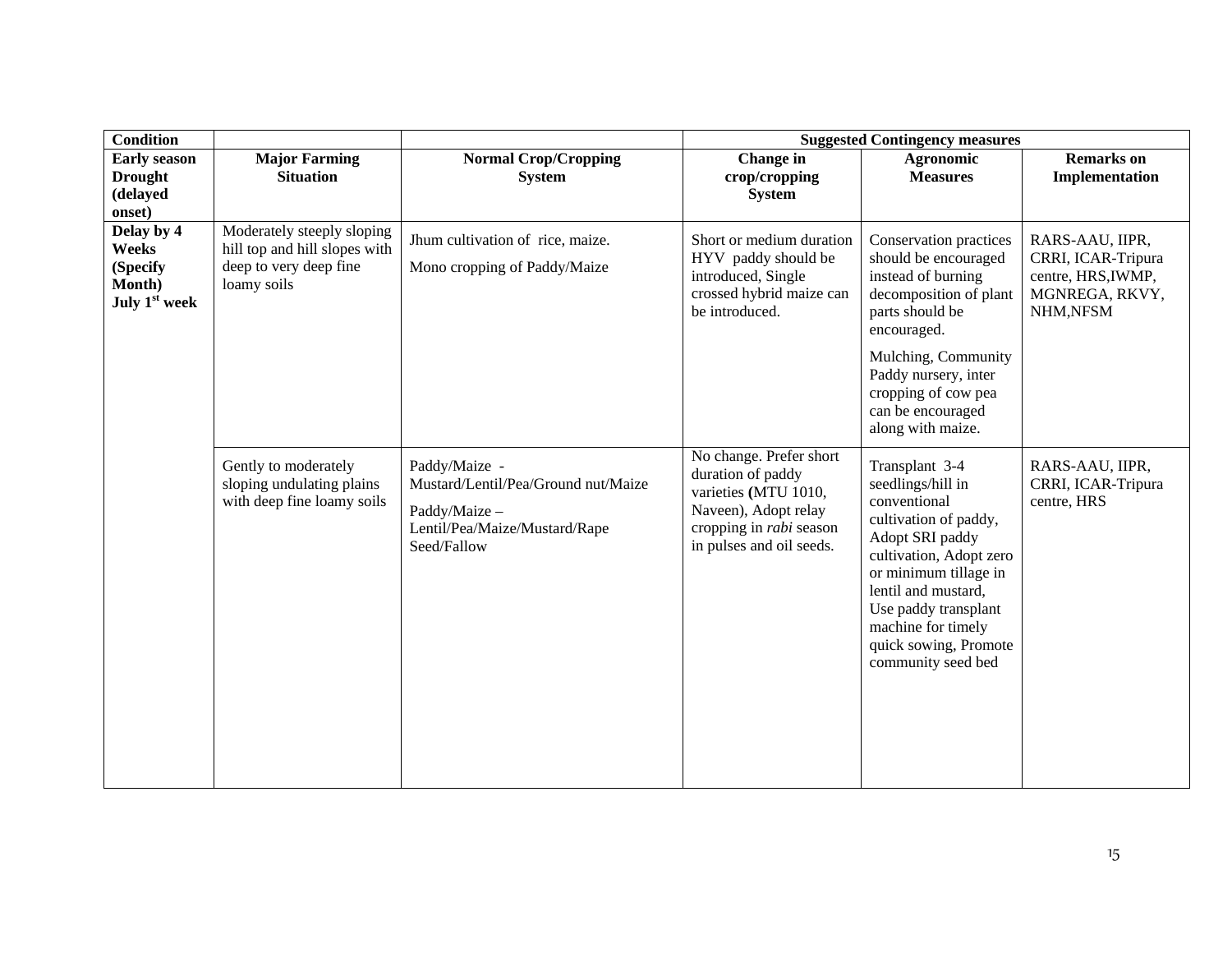| Very gently sloping flood<br>plains with very deep fine<br>loamy soils | Paddy -Mustard/Pea/Lentil/Winter<br>Vegetables/Ground nut/Paddy/Fallow<br>Paddy-Pea/lentil/Mustard/Rape<br>Seed/Maize/Vegetables/Paddy/Fallow | No change, prefer short<br>duration paddy variety | Resowing or delay<br>sowing, Timely<br>weeding, Community<br>paddy nursery, proper<br>adaptation of SRI,<br>Early sowing of<br>rapeseed. Soil &<br>moisture conservation<br>measures (Organic<br>$mulches + more$<br>FYM). Timely land<br>preparation & sowing.<br>Seed soaking for toria.<br>Weeding & breaking<br>of soil mulch by finger<br>weeder.<br>Ridge & furrow<br>cultivation of Maize.<br>Grow<br>short duration pulses<br>(Black gram,<br>Pea etc.). Utilization<br>of waters for irrigation<br>from nearby beels,<br>ponds, rivers, natural | DMR, RARS-AAU,<br>IIPR, CRRI, ICAR-<br>Tripura centre, HR<br>MGNREGA (RKVY,<br>IWMP, NHM, NFSM) |
|------------------------------------------------------------------------|-----------------------------------------------------------------------------------------------------------------------------------------------|---------------------------------------------------|----------------------------------------------------------------------------------------------------------------------------------------------------------------------------------------------------------------------------------------------------------------------------------------------------------------------------------------------------------------------------------------------------------------------------------------------------------------------------------------------------------------------------------------------------------|-------------------------------------------------------------------------------------------------|
|                                                                        |                                                                                                                                               |                                                   | depressions etc.                                                                                                                                                                                                                                                                                                                                                                                                                                                                                                                                         |                                                                                                 |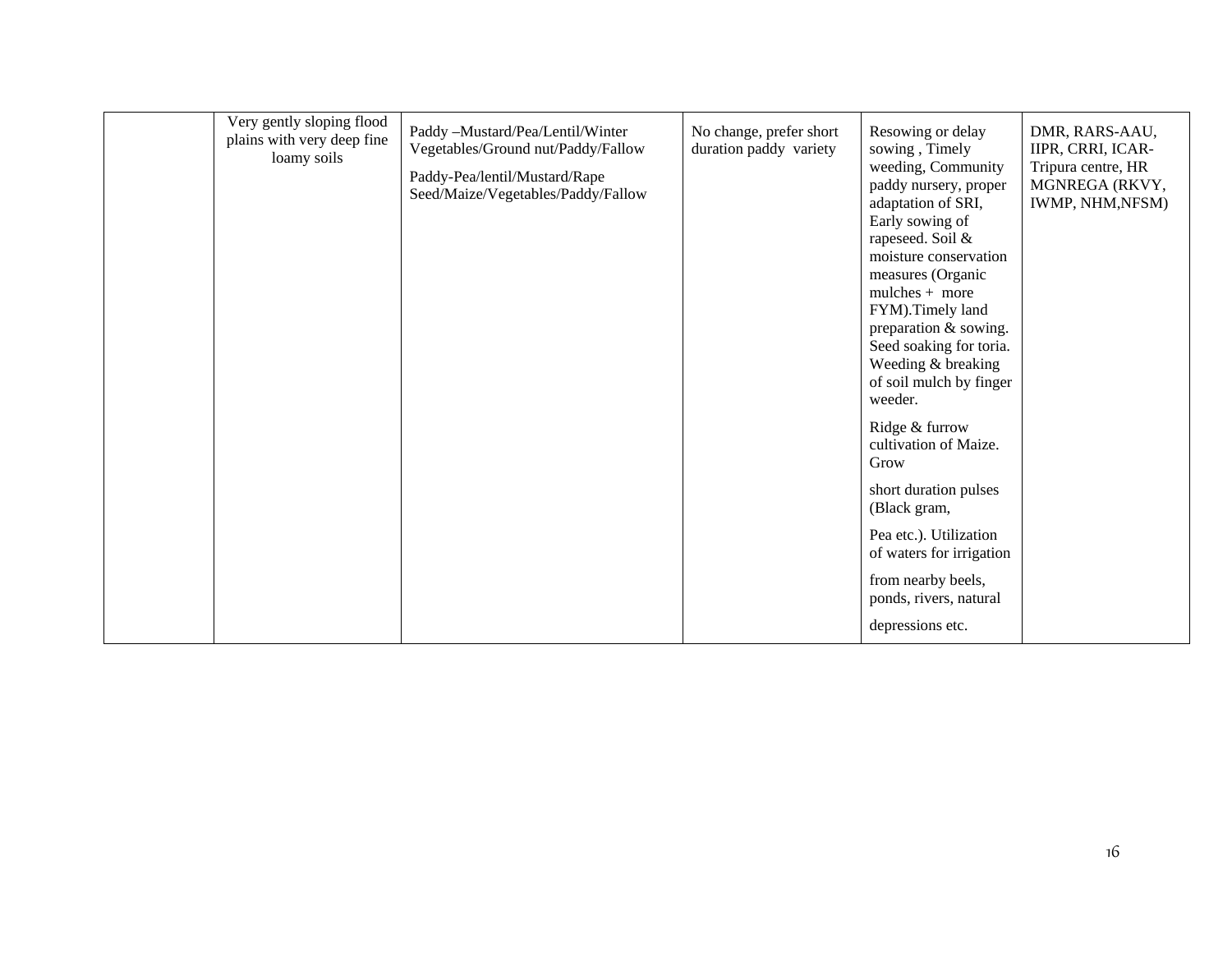| Very gently sloping flood<br>plains with deep clayey<br>soils | Paddy -Mustard/Pea/Lentil/Winter<br>Vegetables/Ground nut/Paddy<br>Paddy-Pea/lentil/Mustard/Rape<br>Seed/Maize/Vegetables/Paddy/Fallow | No change, prefer short<br>duration paddy variety | Resowing or delay<br>sowing, Timely<br>weeding, Community<br>paddy nursery, proper<br>adaptation of SRI,<br>Early sowing of<br>rapeseed. Soil &<br>moisture conservation<br>measures (Organic<br>$mulches + more$<br>FYM).Timely land<br>preparation & sowing.<br>Seed soaking for toria.<br>Weeding & breaking<br>of soil mulch by finger<br>weeder.<br>Ridge & furrow<br>cultivation of Maize.<br>Grow short duration<br>pulses (Black gram,<br>Pea etc.). Utilization<br>of waters for irrigation<br>from nearby beels,<br>ponds, rivers, natural<br>depressions etc. | DMR, RARS-AAU,<br>IIPR, CRRI, ICAR-<br>Tripura centre, HRS,<br>(MGNREGA, RKVY,<br>IWMP, NHM, NFSM) |
|---------------------------------------------------------------|----------------------------------------------------------------------------------------------------------------------------------------|---------------------------------------------------|--------------------------------------------------------------------------------------------------------------------------------------------------------------------------------------------------------------------------------------------------------------------------------------------------------------------------------------------------------------------------------------------------------------------------------------------------------------------------------------------------------------------------------------------------------------------------|----------------------------------------------------------------------------------------------------|
|---------------------------------------------------------------|----------------------------------------------------------------------------------------------------------------------------------------|---------------------------------------------------|--------------------------------------------------------------------------------------------------------------------------------------------------------------------------------------------------------------------------------------------------------------------------------------------------------------------------------------------------------------------------------------------------------------------------------------------------------------------------------------------------------------------------------------------------------------------------|----------------------------------------------------------------------------------------------------|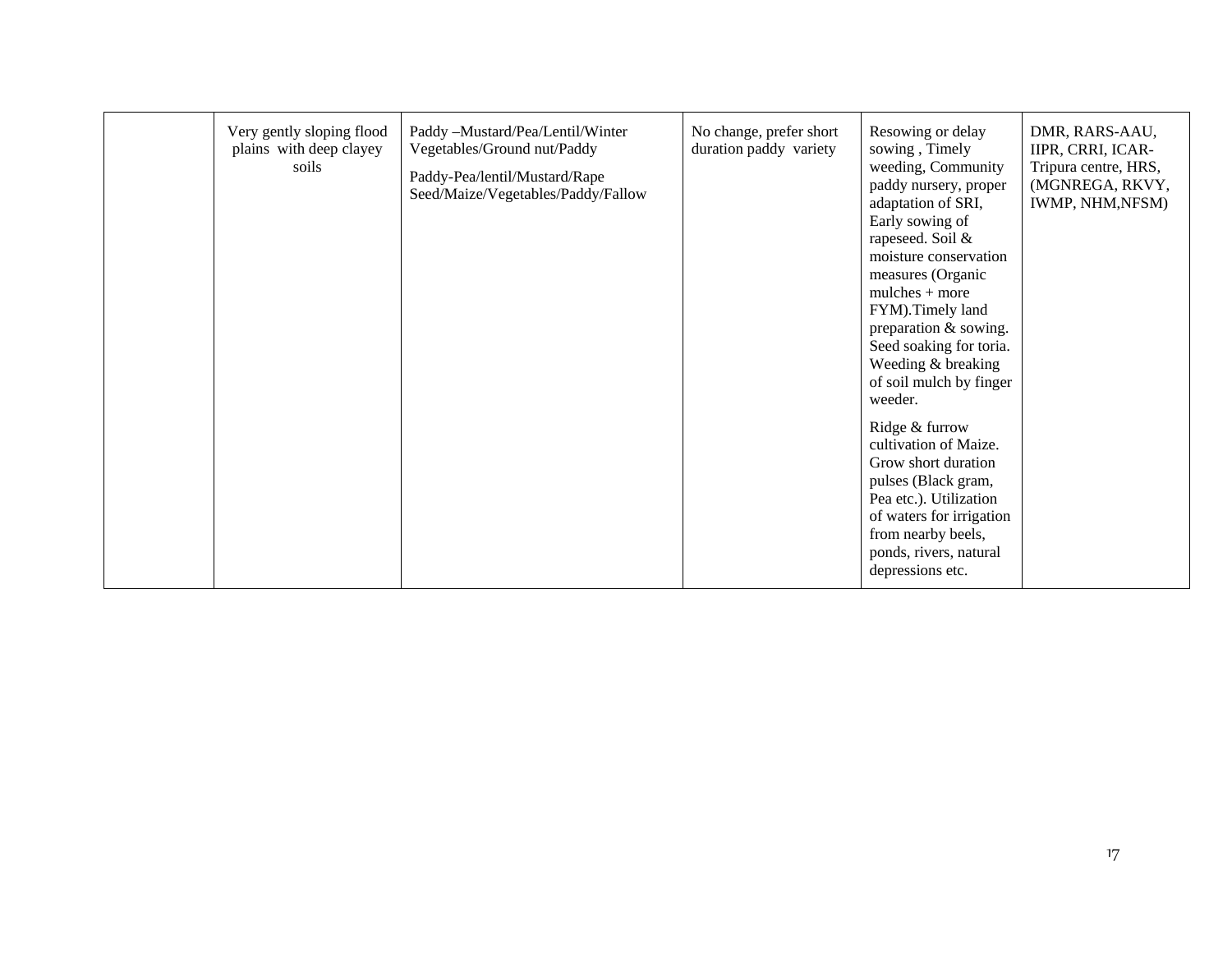| <b>Condition</b>                                                 |                                                                                                      |                                                                                                                               | <b>Suggested Contingency measures</b>                                                                                                                                                    |                                                                                                                                                                                                                                                  |                                                                                                                  |  |
|------------------------------------------------------------------|------------------------------------------------------------------------------------------------------|-------------------------------------------------------------------------------------------------------------------------------|------------------------------------------------------------------------------------------------------------------------------------------------------------------------------------------|--------------------------------------------------------------------------------------------------------------------------------------------------------------------------------------------------------------------------------------------------|------------------------------------------------------------------------------------------------------------------|--|
| <b>Early season</b><br>drought                                   | <b>Major Farming</b><br><b>Situation</b>                                                             | <b>Normal Crop/Cropping</b><br><b>System</b>                                                                                  | Change in<br>crop/cropping                                                                                                                                                               | <b>Agronomic</b><br><b>Measures</b>                                                                                                                                                                                                              | <b>Remarks</b> on<br>Implementation                                                                              |  |
| (delayed<br>onset)                                               |                                                                                                      |                                                                                                                               | <b>System</b>                                                                                                                                                                            |                                                                                                                                                                                                                                                  |                                                                                                                  |  |
| Delay by 6<br>Weeks<br>(Specify<br><b>Month</b><br>July 3rd week | Moderately steeply sloping<br>hill top and hill slopes with<br>deep to very deep fine<br>loamy soils | Jhum cultivation of rice, maize.<br>Mono cropping of Paddy/Maize                                                              | Cultivation of short<br>duration rice variety,<br>Single cross hybrid for<br>maize.                                                                                                      | Conservation practices<br>should be encouraged<br>instead of burning<br>decomposition of plant<br>parts should be<br>encouraged.<br>Mulching, Community<br>Paddy nursery, inter<br>cropping of cow pea<br>can be encouraged<br>along with maize. | RARS-AAU, IIPR,<br>CRRI, ICAR-Tripura<br>centre, HRS<br>NHM, , MGNREGA<br>RKVY, NFSM, State<br>Agril. department |  |
|                                                                  | Gently to moderately<br>sloping undulating plains<br>with deep fine loamy soils                      | Paddy/Arahar/Maize/Ground nut.-<br>Mustard/Lentil/Pea-Fallow<br>Paddy/Maize -<br>Lentil/Pea/Maize/Mustard/Rape<br>Seed/Fallow | Cultivation of paddy may<br>be withdrawn, if paddy is<br>considered only very<br>short duration i.e. 90-110<br>days variety to be sown,<br>no change for maize-<br>pulse cropping system | Adopt DSR technique,<br>zero tillage, , relay<br>cropping in next to<br>paddy, community<br>nursery bed                                                                                                                                          | RARS-AAU, IIPR,<br>CRRI, ICAR-Tripura<br>centre, HRS                                                             |  |
|                                                                  | Very gently sloping flood<br>plains with very deep fine<br>loamy soils                               | Paddy, Maize, Ground nut Vegetables<br>Paddy-Pea/lentil/Mustard/Rape<br>Seed/Maize/Vegetables/Paddy/Fallow                    | Cultivation of paddy may<br>be withdrawn, if paddy is<br>considered only very<br>short duration i.e. 90-110<br>days variety to be sown,                                                  | Adopt DSR technique,<br>zero tillage in next to<br>paddy, relay<br>cropping in lentil and<br>mustard, community                                                                                                                                  | RARS-AAU, IIPR,<br>CRRI, ICAR-Tripura<br>centre, HRS, NFSM                                                       |  |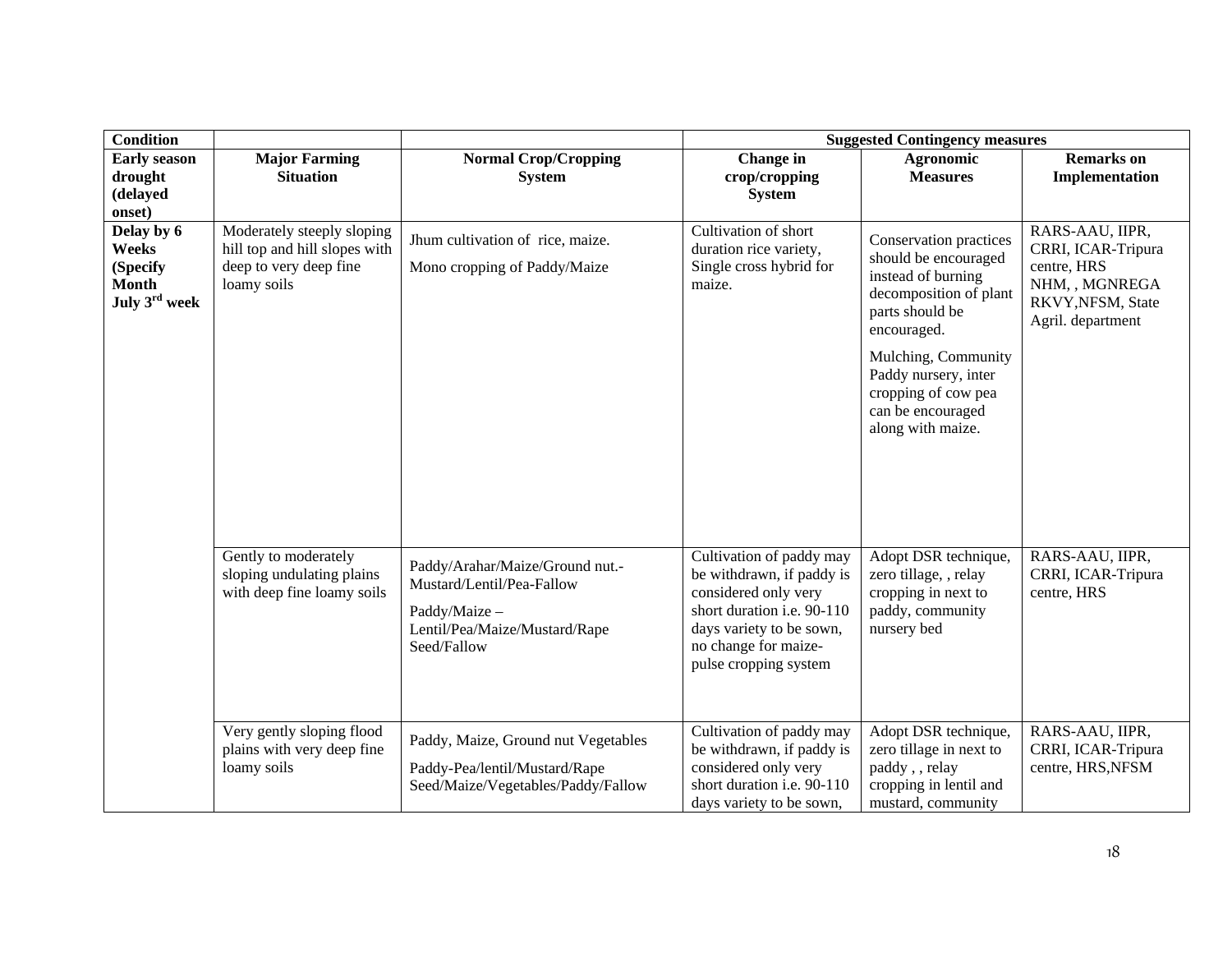|                                                               |                                                                                                                                        | no change for maize and<br>in place of paddy kharif<br>pulse or Groundnut may<br>be taken as alternative<br>crop                                                                                                                                                   | nursery bed                                                                                                                    |                                                            |
|---------------------------------------------------------------|----------------------------------------------------------------------------------------------------------------------------------------|--------------------------------------------------------------------------------------------------------------------------------------------------------------------------------------------------------------------------------------------------------------------|--------------------------------------------------------------------------------------------------------------------------------|------------------------------------------------------------|
| Very gently sloping flood<br>plains with deep clayey<br>soils | Paddy -Mustard/Pea/Lentil/Winter<br>Vegetables/Ground nut/Paddy<br>Paddy-Pea/lentil/Mustard/Rape<br>Seed/Maize/Vegetables/Paddy/Fallow | Cultivation of paddy may<br>be withdrawn, if paddy is<br>considered only very<br>short duration <i>i.e.</i> 90-110<br>days variety to be sown,<br>no change for maize and<br>in place of paddy kharif<br>pulse or Groundnut may<br>be taken as alternative<br>crop | Adopt DSR technique,<br>zero tillage in next to<br>paddy, relay cropping<br>in lentil and mustard,<br>community nursery<br>bed | RARS-AAU, IIPR,<br>CRRI, ICAR-Tripura<br>centre, HRS, NFSM |

| <b>Condition</b>                                                                                                    |                                                                                                      |                                                                               | <b>Suggested Contingency measures</b>              |                                                                                                                              |                                                   |
|---------------------------------------------------------------------------------------------------------------------|------------------------------------------------------------------------------------------------------|-------------------------------------------------------------------------------|----------------------------------------------------|------------------------------------------------------------------------------------------------------------------------------|---------------------------------------------------|
| <b>Early season</b>                                                                                                 | <b>Major Farming</b>                                                                                 | <b>Normal</b>                                                                 | <b>Crop Management</b>                             | Soil Nutrient &                                                                                                              | <b>Remarks</b> on                                 |
| <b>Drought (Normal</b>                                                                                              | <b>Situation</b>                                                                                     | Crop/Cropping                                                                 |                                                    | <b>Moisture</b>                                                                                                              | Implementation                                    |
| <b>Onset</b> )                                                                                                      |                                                                                                      | <b>System</b>                                                                 |                                                    | conservation                                                                                                                 |                                                   |
|                                                                                                                     |                                                                                                      |                                                                               |                                                    | measures                                                                                                                     |                                                   |
| Normal onset followed<br>by 15-20 days dry spell<br>after sowing leading to<br>poor germination /crop<br>stand etc. | Moderately steeply sloping<br>hill top and hill slopes with<br>deep to very deep fine loamy<br>soils | Jhum cultivation<br>including rice, maize.<br>Mono cropping of<br>Paddy/Maize | Gap filling or<br>retranslating, Timely<br>weeding | Straw mulching in<br>maize. Use of<br>erosion resisting<br>crop like cow pea<br>can be grown as<br>inter crop with<br>Maize. | RARS-AAU, IIPR, CRRI,<br>ICAR-Tripura centre, HRS |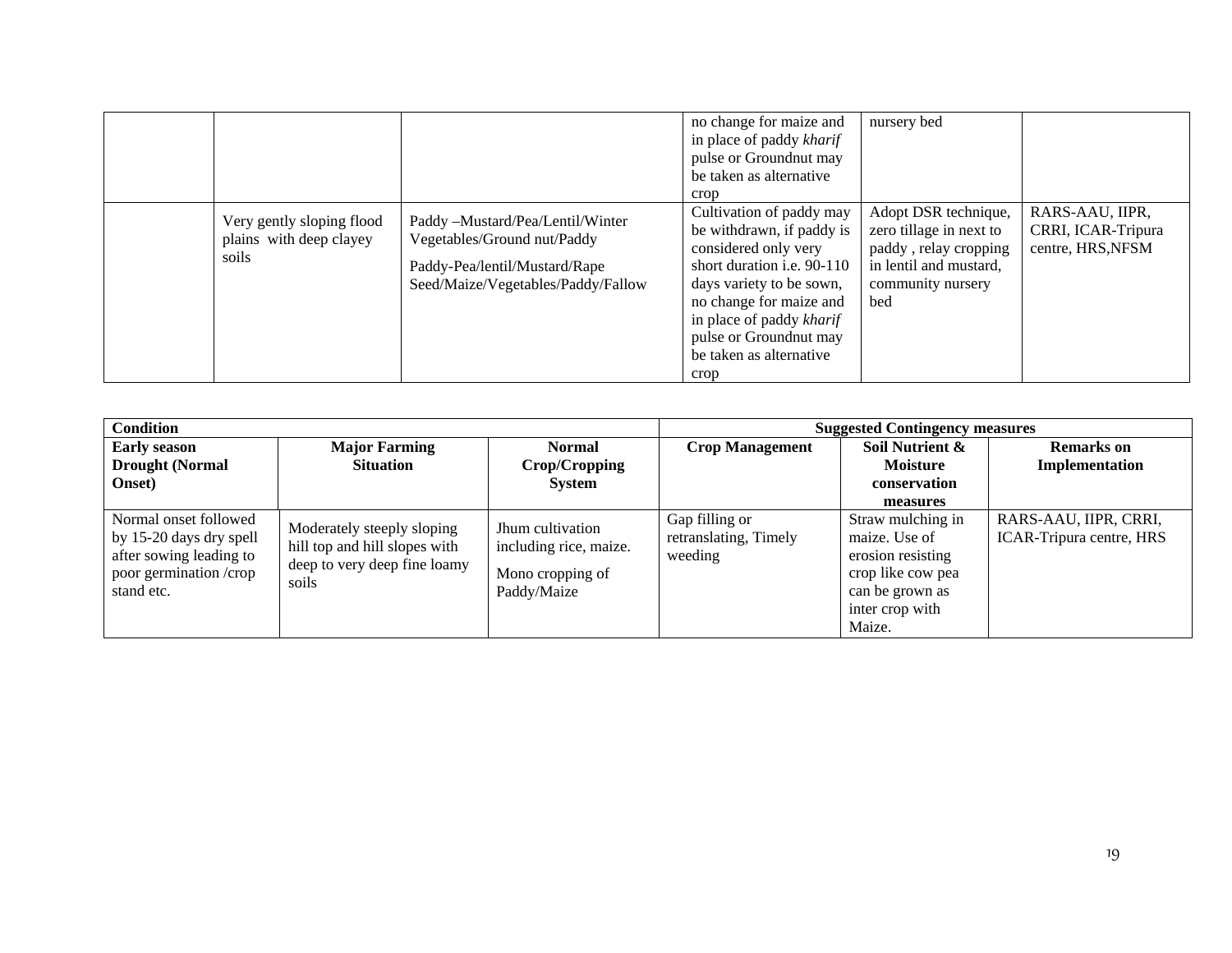| Gently to moderately sloping<br>undulating plains with deep<br>fine loamy soils | Paddy/Arahar/Maize/Gr<br>ound nut.-<br>Mustard/Lentil/Pea-<br>Fallow<br>Paddy/Maize -<br>Lentil/Pea/Maize/Musta<br>rd/Rape Seed/Fallow                   | Transplant the seedlings<br>in gaps raised from<br>available nursery or by<br>splitting the tillers from<br>the surviving hills,<br>Timely weeding, Gap<br>filling or resowing.<br>Foliar spray with 2%<br>Urea during the dry spell,<br>Postpone top dressing<br>with N, | Life saving<br>irrigation<br>(fertigation) | RARS-AAU, IIPR, CRRI,<br>ICAR-Tripura centre, HRS |
|---------------------------------------------------------------------------------|----------------------------------------------------------------------------------------------------------------------------------------------------------|---------------------------------------------------------------------------------------------------------------------------------------------------------------------------------------------------------------------------------------------------------------------------|--------------------------------------------|---------------------------------------------------|
| Very gently sloping flood<br>plains with very deep fine<br>loamy soils          | Paddy, Arahar, MaizeGro<br>und nut Vegetables<br>Paddy-<br>Pea/lentil/Mustard/Rape<br>Seed/Maize/Vegetables/<br>Paddy/Fallow                             | Transplant the seedlings<br>in gaps raised from<br>available nursery or by<br>splitting the tillers from<br>the surviving hills,<br>Timely weeding, Gap<br>filling or resowing<br>Foliar spray with 2%<br>Urea during the dry spell,<br>Postpone top dressing<br>with N   | Life saving<br>irrigation<br>(fertigation) | RARS-AAU, IIPR, CRRI,<br>ICAR-Tripura centre, HRS |
| Very gently sloping flood<br>plains with deep clayey soils                      | $Paddy -$<br>Mustard/Pea/Lentil/Win<br>ter Vegetables/Ground<br>nut/Paddy<br>Paddy-<br>Pea/lentil/Mustard/Rape<br>Seed/Maize/Vegetables/<br>Paddy/Fallow | Transplant the seedlings<br>in gaps raised from<br>available nursery or by<br>splitting the tillers from<br>the surviving hills,<br>Timely weeding, Gap<br>filling or resowing<br>Foliar spray with 2%<br>Urea during the dry spell,<br>Postpone top dressing<br>with N   | Life saving<br>irrigation<br>(fertigation) | RARS-AAU, IIPR, CRRI,<br>ICAR-Tripura centre, HRS |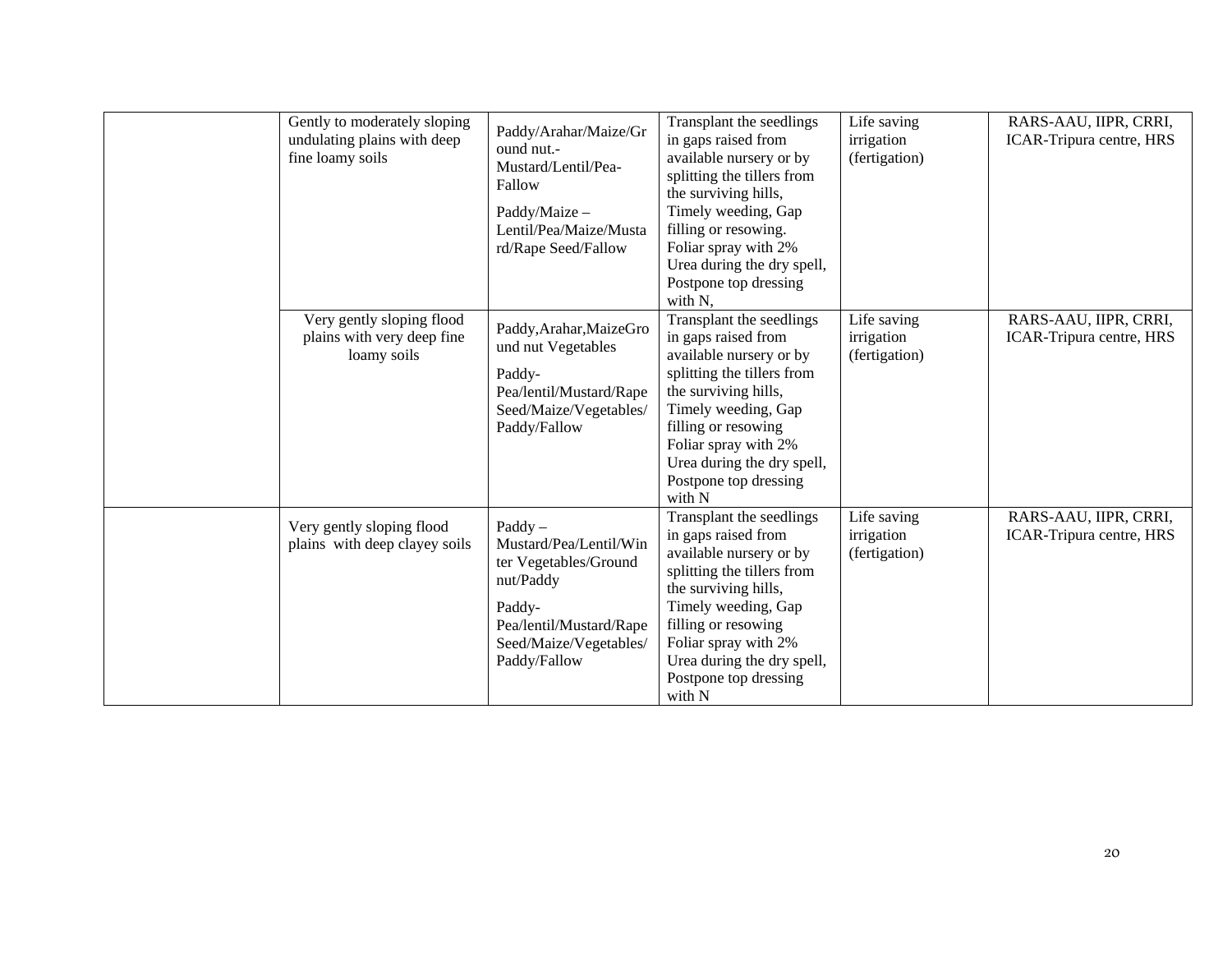|                                                                         | Condition                                                                                                  |                                                                                                                               |                                                                                                                                                                                                                                                                     | <b>Suggested contingency measures</b>                                                        |                                                       |
|-------------------------------------------------------------------------|------------------------------------------------------------------------------------------------------------|-------------------------------------------------------------------------------------------------------------------------------|---------------------------------------------------------------------------------------------------------------------------------------------------------------------------------------------------------------------------------------------------------------------|----------------------------------------------------------------------------------------------|-------------------------------------------------------|
| Mid season                                                              | <b>Major Farming</b>                                                                                       | <b>Normal Crop/Cropping</b>                                                                                                   | <b>Crop Management</b>                                                                                                                                                                                                                                              | Soil Nutrient & Moisture                                                                     | <b>Remarks</b> on                                     |
| Drought (long dry                                                       | <b>Situation</b>                                                                                           | <b>System</b>                                                                                                                 |                                                                                                                                                                                                                                                                     | conservation measures                                                                        | Implementation                                        |
| spell,<br><b>Consecutive 2</b><br>weeks rainless<br>$(>2.5$ mm) Period) |                                                                                                            |                                                                                                                               |                                                                                                                                                                                                                                                                     |                                                                                              |                                                       |
| At vegetative stage                                                     | Moderately<br>steeply sloping<br>hill top and hill<br>slopes with deep<br>to very deep fine<br>loamy soils | Jhum cultivation including rice,<br>maize.<br>Cropping system: Mono cropping of<br>Paddy/Maize                                | Weeding, Transplant<br>the seedlings from<br>available nursery                                                                                                                                                                                                      | Mulching in maize, life<br>saving irrigation in paddy.                                       | RARS-AAU, IIPR,<br>CRRI, ICAR-<br>Tripura centre, HRS |
|                                                                         | Gently to<br>moderately<br>sloping<br>undulating<br>plains with deep<br>fine loamy soils                   | Paddy/Arahar/Maize/Ground nut.-<br>Mustard/Lentil/Pea-Fallow<br>Paddy/Maize -<br>Lentil/Pea/Maize/Mustard/Rape<br>Seed/Fallow | Transplant the seedlings<br>in gaps raised from<br>available nursery or by<br>splitting the tillers from<br>the surviving hills.<br>Timely weeding, Gap<br>filling or resowing<br>Postpone top dressing<br>with N                                                   | Life saving irrigation<br>(fertigation), application of<br>anti transparent and<br>mulching. | RARS-AAU, IIPR,<br>CRRI, ICAR-<br>Tripura centre, HRS |
|                                                                         | Very gently<br>sloping flood<br>plains with very<br>deep fine loamy<br>soils                               | Paddy, Arahar, Maize, Ground nut,<br>Vegetables<br>Paddy-Pea/lentil/Mustard/Rape<br>Seed/Maize/Vegetables/Paddy/Fallow        | Transplant the seedlings<br>in gaps raised from<br>available nursery or by<br>splitting the tillers from<br>the surviving hills,<br>$\Box$ Timely weeding, Gap<br>filling or resowing,<br>Relay cropping (Lentil<br>and Mustard)<br>Postpone top dressing<br>with N | Life saving irrigation<br>(fertigation), application of<br>anti transpirant and<br>mulching. | RARS-AAU, IIPR,<br>CRRI, ICAR-<br>Tripura centre, HRS |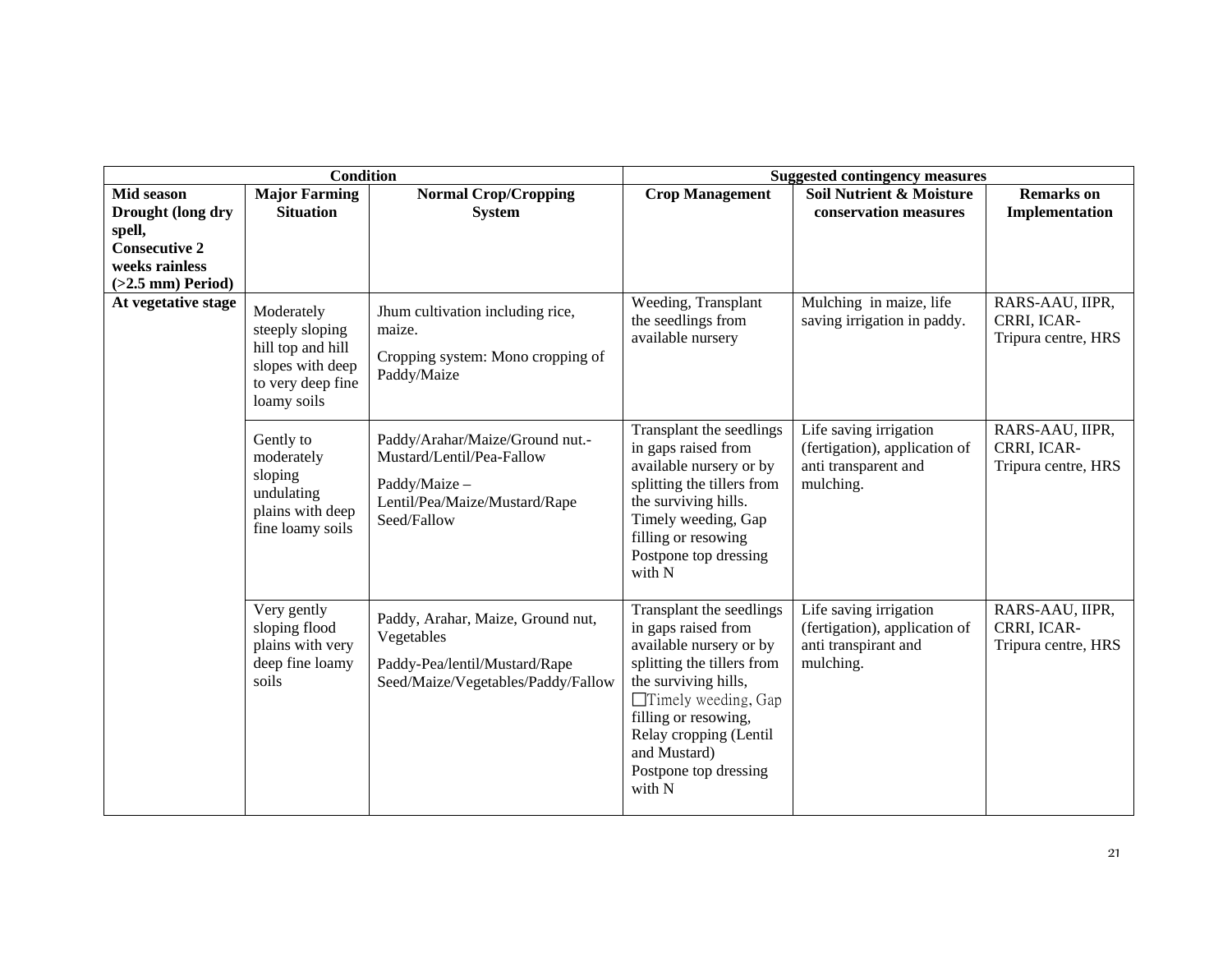|  | Very gently<br>sloping flood<br>plains with deep<br>clayey soils | Paddy -Mustard/Pea/Lentil/Winter<br>Vegetables/Ground nut/Paddy<br>Paddy-Pea/lentil/Mustard/Rape<br>Seed/Maize/Vegetables/Paddy/Fallow | Transplant the seedlings<br>in gaps raised from<br>available nursery or by<br>splitting the tillers from<br>the surviving hills<br>Timely weeding, Gap<br>filling or resowing,<br>Relay cropping(Lentil<br>and Mustard)<br>Postpone top dressing<br>with N | Life saving irrigation<br>(fertigation), application of<br>anti transparent and<br>mulching. | RARS-AAU, IIPR,<br>CRRI, ICAR-<br>Tripura centre, HRS |
|--|------------------------------------------------------------------|----------------------------------------------------------------------------------------------------------------------------------------|------------------------------------------------------------------------------------------------------------------------------------------------------------------------------------------------------------------------------------------------------------|----------------------------------------------------------------------------------------------|-------------------------------------------------------|
|--|------------------------------------------------------------------|----------------------------------------------------------------------------------------------------------------------------------------|------------------------------------------------------------------------------------------------------------------------------------------------------------------------------------------------------------------------------------------------------------|----------------------------------------------------------------------------------------------|-------------------------------------------------------|

| <b>Condition</b>                         |                                                                                                         |                                                                         | <b>Suggested Contingency measures</b>                                                                                 |                                                                                                                                               |                                                                                                     |
|------------------------------------------|---------------------------------------------------------------------------------------------------------|-------------------------------------------------------------------------|-----------------------------------------------------------------------------------------------------------------------|-----------------------------------------------------------------------------------------------------------------------------------------------|-----------------------------------------------------------------------------------------------------|
| Mid season<br>Drought(long<br>dry spell) | <b>Major Farming</b><br><b>Situation</b>                                                                | <b>Normal Crop/Cropping</b><br><b>System</b>                            | Crop<br><b>Management</b>                                                                                             | <b>Soil Nutrient &amp; Moisture</b><br>conservation measures                                                                                  | <b>Remarks</b> on<br>Implementation                                                                 |
| <b>Flowering</b><br>stage                | Moderately steeply<br>sloping hill top and<br>hill slopes with<br>deep to very deep<br>fine loamy soils | Jhum cultivation including rice, maize.<br>Mono cropping of Paddy/Maize | In extreme<br>condition crops<br>should be<br>harvested for<br>fodder.<br>In maize cobs<br>should be plucked<br>early | Life saving irrigation should be<br>given<br>Lower leaves should be nipped<br>off to save moisture, in paddy<br>anti transparent can be used. | DMR, RARS-AAU,<br>IIPR, CRRI, ICAR-<br>Tripura centre, HRS,<br>(MGNREGA,<br>RKVY, IWMP,<br>NHM<br>9 |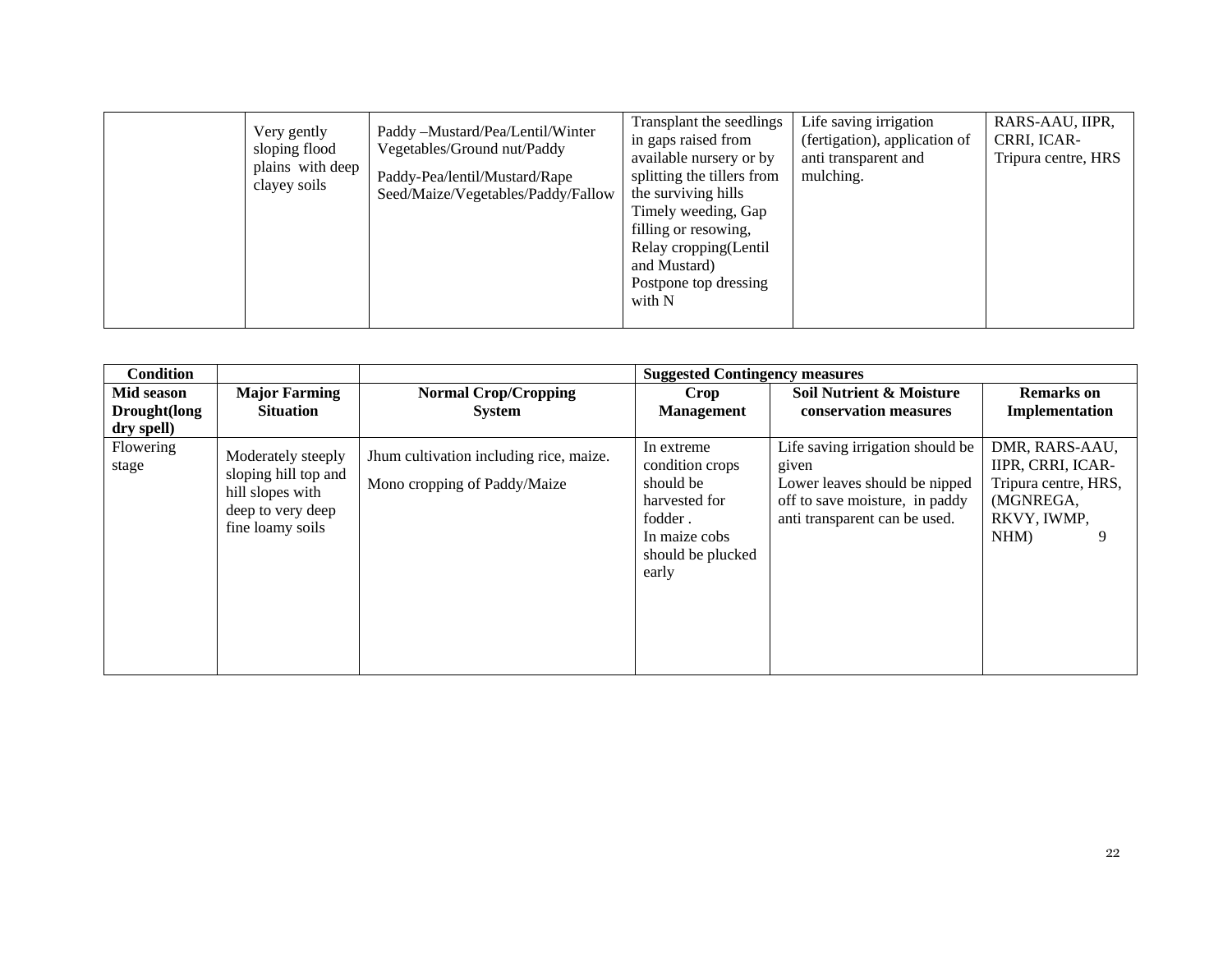| Gently to<br>moderately sloping<br>undulating plains<br>with deep fine<br>loamy soils | Paddy/Arahar/Maize/Ground nut.-<br>Mustard/Lentil/Pea-Fallow<br>Paddy/Maize -<br>Lentil/Pea/Maize/Mustard/Rape<br>Seed/Fallow          | In extreme<br>condition crops<br>should be<br>harvested for<br>fodder<br>In maize cobs<br>should be plucked<br>early, | Life saving irrigation should be<br>given<br>Lower leaves should be nipped<br>off to save moisture, in paddy<br>anti transparent can be used<br>In case of crops like lentil and<br>mustard zero tillage cultivation<br>should be practiced.                                                                                        | DMR, RARS-AAU,<br>IIPR, CRRI, ICAR-<br>Tripura centre, HRS,<br>(MGNREGA,<br>RKVY, IWMP,<br>NHM)       |
|---------------------------------------------------------------------------------------|----------------------------------------------------------------------------------------------------------------------------------------|-----------------------------------------------------------------------------------------------------------------------|-------------------------------------------------------------------------------------------------------------------------------------------------------------------------------------------------------------------------------------------------------------------------------------------------------------------------------------|-------------------------------------------------------------------------------------------------------|
| Very gently sloping<br>flood plains with<br>very deep fine<br>loamy soils             | Paddy, Maize, Ground nut, Vegetables<br>Paddy-Pea/lentil/Mustard/Rape<br>Seed/Maize/Vegetables/Paddy/Fallow                            | In extreme<br>condition crops<br>should be<br>harvested for<br>fodder<br>In maize cobs<br>should be plucked<br>early  | Life saving irrigation should be<br>given<br>Lower leaves should be nipped<br>off to save moisture, in paddy<br>anti transparent can be used in<br>case of crops like lentil and<br>mustard zero tillage cultivation<br>should be practiced in<br>harvested water from water<br>bodies should be utilized in<br>case of vegetables. | DMR, RARS-AAU,<br>IIPR, CRRI, ICAR-<br>Tripura centre, HRS,<br>(MGNREGA,<br>RKVY, IWMP,<br><b>NHM</b> |
| Very gently sloping<br>flood plains with<br>deep clayey soils                         | Paddy -Mustard/Pea/Lentil/Winter<br>Vegetables/Ground nut/Paddy<br>Paddy-Pea/lentil/Mustard/Rape<br>Seed/Maize/Vegetables/Paddy/Fallow | $\blacksquare$                                                                                                        |                                                                                                                                                                                                                                                                                                                                     | $\blacksquare$                                                                                        |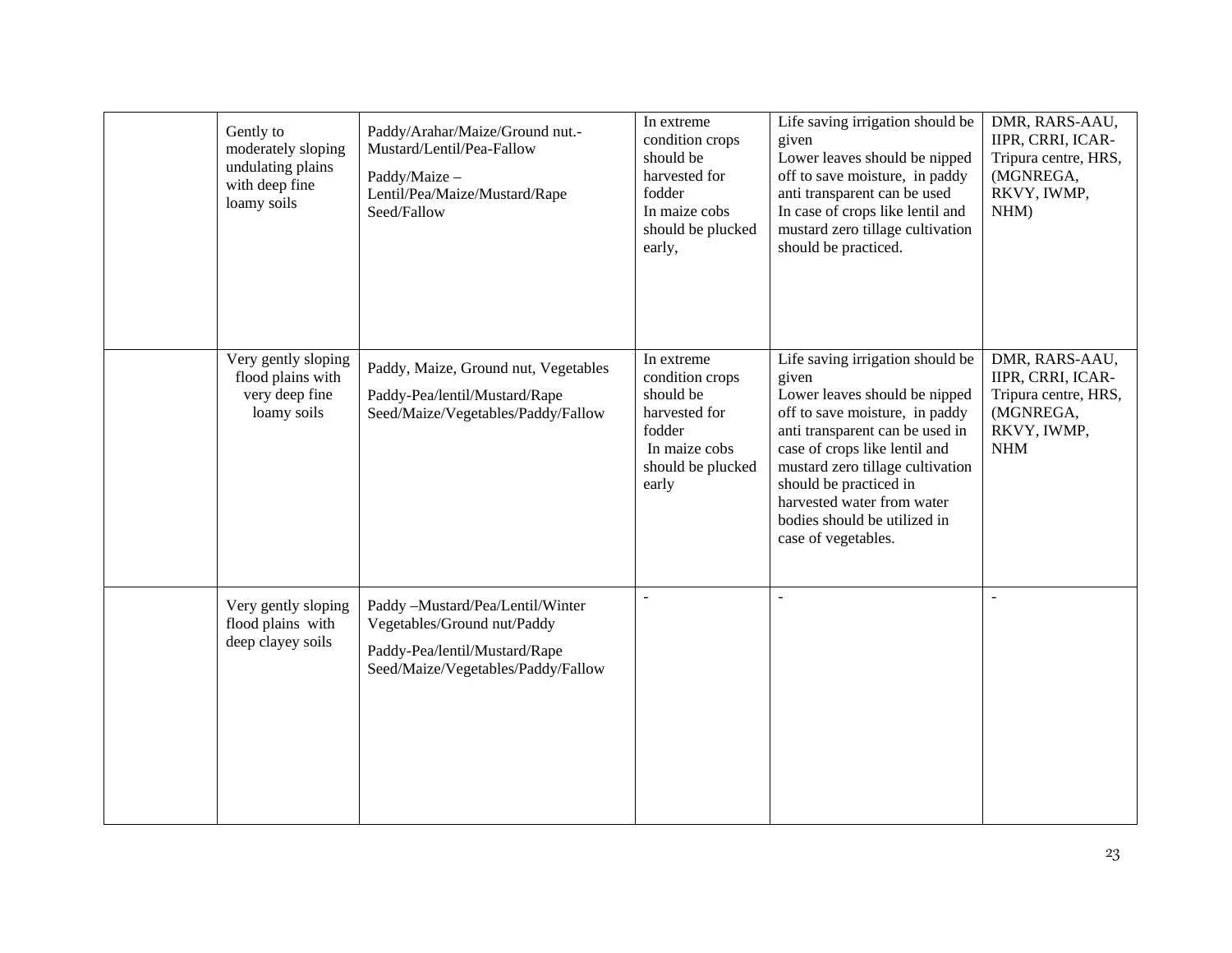| <b>Condition</b>           |                                                                                                               |                                                                                                                               | <b>Suggested Contingency measures</b>                                                                                                                                                  |                                                                                          |                                                                                                  |  |
|----------------------------|---------------------------------------------------------------------------------------------------------------|-------------------------------------------------------------------------------------------------------------------------------|----------------------------------------------------------------------------------------------------------------------------------------------------------------------------------------|------------------------------------------------------------------------------------------|--------------------------------------------------------------------------------------------------|--|
| <b>Terminal</b><br>drought | <b>Major</b><br>Farming<br><b>Situation</b>                                                                   | <b>Normal Crop/Cropping</b><br><b>System</b>                                                                                  | <b>Crop Management</b>                                                                                                                                                                 | Soil Nutrient & Moisture<br>conservation measures                                        | <b>Remarks</b> on<br>Implementation                                                              |  |
|                            | Moderately<br>steeply sloping<br>hill top and<br>hill slopes<br>with deep to<br>very deep fine<br>loamy soils | Jhum cultivation including rice,<br>maize.<br>Mono cropping of Paddy/Maize                                                    | In maize cobs should be plucked<br>early.<br>Iin extreme condition crops<br>should be harvested for fodder.<br>Control pests and diseases,<br>reduce plant population, control<br>weed | Apply a life saving irrigation.<br>Lower leaves should be<br>nipped off to save moisture | DMR, RARS-AAU,<br>IIPR, CRRI, ICAR-<br>Tripura centre, HRS,<br>(MGNREGA,<br>RKVY, IWMP,<br>NHM). |  |
|                            | Gently to<br>moderately<br>sloping<br>undulating<br>plains with<br>deep fine<br>loamy soils                   | Paddy/Arahar/Maize/Ground nut.-<br>Mustard/Lentil/Pea-Fallow<br>Paddy/Maize -<br>Lentil/Pea/Maize/Mustard/Rape<br>Seed/Fallow | In maize cobs should be plucked<br>early.<br>In extreme condition crops<br>should be harvested for fodder.<br>Control pests and diseases,<br>reduce plant population, control<br>weed  | Apply a life saving irrigation.<br>Lower leaves should be<br>nipped off to save moisture | DMR, RARS-AAU,<br>IIPR, CRRI, ICAR-<br>Tripura centre, HRS,<br>(MGNREGA,<br>RKVY, IWMP,<br>NHM   |  |

### **2.1.2 Irrigated situation(Pre-Kharif)**

| <b>Condition</b>         |                      |                             | <b>Suggested Contingency measures</b> |                           |                   |
|--------------------------|----------------------|-----------------------------|---------------------------------------|---------------------------|-------------------|
|                          | <b>Major Farming</b> | <b>Normal Crop/Cropping</b> | Change in                             | <b>Agronomic measures</b> | <b>Remarks</b> on |
|                          | <b>Situation</b>     | <b>System</b>               | crop/cropping system                  |                           | Implementation    |
| Delayed release          | Not applicable       |                             |                                       |                           |                   |
| Of water in              |                      |                             |                                       |                           |                   |
| Canals due to            |                      |                             |                                       |                           |                   |
| Low rainfall             |                      |                             |                                       |                           |                   |
|                          |                      |                             |                                       |                           |                   |
| Limited release of water | Not applicable       |                             |                                       |                           |                   |
| in canals due to low     |                      |                             |                                       |                           |                   |
| rainfall                 |                      |                             |                                       |                           |                   |
|                          |                      |                             |                                       |                           |                   |
|                          |                      |                             |                                       |                           |                   |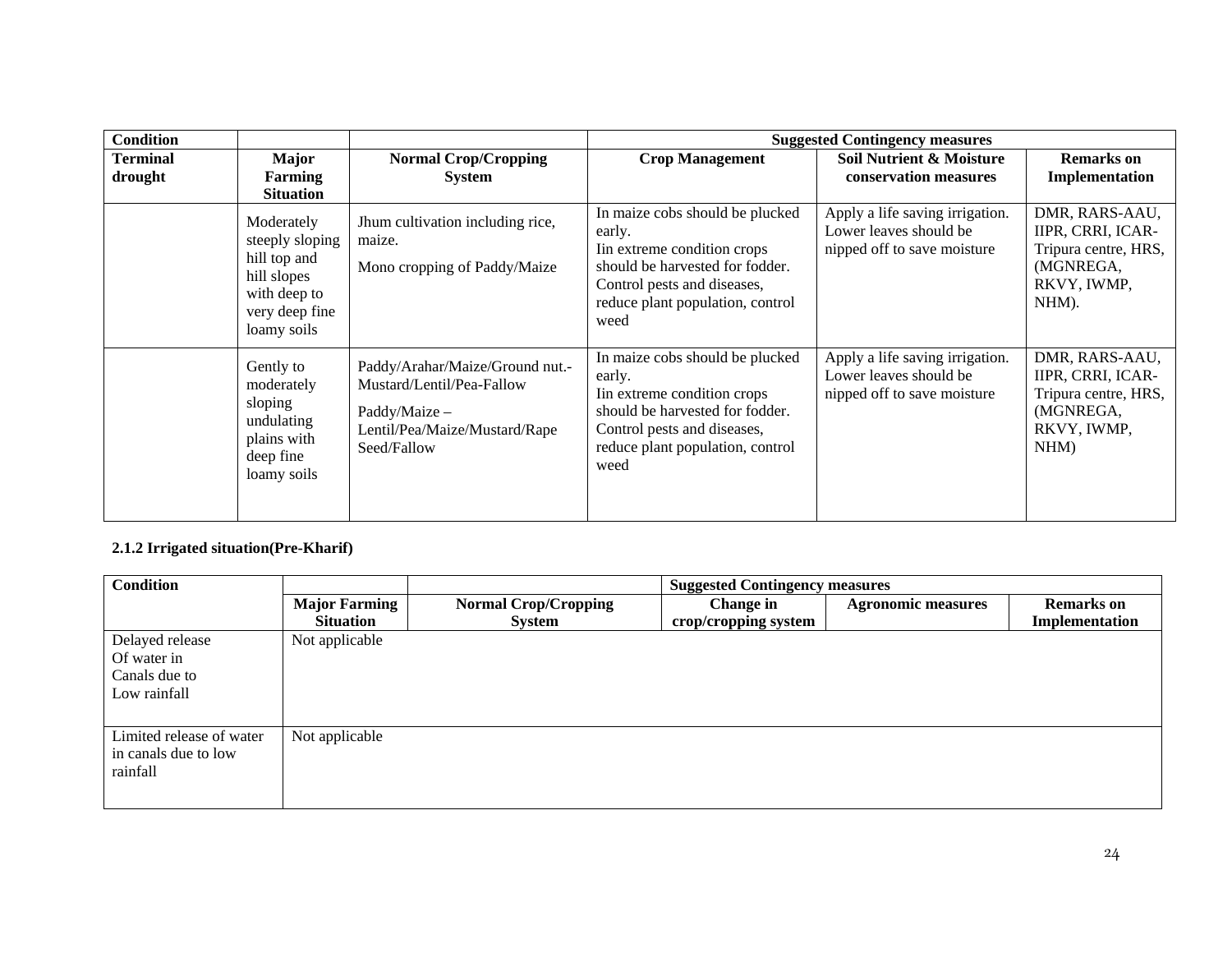| Non release of water in<br>canals<br>under delayed onset<br>of monsoon in catchment | Not applicable                                                               |                                                                                                                                            |                                                                                                                                                                                                  |                                                                                                                  |                                                                                                                |
|-------------------------------------------------------------------------------------|------------------------------------------------------------------------------|--------------------------------------------------------------------------------------------------------------------------------------------|--------------------------------------------------------------------------------------------------------------------------------------------------------------------------------------------------|------------------------------------------------------------------------------------------------------------------|----------------------------------------------------------------------------------------------------------------|
| Lack of inflows into<br>streams due to<br>Insufficient/delayed<br>onset of monsoon  | Very gently<br>sloping flood<br>plains with very<br>deep fine loamy<br>soils | Summer Vegetables, Paddy<br>Cropping System:<br>Fallow/Summer Vegetables-Aus<br>Paddy-Fallow/Winter<br>Vegetables/Mustard/Lentil/Pea/Paddy | Summer Green gram<br>can be cultivated in<br>the fallow areas and<br>Dhaincha can be<br>grown as green<br>manuring crop instead<br>of keeping lands<br>fallow.                                   | Use more organic<br>manure to improve<br>water holding capacity<br>of soil and use of life<br>saving irrigation. | DMR, RARS-AAU,<br>IIPR, CRRI, ICAR-<br>Tripura centre, HRS,<br>(MGNREGA, RKVY,<br>IWMP, NHM, NFSM,<br>ISOPOM). |
|                                                                                     | Very gently<br>sloping flood<br>plains with deep<br>clayey soils             | Aush paddy, Summer Vegetables<br>Cropping System:<br>Aus Paddy/Summer Vegetables-<br>Aman Paddy-Boro Paddy/Winter<br>Vegetables            | Photosensitive rice<br>varieties up to 45 days<br>old seedling can be<br>transplanted, double<br>transplanting of rice<br>with 45 days old<br>seedlings of long<br>duration variety<br>(Gomati). | Delay sowing and<br>transplanting, use<br>ground water, apply low<br>dose of nitrogen,                           | DMR, RARS-AAU,<br>IIPR, CRRI, ICAR-<br>Tripura centre, HRS,<br>(MGNREGA, RKVY,<br>IWMP, NHM, NFSM,<br>ISOPOM). |

**2.1.3 Irrigated situation(Kharif)**

| Condition                                                                    |                                                                        |                                                                                                                                                         | <b>Suggested Contingency measures</b>                       |               |                                                                                                            |  |
|------------------------------------------------------------------------------|------------------------------------------------------------------------|---------------------------------------------------------------------------------------------------------------------------------------------------------|-------------------------------------------------------------|---------------|------------------------------------------------------------------------------------------------------------|--|
|                                                                              | <b>Major Farming</b>                                                   | <b>Normal Crop/Cropping</b>                                                                                                                             | Change in crop/cropping                                     | Agronomic     | <b>Remarks</b> on                                                                                          |  |
|                                                                              | <b>Situation</b>                                                       | System                                                                                                                                                  | system                                                      | measures      | Implementation                                                                                             |  |
| <b>Insufficient</b><br>ground<br>Water<br>recharge due<br>to low<br>rainfall | Very gently sloping flood<br>plains with very deep fine<br>loamy soils | $\text{Paddy}$ –<br>Mustard/Pea/Lentil/Winter<br>Vegetables/Ground<br>nut/Paddy<br>Paddy-<br>Pea/lentil/Mustard/Rape<br>Seed/Maize/Vegetables/Pad<br>dy | No change, prefer medium<br>duration HYV paddy<br>varieties | SRI in Paddy. | DMR, RARS-AAU, IIPR,<br>CRRI, ICAR-Tripura<br>centre, HRS, (MGNREGA,<br>RKVY, IWMP, NHM,<br>NFSM, ISOPOM). |  |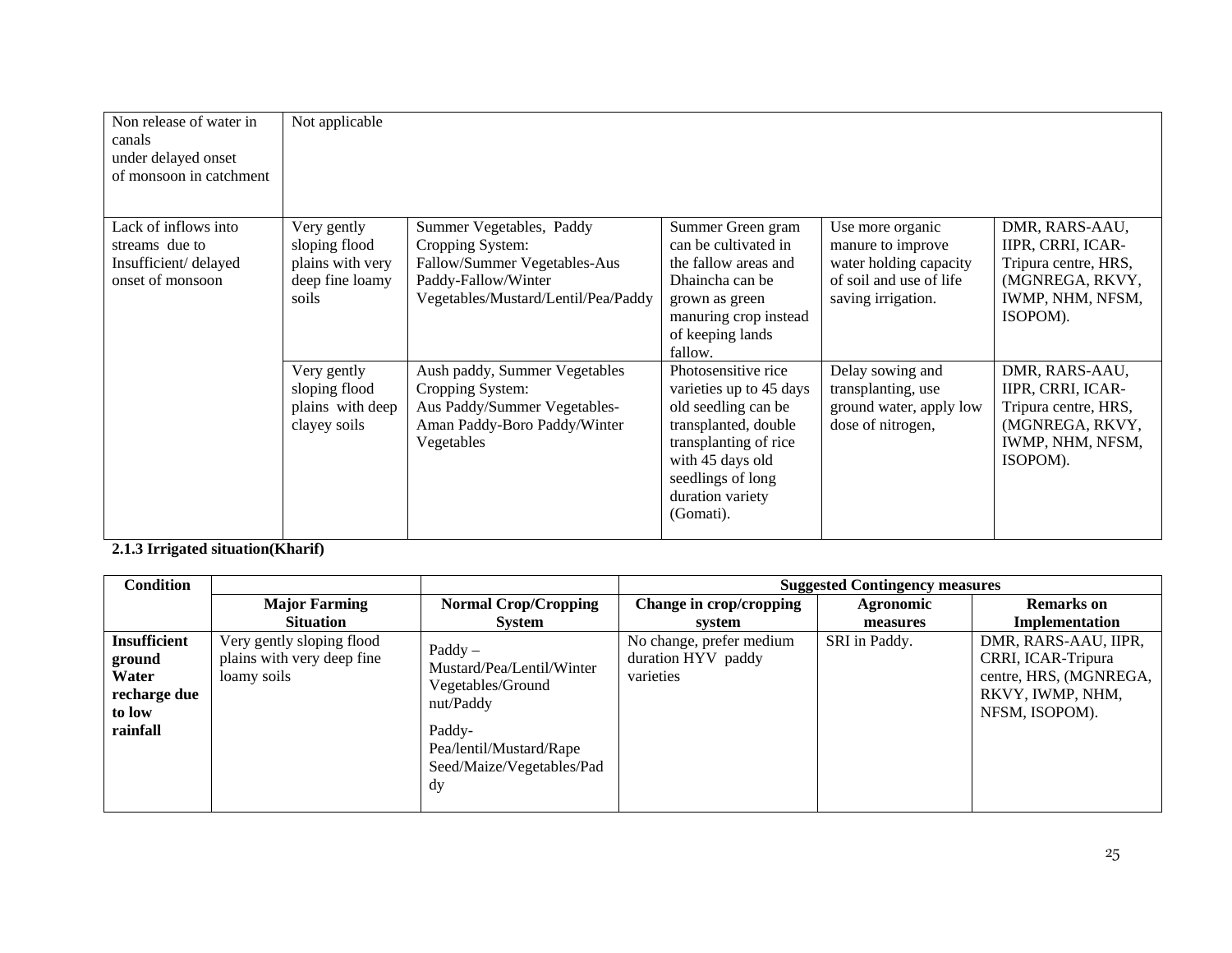| Very gently sloping flood<br>plains with deep clayey soils | Aush paddy, Aman<br>Paddy, Boro Paddy<br>Paddy-Paddy | HYV paddy varieties should<br>be introduced. | SRI in Paddy. | DMR, RARS-AAU, IIPR,<br>CRRI, ICAR-Tripura<br>centre, HRS, (MGNREGA,<br>RKVY, IWMP, NHM,<br>NFSM, ISOPOM). |
|------------------------------------------------------------|------------------------------------------------------|----------------------------------------------|---------------|------------------------------------------------------------------------------------------------------------|
|------------------------------------------------------------|------------------------------------------------------|----------------------------------------------|---------------|------------------------------------------------------------------------------------------------------------|

| <b>Condition</b>            |                      |                             | <b>Suggested Contingency measures</b> |                           |                   |
|-----------------------------|----------------------|-----------------------------|---------------------------------------|---------------------------|-------------------|
|                             | <b>Major Farming</b> | <b>Normal Crop/Cropping</b> | Change in                             | <b>Agronomic measures</b> | <b>Remarks</b> on |
|                             | <b>Situation</b>     | <b>System</b>               | crop/cropping system                  |                           | Implementation    |
| Delayed release             | Not applicable       |                             |                                       |                           |                   |
| Of water in                 |                      |                             |                                       |                           |                   |
| Canals due to               |                      |                             |                                       |                           |                   |
| Low rainfall                |                      |                             |                                       |                           |                   |
|                             |                      |                             |                                       |                           |                   |
| Limited release of water in | Not applicable       |                             |                                       |                           |                   |
| canals due to low rainfall  |                      |                             |                                       |                           |                   |
|                             |                      |                             |                                       |                           |                   |
|                             |                      |                             |                                       |                           |                   |
| Non release of water in     | Not applicable       |                             |                                       |                           |                   |
| canals                      |                      |                             |                                       |                           |                   |
| under delayed onset         |                      |                             |                                       |                           |                   |
| of monsoon in catchment     |                      |                             |                                       |                           |                   |
|                             |                      |                             |                                       |                           |                   |
|                             |                      |                             |                                       |                           |                   |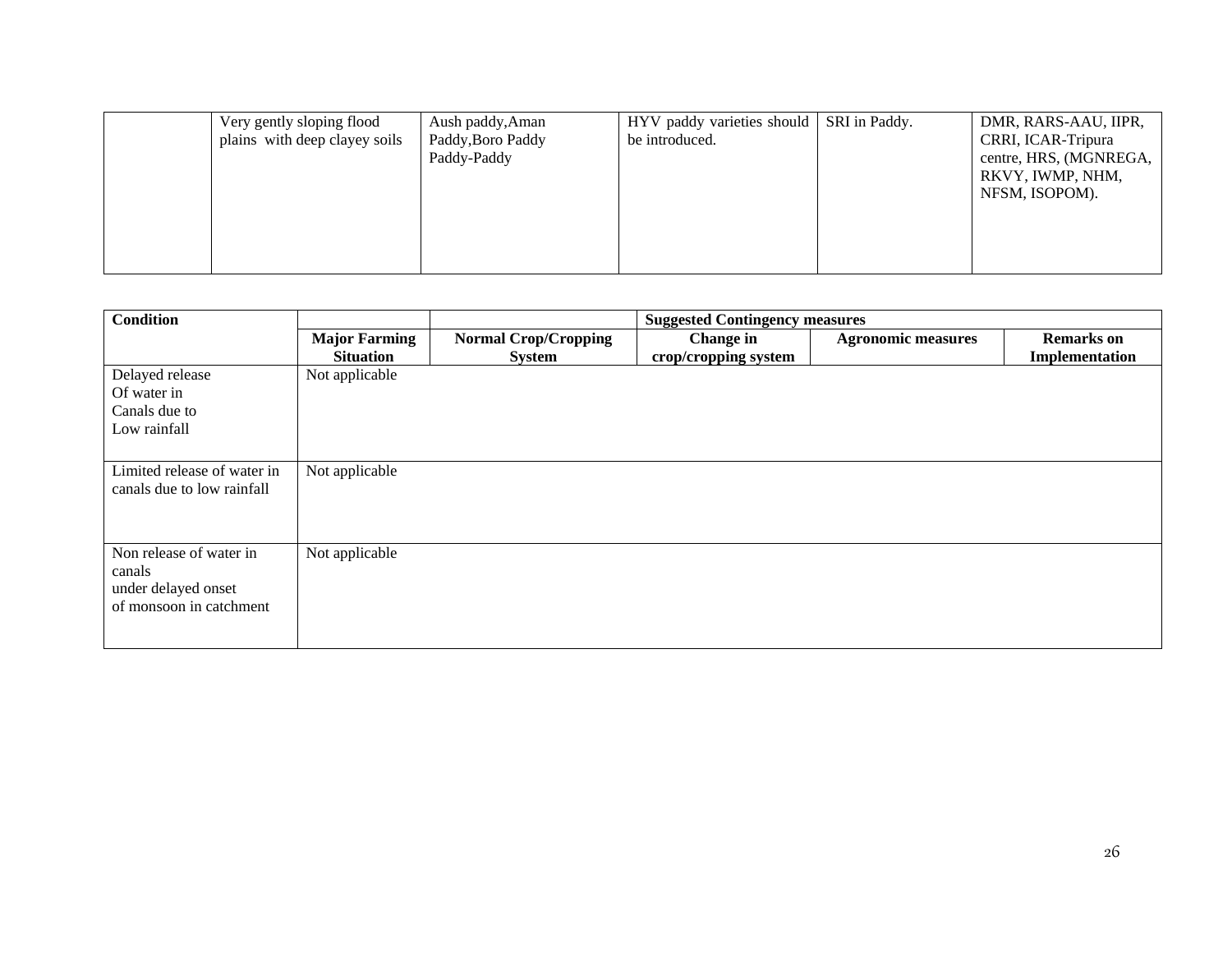| Lack of inflows into<br>streams due to Insufficient/<br>delayed onset of monsoon | Very gently<br>sloping flood<br>plains with very<br>deep fine loamy<br>soils | $\text{Paddy}$ –<br>Mustard/Pea/Lentil/Winter<br>Vegetables/Ground nut/Paddy<br>Paddy-<br>Pea/lentil/Mustard/Rape<br>Seed/Maize/Vegetables/Paddy | Photosensitive rice<br>varieties up to 45 days<br>old seedling can be<br>transplanted, double<br>transplanting of rice<br>with 45 days old<br>seedlings of long<br>duration variety<br>(Gomati). | Delay sowing and<br>transplanting, use ground<br>water, apply low dose of<br>nitrogen and SRI in<br>paddy. | DMR, RARS-AAU,<br>IIPR, CRRI, ICAR-<br>Tripura centre, HRS,<br>(MGNREGA, RKVY,<br>IWMP, NHM, NFSM,<br>ISOPOM). |
|----------------------------------------------------------------------------------|------------------------------------------------------------------------------|--------------------------------------------------------------------------------------------------------------------------------------------------|--------------------------------------------------------------------------------------------------------------------------------------------------------------------------------------------------|------------------------------------------------------------------------------------------------------------|----------------------------------------------------------------------------------------------------------------|
|                                                                                  | Very gently<br>sloping flood<br>plains with deep<br>clayey soils             | Aush paddy, Aman<br>Paddy, Boro Paddy<br>Paddy-Paddy                                                                                             | Photosensitive rice<br>varieties up to 45 days<br>old seedling can be<br>transplanted, double<br>transplanting of rice<br>with 45 days old<br>seedlings of long<br>duration variety<br>(Gomati). | Delay sowing and<br>transplanting, use ground<br>water, apply low dose of<br>nitrogen,                     | DMR, RARS-AAU,<br>IIPR, CRRI, ICAR-<br>Tripura centre, HRS,<br>(MGNREGA, RKVY,<br>IWMP, NHM, NFSM,<br>ISOPOM). |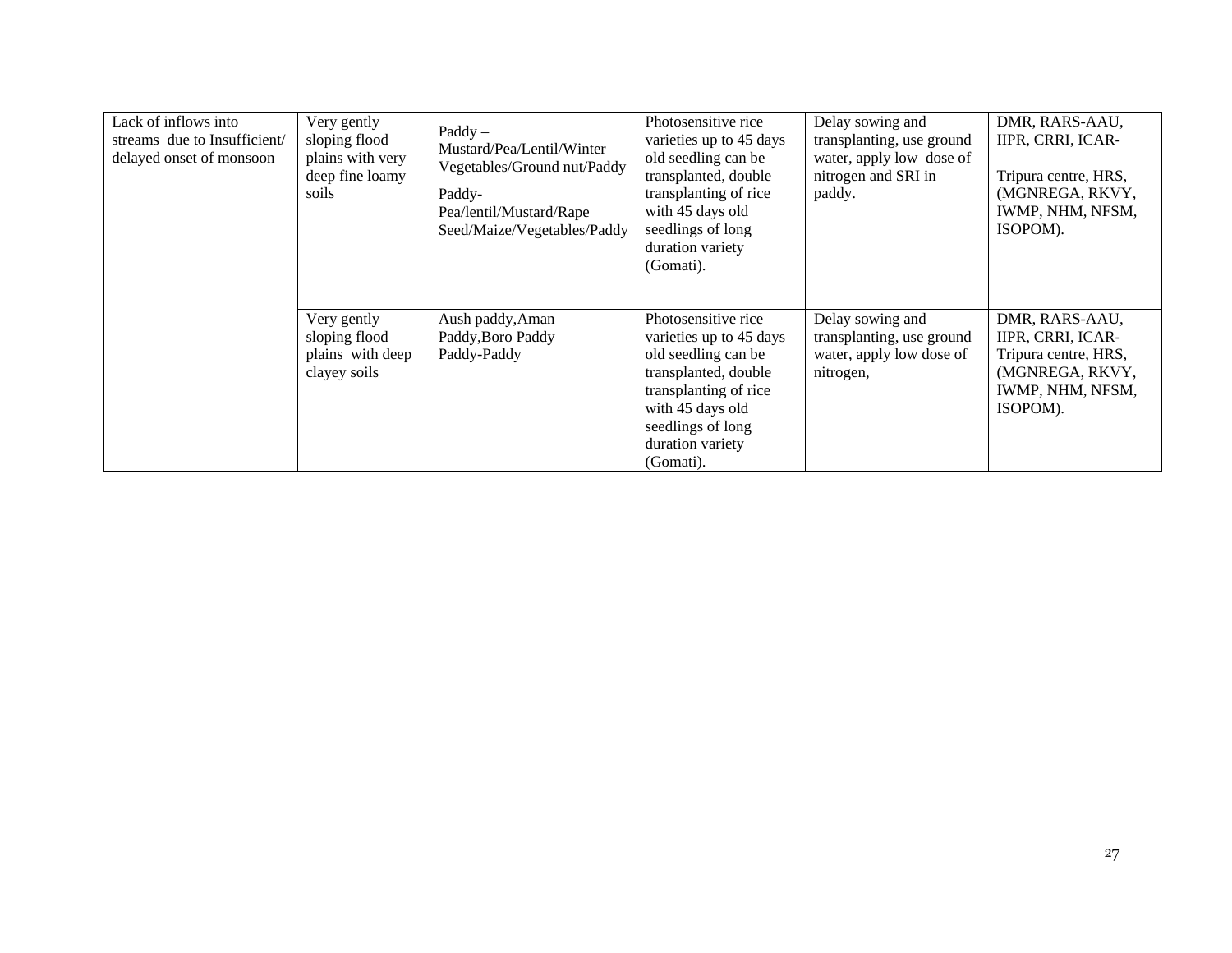| <b>Condition</b>    |                               |                                               |                               | <b>Suggested Contingency measures</b> |                        |
|---------------------|-------------------------------|-----------------------------------------------|-------------------------------|---------------------------------------|------------------------|
|                     | <b>Major Farming</b>          | <b>Normal Crop/Cropping</b>                   | Change in crop/cropping       | Agronomic                             | <b>Remarks</b> on      |
|                     | <b>Situation</b>              | <b>System</b>                                 | system                        | measures                              | Implementation         |
| <b>Insufficient</b> | Very gently sloping flood     |                                               | Photosensitive rice varieties | SRI, Direct sowing of                 | DMR, RARS-AAU, IIPR,   |
| ground              | plains with very deep fine    | $\text{Paddy}$ –<br>Mustard/Pea/Lentil/Winter | up to 45 days old seedling    | rice, tillage practices               | CRRI, ICAR-Tripura     |
| Water               | loamy soils                   |                                               | can be transplanted, double   | to minimize run-off                   | centre, HRS, MGNREGA,  |
| recharge due        |                               | Vegetables/Ground                             | transplanting of rice with 45 | and evapo-                            | RKVY, IWMP, NHM,       |
| to low              |                               | nut/Paddy                                     | days old seedlings of long    | transpiration.                        | NFSM, ISOPOM).         |
| rainfall            |                               | Paddy-                                        | duration variety (Gomati).    | Increase row spacing,                 |                        |
|                     |                               | Pea/lentil/Mustard/Rape                       |                               |                                       |                        |
|                     |                               | Seed/Maize/Vegetables/                        |                               |                                       |                        |
|                     |                               | Paddy                                         |                               |                                       |                        |
|                     | Very gently sloping flood     | Aush paddy, Aman Paddy,                       | Photosensitive rice varieties | SRI, Direct sowing of                 | DMR, RARS-AAU, IIPR,   |
|                     | plains with deep clayey soils | <b>Boro Paddy</b>                             | up to 45 days old seedling    | rice, tillage practices               | CRRI, ICAR-Tripura     |
|                     |                               | Paddy-Paddy                                   | can be transplanted, double   | to minimize run-off                   | centre, HRS, (MGNREGA, |
|                     |                               |                                               | transplanting of rice with 45 | and evapo-                            | RKVY, IWMP, NHM,       |
|                     |                               |                                               | days old seedlings of long    | transpiration.                        | NFSM, ISOPOM).         |
|                     |                               |                                               | duration variety (Gomati).    | Increase row spacing,                 |                        |

**2.2 Unusual rains (untimely, unseasonal etc.) (**For both rainfed and irrigated situations**)**

| <b>Condition</b>                         | <b>Suggested Contingency measures</b> |                                     |                                                                              |                                                                                  |  |
|------------------------------------------|---------------------------------------|-------------------------------------|------------------------------------------------------------------------------|----------------------------------------------------------------------------------|--|
| Continuous high rainfall in a short span | Vegetable stage                       | <b>Flowering stage</b>              | <b>Crop maturity</b>                                                         | Post harvest                                                                     |  |
| leading to water logging                 |                                       |                                     | stage                                                                        |                                                                                  |  |
| Crop 1. Rice.                            | Proper drainage.                      | Application of                      |                                                                              | Shifting of produce to                                                           |  |
| Crop 2. Maize                            | Raised bed                            | hormones/nutrient sprays to         | Shifting of                                                                  | safer place for drying and                                                       |  |
| Crop 3. Cow Pea                          | Proper drainage                       | prevent flower drop or              | produce to safer                                                             | maintaining the quality of                                                       |  |
| Crop 4. Green gram                       | Proper drainage<br>4.                 | promote quick<br>flowering/fruiting | place and<br>protection against<br>pest/disease<br>damage in storage<br>etc. | grain/fodder and<br>protection against<br>pest/disease damage in<br>storage etc. |  |
| Horticulture                             |                                       |                                     |                                                                              |                                                                                  |  |
| Crop 1. Pine apple                       | Proper drainage of the                | Application of                      |                                                                              | Shifting of produce to                                                           |  |
| Crop 2. Orange                           | basin                                 | hormones/nutrient sprays to         | Shifting of produce                                                          | safer place for drying and                                                       |  |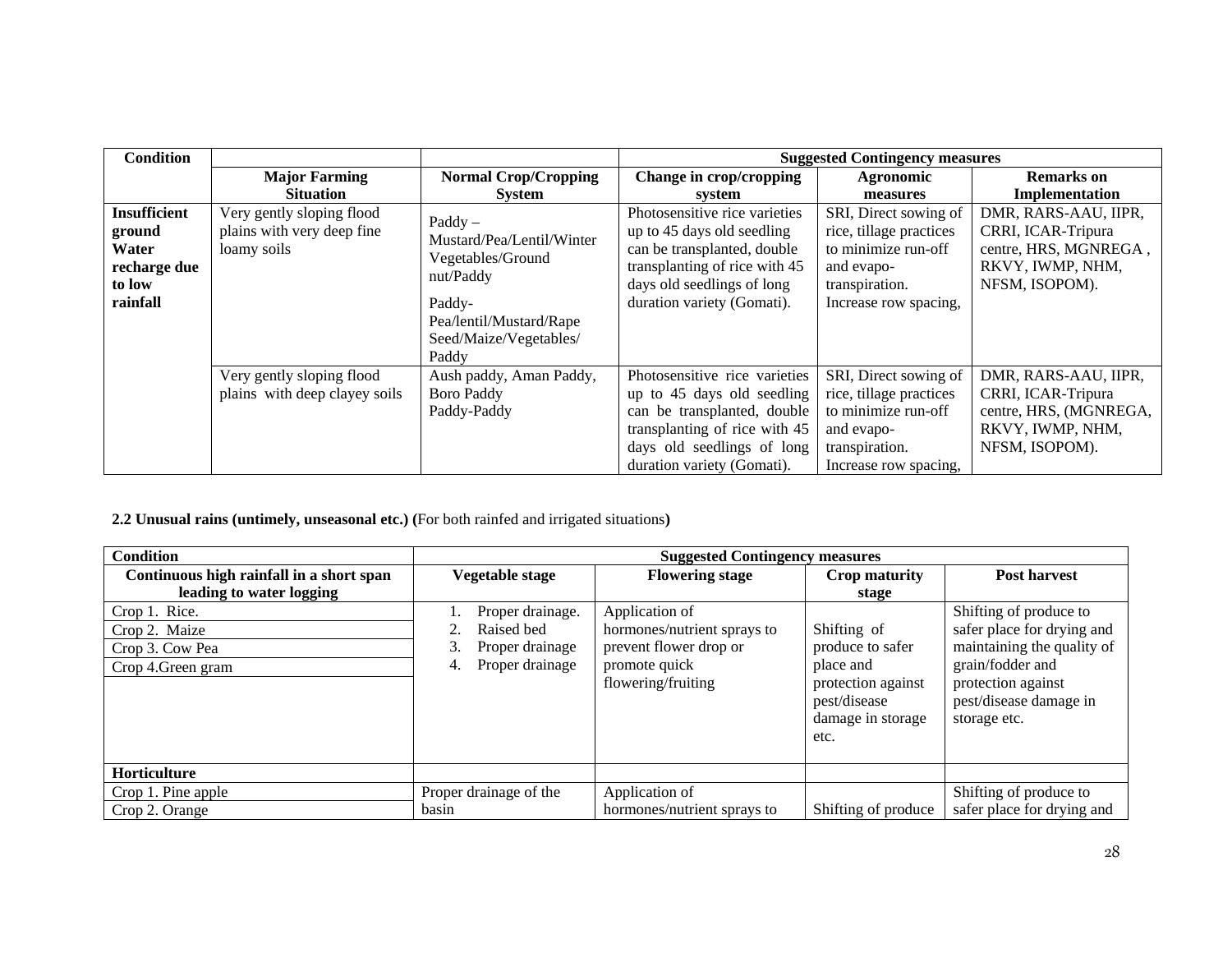| Crop 3. Mango<br>Crop 4.<br>Crop 5.                                                                                                   |                                                                                                                                                      | prevent flower drop or<br>promote quick<br>flowering/fruiting                                                                                | to safer place and<br>protection against<br>pest/disease<br>damage in storage<br>etc.                                                                        | maintaining the quality of<br>grain/fodder and<br>protection against<br>pest/disease damage in<br>storage etc.                                                         |
|---------------------------------------------------------------------------------------------------------------------------------------|------------------------------------------------------------------------------------------------------------------------------------------------------|----------------------------------------------------------------------------------------------------------------------------------------------|--------------------------------------------------------------------------------------------------------------------------------------------------------------|------------------------------------------------------------------------------------------------------------------------------------------------------------------------|
| Heavy rainfall with high speed winds in a<br>short span $2$<br>Crop 1. Rice.<br>Crop 2. Maize<br>Crop 3. Cow Pea<br>Crop 4.Green gram | Proper drainage of the<br>soil.                                                                                                                      | Application of<br>hormones/nutrient sprays to<br>prevent flower drop or<br>promote quick<br>flowering/fruiting, staking the<br>maize plants. | Measures for<br>preventing seed<br>germination,<br>shifting produce to<br>safer place and<br>protection against<br>pest/disease<br>damage in storage<br>etc. | Shifting of produce to<br>safer place for drying and<br>maintaining the quality of<br>grain/fodder and<br>protection against<br>pest/disease damage in<br>storage etc. |
| Horticulture<br>Crop 1. Pine apple<br>Crop 2. Orange<br>Crop 3. Mango<br>Crop 4.<br>Crop 5.                                           | Proper drainage of the<br>soil,                                                                                                                      | Application of<br>hormones/nutrient sprays to<br>prevent flower drop or<br>promote quick<br>flowering/fruiting                               | Measures for<br>preventing seed<br>germination,<br>shifting produce to<br>safer place and<br>protection against<br>pest/disease<br>damage in storage<br>etc. | Shifting of produce to<br>safer place for drying and<br>maintaining the quality of<br>grain/fodder and<br>protection against<br>pest/disease damage in<br>storage etc. |
| Outbreak of pests and diseases due to<br>unseasonal rains<br>Crop 1. Rice.<br>Crop 2. Maize<br>Crop 3. Cow Pea<br>Crop 4.Green gram   | Foliar spray with systemic<br>fungicide like<br>carbendazim @0.3%, Soil<br>application of bioagent<br>like Trichoderma spp<br>@5g/lit along with CMC | Foliar spray of chlorpyriphos<br>@ 2 ml/ lit, neem based<br>insecticides, use of bird<br>perches,                                            | Harvest at proper<br>stage of maturity,<br>spraying of<br>imidacloprid @ 4<br>$ml/10$ lit,<br>chlorpyriphos $@$ 2                                            | 1. Clean & white wash the<br>store before storing.<br>2. Cleared dry garon with<br><12 % moisture should<br>stored. 3. Gunny bag<br>treatment with malathion           |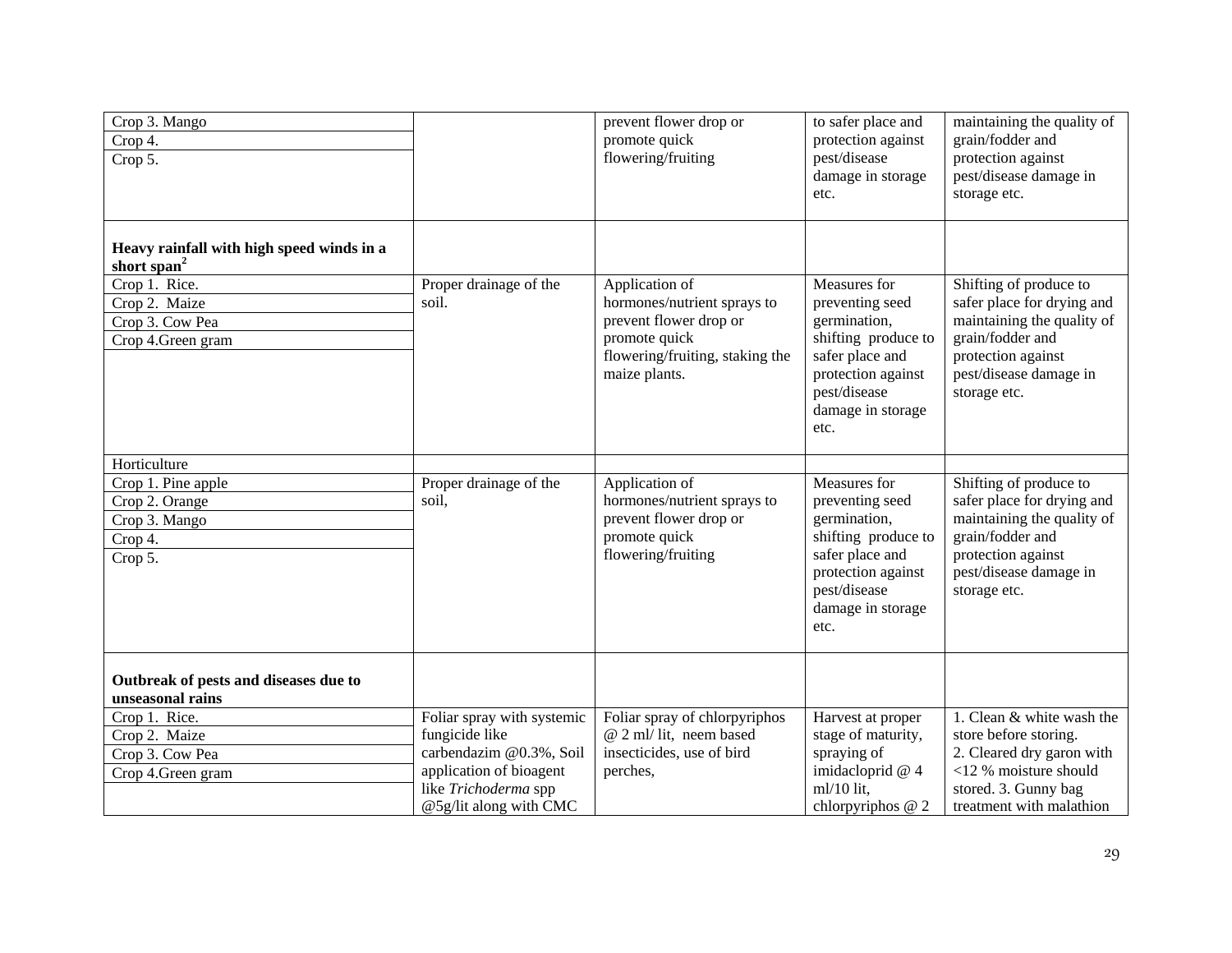|                                                                             | $@0.2\%$ (W/V),<br>Pseudomonas @5 g/lit,<br>neem based insecticides. |                                                                       | ml/lit, NSKE 5%<br>at 10 days<br>intervals.                                                     | 1ml/li of water or<br>dichlorvos @2ml/lit of<br>water.<br>4. Spraying godown wall<br>with malathion $@$ 2ml/lit<br>of water.<br>5. Disinfect the storage                               |
|-----------------------------------------------------------------------------|----------------------------------------------------------------------|-----------------------------------------------------------------------|-------------------------------------------------------------------------------------------------|----------------------------------------------------------------------------------------------------------------------------------------------------------------------------------------|
|                                                                             |                                                                      |                                                                       |                                                                                                 | with formaldehyde @4%.<br>6. Use improved storage<br>bin.<br>7. Rodent management by                                                                                                   |
|                                                                             |                                                                      |                                                                       |                                                                                                 | using rodent trap or<br>poison bait.                                                                                                                                                   |
| Horticulture                                                                |                                                                      |                                                                       |                                                                                                 |                                                                                                                                                                                        |
| Crop 1. Pine apple<br>Crop 2. Orange<br>Crop 3. Mango<br>Crop 4.<br>Crop 5. | Spray mancozeb 75 WP<br>@ 2g/lit, blitox @ 4g/lit                    | Use of NAA @200 ppm,<br>ANAA @ 1ml/4.5 lit of water.<br>$@$ 1ml/ lit, | Spray malathion @<br>1 ml/lit of water.<br>Use Ethephon @<br>$100$ ppm for<br>uniform ripening. | Shift the freshly harvested<br>produce to dry and cool<br>place.<br>Damaged, diseased<br>harvest should not kept<br>storage.<br>Value addition to the<br>harvest.<br>Vacuum packaging. |

### 2.3 Floods. NA

| <b>Condition</b>                 | <b>Suggested Contingency measure</b> |                         |                           |            |  |
|----------------------------------|--------------------------------------|-------------------------|---------------------------|------------|--|
| Transient water logging/ partial | <b>Seedling/nursery stage</b>        | <b>Vegetative stage</b> | <b>Reproductive stage</b> | At harvest |  |
| <b>Inundation</b>                |                                      |                         |                           |            |  |
|                                  |                                      |                         |                           |            |  |
|                                  |                                      |                         |                           |            |  |
|                                  |                                      |                         |                           |            |  |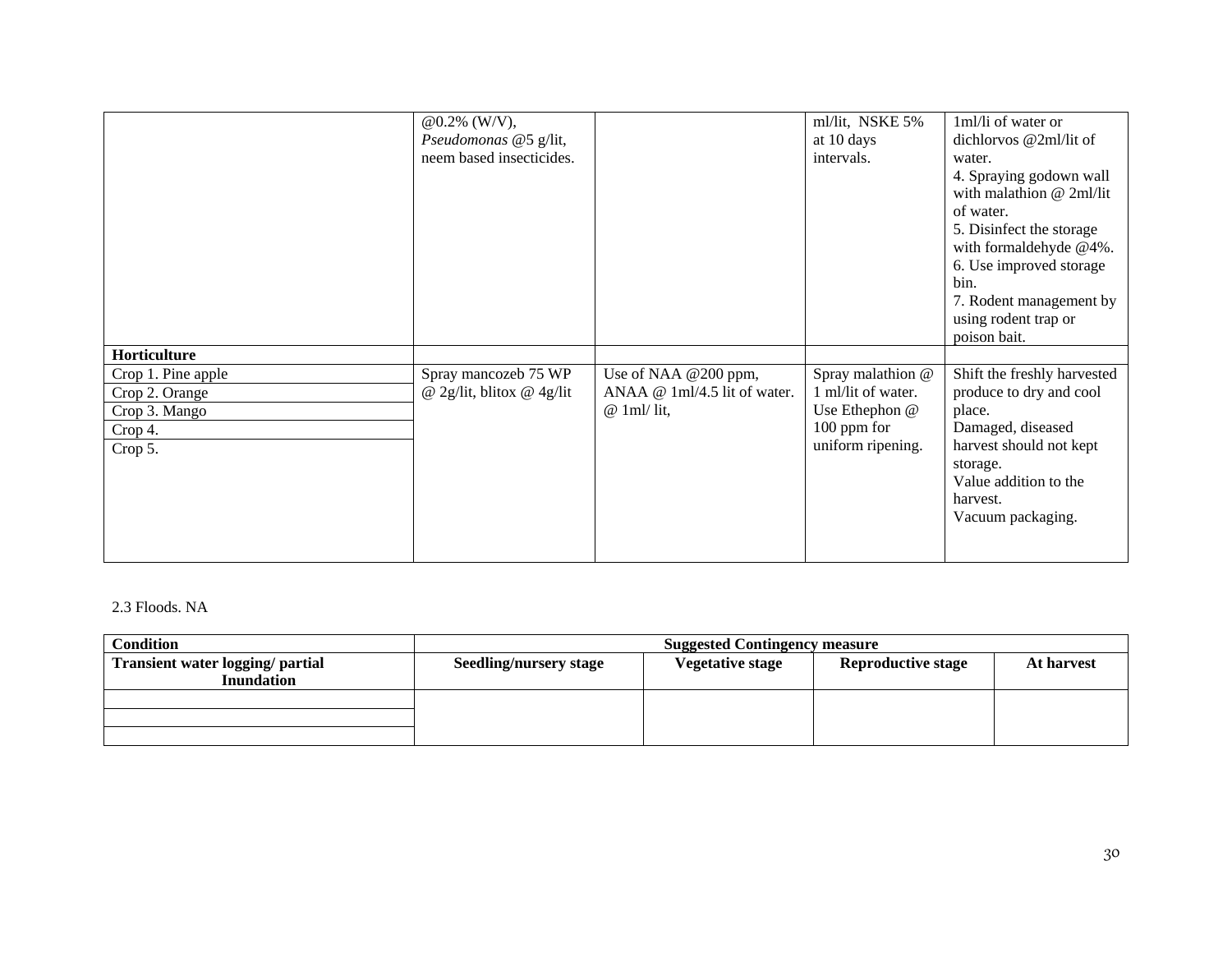## **2.4 Extreme events: Heat wave /Cold wave/Frost/Hailstorm/Cyclone**

| <b>Extreme event type</b>  | Suggested contingency measure <sup>r</sup> |                         |                           |                          |  |  |
|----------------------------|--------------------------------------------|-------------------------|---------------------------|--------------------------|--|--|
|                            | <b>Seedling/nursery stage</b>              | <b>Vegetative stage</b> | <b>Reproductive stage</b> | At harvest               |  |  |
| <b>Heat Wave</b>           | $\mathbf{NA}$                              | NA                      | NA                        | $\mathbf{NA}$            |  |  |
| Crop 1                     | $\overline{a}$                             | $\blacksquare$          | $\overline{a}$            | $\overline{\phantom{a}}$ |  |  |
| Crop 2                     | $\omega$                                   | $\blacksquare$          | $\blacksquare$            | $\blacksquare$           |  |  |
| Crop 3                     | $\blacksquare$                             | $\blacksquare$          | $\blacksquare$            | $\overline{\phantom{a}}$ |  |  |
| Crop 4                     | $\blacksquare$                             | $\blacksquare$          | $\blacksquare$            | $\blacksquare$           |  |  |
| Crop 5                     | $\sim$                                     | $\blacksquare$          | $\sim$                    | $\blacksquare$           |  |  |
| Horticulture               | $\blacksquare$                             | $\blacksquare$          | $\blacksquare$            | $\blacksquare$           |  |  |
| Crop 1 (specify)           | $\blacksquare$                             | $\blacksquare$          | $\blacksquare$            | $\overline{\phantom{a}}$ |  |  |
| $\overline{\text{Crop 2}}$ | $\blacksquare$                             | $\blacksquare$          | $\blacksquare$            | $\overline{\phantom{a}}$ |  |  |
| Crop 3                     | $\blacksquare$                             | $\blacksquare$          | $\blacksquare$            | $\blacksquare$           |  |  |
| <b>Cold Wave</b>           | $\overline{NA}$                            | NA                      | NA                        | $\overline{NA}$          |  |  |
| Crop 1                     | $\blacksquare$                             | $\blacksquare$          | $\blacksquare$            | $\blacksquare$           |  |  |
| Crop 2                     | $\blacksquare$                             | $\blacksquare$          | $\blacksquare$            | $\overline{\phantom{a}}$ |  |  |
| Crop 3                     | $\blacksquare$                             | $\blacksquare$          | $\blacksquare$            | $\blacksquare$           |  |  |
| Crop 4                     | $\blacksquare$                             | $\blacksquare$          | $\blacksquare$            | $\overline{\phantom{a}}$ |  |  |
| Crop 5                     | $\mathbf{r}$                               | $\blacksquare$          | $\blacksquare$            | $\blacksquare$           |  |  |
| Horticulture               | $\blacksquare$                             | $\blacksquare$          | $\blacksquare$            | $\blacksquare$           |  |  |
| Crop 1 (specify)           | $\blacksquare$                             | $\blacksquare$          | $\blacksquare$            | $\overline{\phantom{a}}$ |  |  |
| Crop 2                     | $\sim$                                     | $\blacksquare$          | $\blacksquare$            | $\blacksquare$           |  |  |
| Crop 3                     | $\overline{a}$                             | $\frac{1}{2}$           | $\ddot{\phantom{1}}$      | $\blacksquare$           |  |  |
| Frost                      | $\mathbf{NA}$                              | NA                      | NA                        | <b>NA</b>                |  |  |
| Crop 1                     | $\omega$                                   | $\blacksquare$          | $\blacksquare$            | $\blacksquare$           |  |  |
| $\overline{C}$ rop 2       | $\blacksquare$                             | $\blacksquare$          | $\blacksquare$            | $\blacksquare$           |  |  |
| Crop 3                     | $\blacksquare$                             | $\blacksquare$          | $\blacksquare$            | $\overline{\phantom{a}}$ |  |  |
| Crop 4                     | $\blacksquare$                             | $\blacksquare$          | $\blacksquare$            | $\overline{\phantom{a}}$ |  |  |
| Crop 5                     | $\blacksquare$                             | $\blacksquare$          | $\blacksquare$            | $\blacksquare$           |  |  |
| Horticulture               | $\blacksquare$                             | $\blacksquare$          | $\blacksquare$            | $\overline{\phantom{a}}$ |  |  |
| Crop 1 (specify)           | $\blacksquare$                             | $\blacksquare$          | $\blacksquare$            | $\overline{\phantom{a}}$ |  |  |
| Crop 2                     | $\overline{\phantom{a}}$                   | $\blacksquare$          | $\blacksquare$            | $\blacksquare$           |  |  |
| Crop 3                     | $\overline{\phantom{a}}$                   | $\blacksquare$          | $\overline{\phantom{a}}$  | $\overline{\phantom{a}}$ |  |  |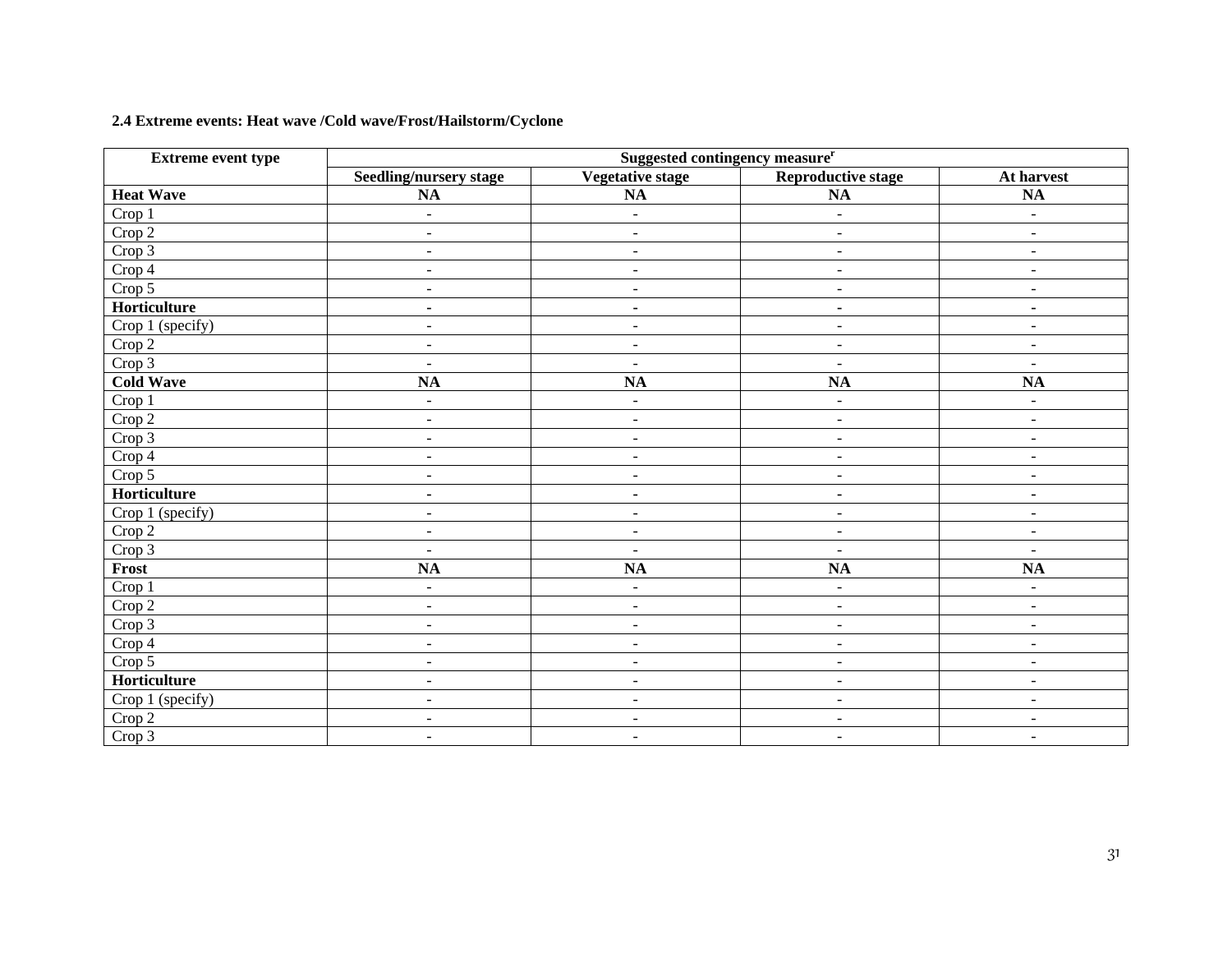| <b>Hailstorm</b>                                                   |                                                                                                                                                  |                                                                                                                                                                               |                                                                                                                                                                               |                                                                                                                                                                                                                              |
|--------------------------------------------------------------------|--------------------------------------------------------------------------------------------------------------------------------------------------|-------------------------------------------------------------------------------------------------------------------------------------------------------------------------------|-------------------------------------------------------------------------------------------------------------------------------------------------------------------------------|------------------------------------------------------------------------------------------------------------------------------------------------------------------------------------------------------------------------------|
| Crop 1. Rice<br>Crop 2. Maize<br>Crop 3. Mustard<br>Crop 4. Lentil | Cover the nursery with net                                                                                                                       | Prevention of hails by<br>hails suppression<br>techniques, following<br>forecasts of weather and<br>protecting crops, Use<br>heaters, wind machines,<br>sprinkling water etc. | Prevention of hails by hails<br>suppression techniques,<br>following forecasts of<br>weather and protecting<br>crops, Use heaters, wind<br>machines, sprinkling water<br>etc. | Following forecasts of<br>weather and protecting<br>crops, spraying salt on<br>harvested paddy or other<br>crop to prevent the<br>germination and sprouting<br>of the harvested produce                                      |
| Horticulture                                                       |                                                                                                                                                  |                                                                                                                                                                               |                                                                                                                                                                               |                                                                                                                                                                                                                              |
| Crop 1. Pine apple<br>Crop 2. Orange<br>Crop 3. Mango              | Planting crop after the damage,<br>select varieties which will mature<br>before the beginning of the hazard                                      | Prevention of hails by<br>hails suppression<br>techniques, following<br>forecasts of weather and<br>protecting crops, Use<br>heaters, wind machines,<br>sprinkling water etc. | Prevention of hails by hails<br>suppression techniques,<br>following forecasts of<br>weather and protecting<br>crops, Use heaters, wind<br>machines, sprinkling water<br>etc. | Following forecasts of<br>weather and protecting<br>crops, spraying salt on<br>harvested paddy or other<br>crop to prevent the<br>germination and sprouting<br>of the harvested produce,<br>Covering plants with hot<br>caps |
| Cyclone                                                            |                                                                                                                                                  |                                                                                                                                                                               |                                                                                                                                                                               |                                                                                                                                                                                                                              |
| Crop 1. Rice<br>Crop 2. Maize<br>Crop 3. Mustard                   | Use proper method of irrigation, use<br>of shelter belts (like row of trees<br>planted for wind protection), grow<br>lodge resistance varieties, | use of shelter belts (like<br>row of trees planted for<br>wind protection)                                                                                                    | use of shelter belts (like row<br>of trees planted for wind<br>protection)                                                                                                    | use of shelter belts (like row<br>of trees planted for wind<br>protection)                                                                                                                                                   |
| Crop 4. Lentil                                                     |                                                                                                                                                  |                                                                                                                                                                               |                                                                                                                                                                               |                                                                                                                                                                                                                              |
| Crop 2. Orange<br>Crop 3. Mango                                    | Use proper method of irrigation, use<br>of shelter belts (like row of trees<br>planted for wind protection), grow<br>lodge resistance varieties, | use of shelter belts (like<br>row of trees planted for<br>wind protection)                                                                                                    | use of shelter belts (like row<br>of trees planted for wind<br>protection)                                                                                                    | use of shelter belts (like row<br>of trees planted for wind<br>protection)                                                                                                                                                   |

#### **2.5 Contingent strategies for Livestock, Poultry & Fisheries 2.5.1. Livestock**

|                              |                                                                           | <b>Suggested contingency measures</b>                                     |                                                                                                    |  |  |  |
|------------------------------|---------------------------------------------------------------------------|---------------------------------------------------------------------------|----------------------------------------------------------------------------------------------------|--|--|--|
|                              | <b>Before the event</b> <sup>s</sup>                                      | After the event                                                           |                                                                                                    |  |  |  |
| <b>Drought</b>               |                                                                           |                                                                           |                                                                                                    |  |  |  |
| Feed and fodder availability | Quantification of requirement and<br>availability, preservation of fodder | Efficient utilization of preserved and<br>unconventional fodder and feeds | Evaluate the suitability of measures<br>taken during draught and application<br>during next event. |  |  |  |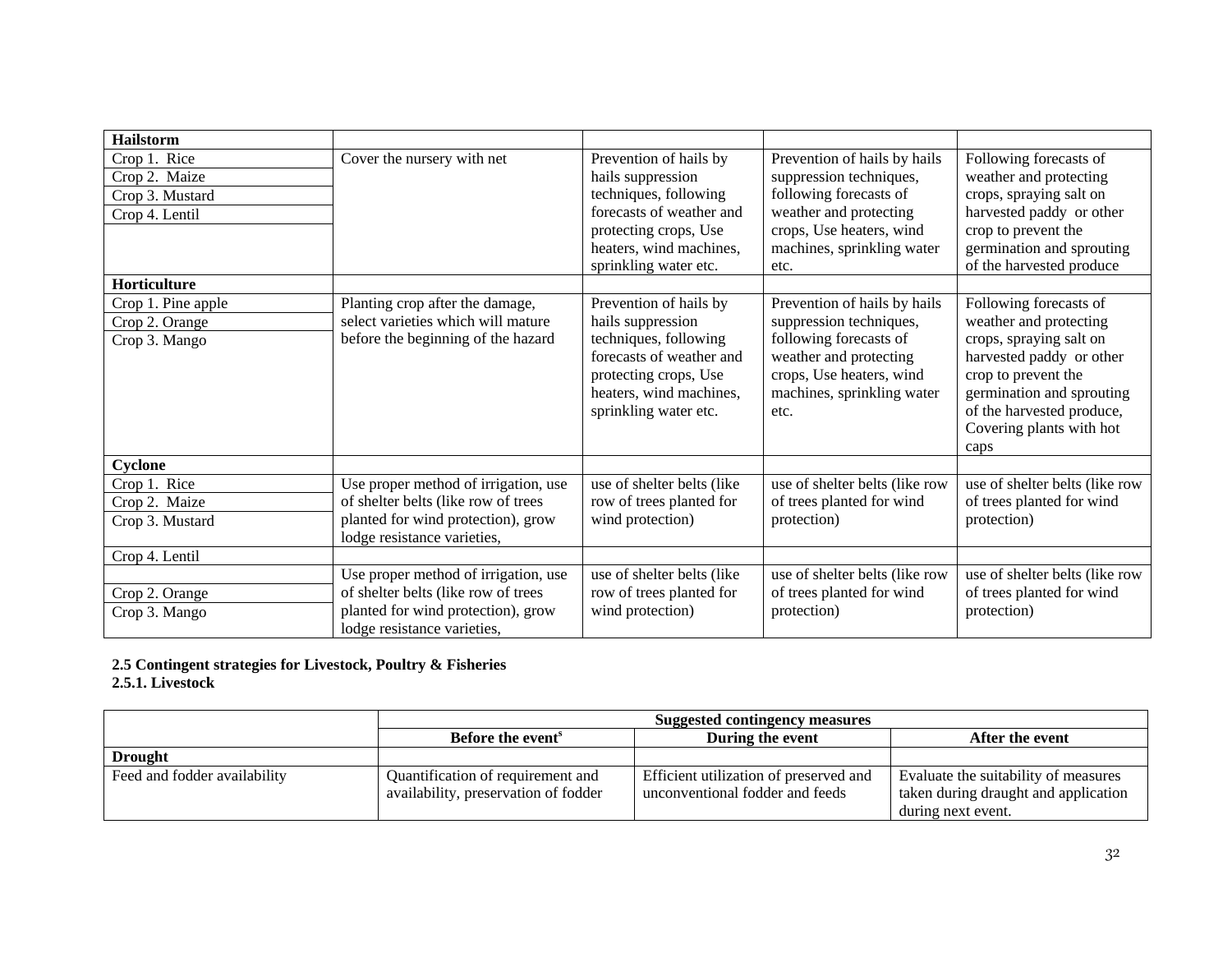| Drinking water                 | Awareness programme to conserve<br>water resource like rain water<br>harvesting and reduced wastage of<br>water | Application of techniques to reduce<br>water loss, reduce sweating.             | Programme to aware people to realize<br>the last havoc and feel the importance<br>of water conservation. |
|--------------------------------|-----------------------------------------------------------------------------------------------------------------|---------------------------------------------------------------------------------|----------------------------------------------------------------------------------------------------------|
| Health and disease management  | Awareness programme on draught<br>preparedness.                                                                 | Application of measures suggested by<br>health professionals and veterinarians. | Programme to aware people to realize<br>the last havoc and feel the importance<br>of water conservation. |
| <b>Floods NA</b>               |                                                                                                                 |                                                                                 |                                                                                                          |
| Cyclone                        |                                                                                                                 |                                                                                 |                                                                                                          |
| Feed and fodder availability   | Weather forecast to the general<br>people along with advice                                                     |                                                                                 | Rehabilitation programme based on<br>damage assessed.                                                    |
| Drinking water                 | Weather forecast to the general<br>people along with advice                                                     | Drinking of sterilized and filtered<br>water.                                   | Dispose the dead animals properly<br>away from water source.                                             |
| Health and disease management  | Keep first Aid medicines                                                                                        | Keep vigil on animals                                                           | Health camps                                                                                             |
| Heat wave and cold wave        |                                                                                                                 |                                                                                 |                                                                                                          |
| Shelter/environment management | Awareness programmes to cop up<br>with the events                                                               | Vigilance on casuality and<br>rectification of the faults.                      | Aware the people to cop up with next<br>event.                                                           |
| Health and disease management  | Awareness programmes to cop up<br>with the events                                                               | Vigilance on casuality and<br>rectification of the faults.                      | Aware the people to cop up with next<br>event.                                                           |
|                                |                                                                                                                 |                                                                                 |                                                                                                          |

## **2.5.2 Poultry**

|                               |                                                                                      | Convergence/linkages with                 |                                                                          |                                                                     |
|-------------------------------|--------------------------------------------------------------------------------------|-------------------------------------------|--------------------------------------------------------------------------|---------------------------------------------------------------------|
|                               |                                                                                      | <b>Suggested contingency measures</b>     |                                                                          | ongoing programs, if any                                            |
|                               | <b>Before the event</b>                                                              | During the event                          | After the event                                                          |                                                                     |
| <b>Drought</b>                |                                                                                      |                                           |                                                                          |                                                                     |
| Shortage of feed ingredients  | Stocking of feed after<br>quantifying the requirement.                               | Efficient utilization of<br>stocked feed. | Cultivation of<br>draught resistant feed<br>ingredients.                 | Preparation of low cost feed with<br>locally available ingredients. |
| Drinking water                | Awareness programme to<br>conserve water resource like<br>rain water harvesting etc. | Utilization of conserved<br>water.        | Let the people feel<br>about the importance<br>of water<br>preservation. | Awareness programme on draught.                                     |
| Health and disease management | Awareness programme on<br>health and hygiene.                                        | Vigilance by<br>veterinarian.             | Dispose the dead<br>bodies properly.                                     | Awareness programme on health and<br>hygiene.                       |
| <b>Floods</b>                 |                                                                                      |                                           |                                                                          |                                                                     |
| Shortage of feed ingredients  | To grow flood resistant<br>variety of feed ingredients.                              | Efficient utilization of<br>stocked feed. | Evaluate the<br>suitability of                                           | Preparation of low cost feed with<br>locally available ingredients. |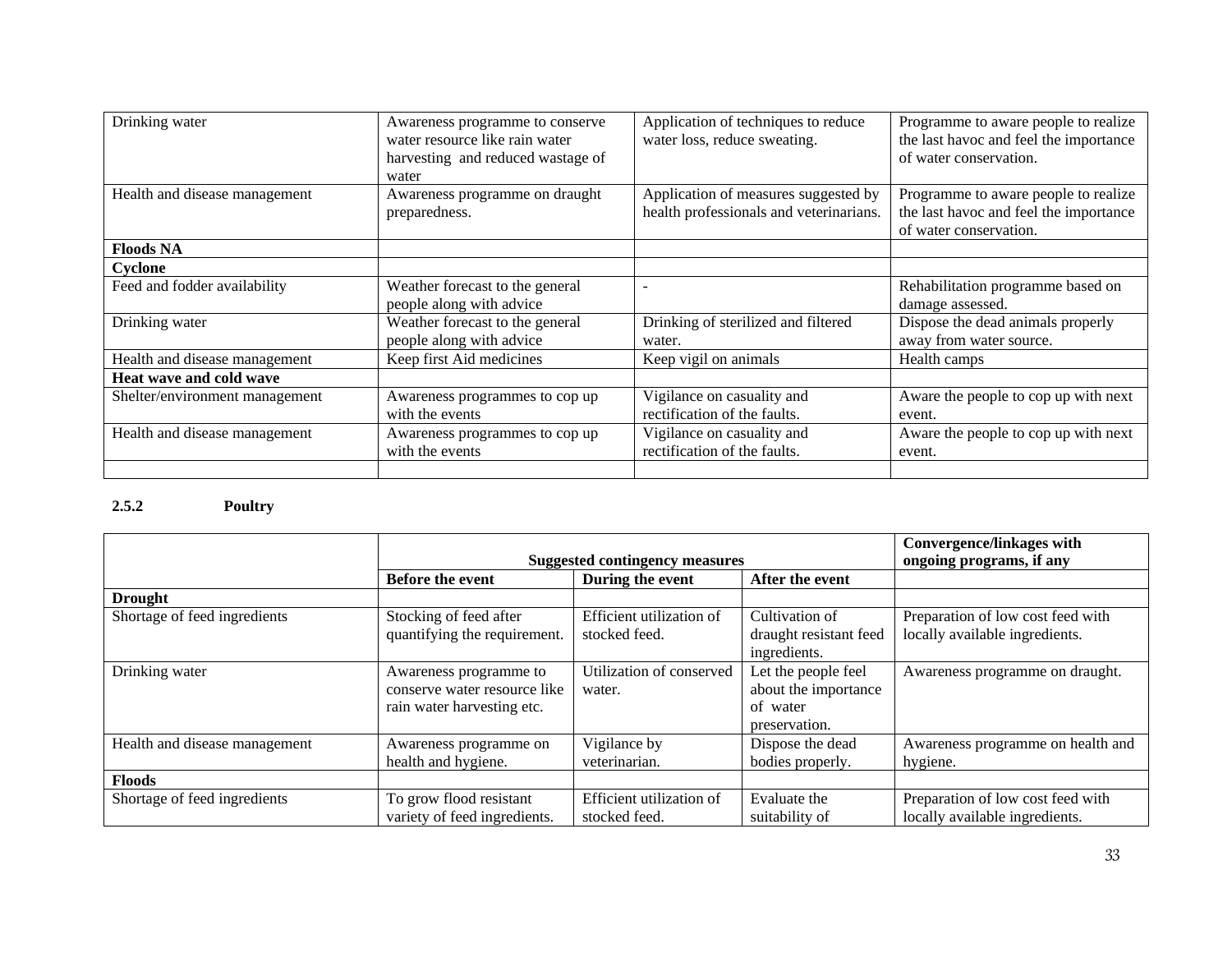|                                |                                                              |                                                                    | measures taken<br>during flood and                                           |                                               |
|--------------------------------|--------------------------------------------------------------|--------------------------------------------------------------------|------------------------------------------------------------------------------|-----------------------------------------------|
|                                |                                                              |                                                                    | application during                                                           |                                               |
|                                |                                                              |                                                                    | next event                                                                   |                                               |
| Drinking water                 | Awareness programme on<br>filtration techniques of<br>water. | Proper utilization of<br>sterilization and<br>filtration of water. | Health camps.                                                                | Vaccination and health camps.                 |
| Health and disease management  | Flood preparedness,<br>awareness camps.                      | Health camps and<br>proper disposal of dead<br>bird.               | Health camps and<br>awareness<br>programme to cop up<br>with the last event. | Vaccination and health camps.                 |
| Cyclone                        |                                                              |                                                                    |                                                                              |                                               |
| Shortage of feed ingredients   | Weather forecast along with<br>advice.                       |                                                                    | Dispose the dead bird<br>properly.                                           | Health camps                                  |
| Drinking water                 | Awareness programme on<br>filtration of water.               | Provide sterilized and<br>filtered water.                          | Dispose the dead bird<br>away from water<br>source.                          |                                               |
| Health and disease management  | Keep first Aid medicines<br>ready.                           | Keep the bird inside<br>secured shelter.                           | Health camps                                                                 | Health camps.                                 |
| Heat wave and cold wave        |                                                              |                                                                    |                                                                              |                                               |
| Shelter/environment management | Awareness programme to<br>cop up these events.               | Vigil on casuality and<br>correction of faults.                    | Aware the people<br>about preparedness to<br>meet event.                     |                                               |
| Health and disease management  | Awareness programme to<br>cop up these events.               | Vigil on casuality and<br>correction of faults.                    | Aware the people<br>about preparedness to<br>meet event.                     | Awareness programme on health and<br>hygiene. |

<sup>a</sup> based on forewarning wherever available

2.5.3. Fisheries/Aquaculture

|                                                          | Suggested contingency measures |                             |                                |  |
|----------------------------------------------------------|--------------------------------|-----------------------------|--------------------------------|--|
|                                                          | Before the event               | During the event            | After the event                |  |
| 1.Drought                                                |                                |                             |                                |  |
| A. Capture                                               |                                |                             |                                |  |
| Marine                                                   | NA                             | NA                          | <b>NA</b>                      |  |
| Inland                                                   |                                |                             |                                |  |
| (i) Shallow water depth due to insufficient rains/inflow | Reduce stocking density        | De-silting, renovation etc. | Application of full package of |  |
|                                                          |                                |                             | practices                      |  |
| ii. Changes in water quality                             | Liming                         | Ploughing, proper dose of   | Application of full package of |  |
|                                                          |                                | lime application            | practices                      |  |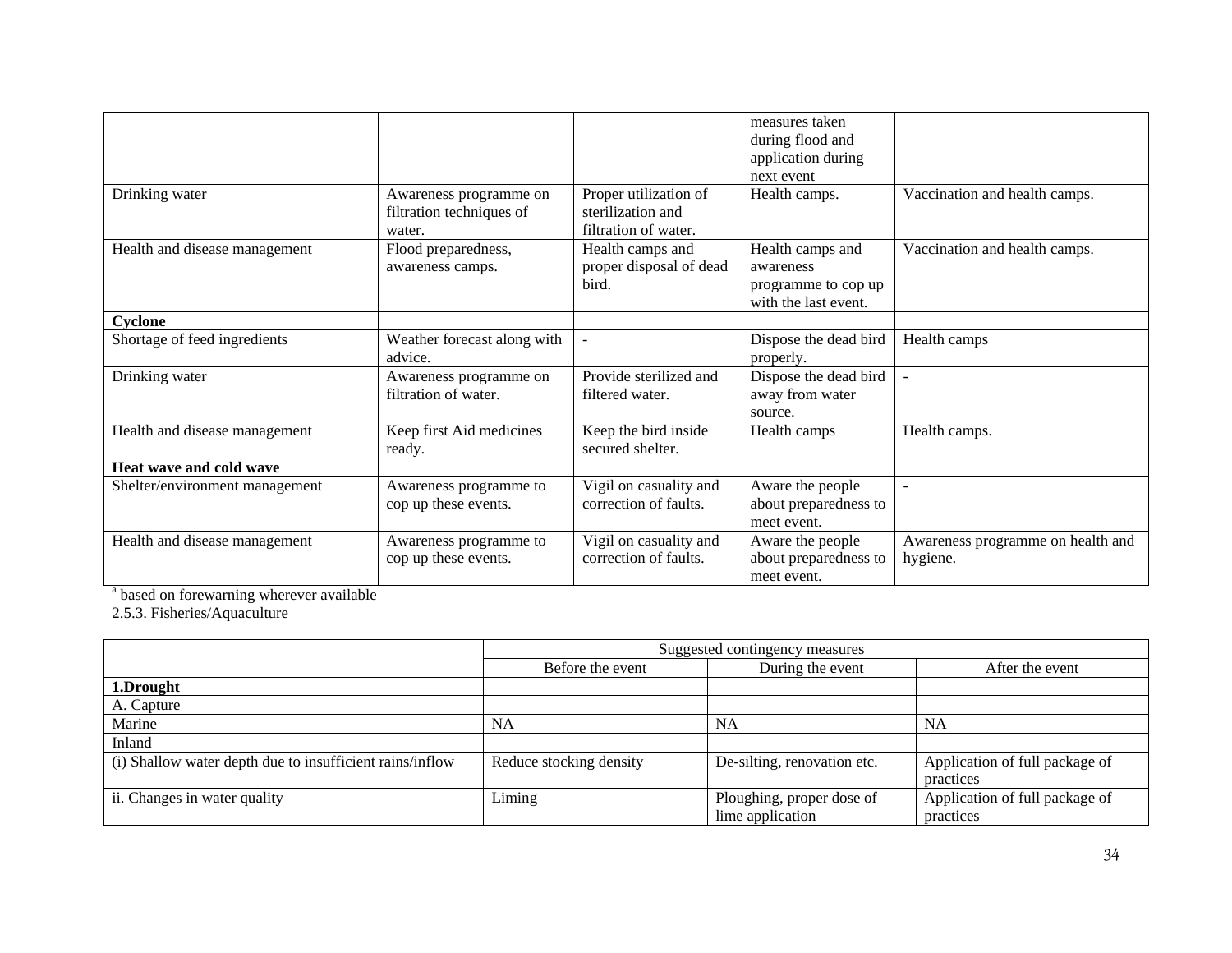| iii. Any other                                                       | $\blacksquare$                                 | $\blacksquare$                                      | $\blacksquare$                                                                                                    |
|----------------------------------------------------------------------|------------------------------------------------|-----------------------------------------------------|-------------------------------------------------------------------------------------------------------------------|
| <b>B.</b> Aquaculture                                                |                                                |                                                     |                                                                                                                   |
| i. Shallow water in ponds due to insufficient rains/inflow           | Reduce stocking density                        | De-silting, renovation etc.                         | Application of full package of<br>practices                                                                       |
| ii. Impact of salt load build up in ponds/change in water<br>quality | Liming                                         | Ploughing, proper dose of<br>lime application       | Application of full package of<br>practices                                                                       |
| iii. Any other                                                       |                                                |                                                     |                                                                                                                   |
| 2. Floods                                                            |                                                |                                                     |                                                                                                                   |
| A. Capture                                                           |                                                |                                                     |                                                                                                                   |
| Marine                                                               | <b>NA</b>                                      | <b>NA</b>                                           | <b>NA</b>                                                                                                         |
| Inland                                                               |                                                |                                                     |                                                                                                                   |
| i. Average compensation paid due to loss of human life               | Awareness programme                            | Rescue and relief                                   | Health camp                                                                                                       |
| ii. No.of boats/nets/damaged                                         | Repairing                                      | Proper handling of boats and<br>nets etc.           | Repairing and knitting                                                                                            |
| iii. No.of houses damaged                                            | Awareness programme                            | Rescue                                              | Rehabitation                                                                                                      |
| iv. Loss of stock                                                    | Reduce stocking density                        | Harvesting fish and proper<br>guarding by mess nets | Cleaning of aquatic weeds,<br>application of lime, KMnO <sub>4</sub> and<br>catching weed and predatory<br>fishes |
| v. Changes in water quality                                          | Proper maintenance of pond<br>embankments      | Proper guard by mess nets                           | Application of bleaching powder                                                                                   |
| vi. Health and diseases                                              | Reduce stocking density                        | Proper guard by mess nets                           | Netting and sorting programme                                                                                     |
| <b>B.</b> Aquaculture                                                |                                                |                                                     |                                                                                                                   |
| (i) Inundation with flood water                                      | Proper maintenance of pond<br>embankments      | Checking and repairing                              | Application of lime and KMnO <sub>4</sub>                                                                         |
| ii. Water continuation and changes in water quality                  | Proper maintenance of pond<br>embankments      | Checking and repairing                              | Application of lime and $KMnO4$                                                                                   |
| iii. Health and diseases                                             | Reduce stocking density                        | Proper guard by mess nets                           | Netting and sorting programme                                                                                     |
| iv. Loss of stock and inputs (feed, chemicals etc.)                  | Reduce stock and less<br>application of inputs | Withdraw feed and chemicals                         | Assessment and fixing of stocking<br>density and proper dose of inputs                                            |
| v Infrastructure damage(pumps, aerators, huts etc.)                  | Keep these in secured place                    | Keep these in secured place                         | Checking and reinstallation                                                                                       |
| vi. Any other                                                        |                                                |                                                     |                                                                                                                   |
| 3. Cyclone/Tsunami                                                   |                                                |                                                     |                                                                                                                   |
| A. Capture                                                           |                                                |                                                     |                                                                                                                   |
| Marine                                                               | <b>NA</b>                                      | <b>NA</b>                                           | <b>NA</b>                                                                                                         |
| i. Average compensation paid due to loss of fishermen<br>lives       |                                                |                                                     |                                                                                                                   |